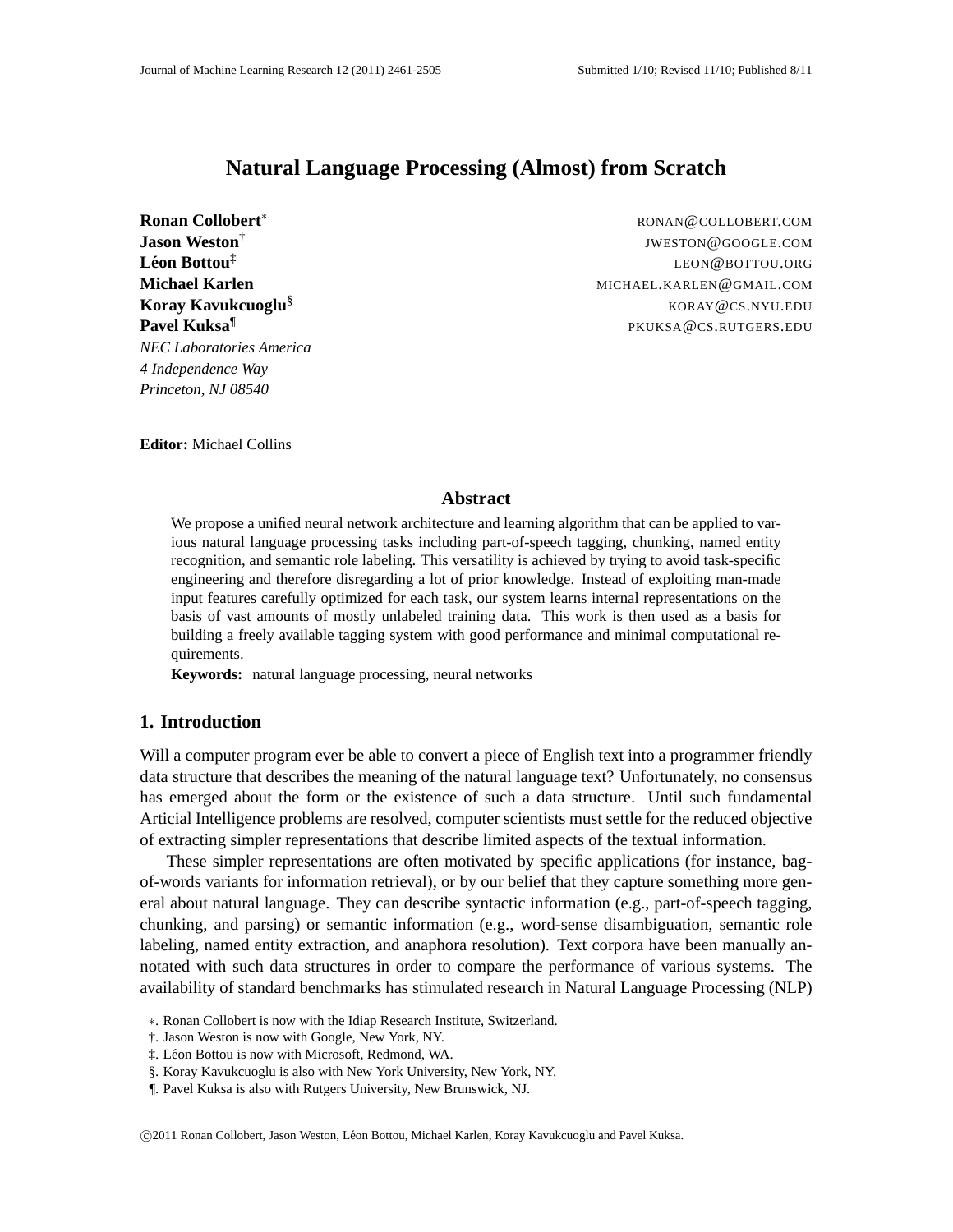and effective systems have been designed for all these tasks. Such systems are often viewed as software components for constructing real-world NLP solutions.

The overwhelming majority of these state-of-the-art systems address their single benchmark task by applying linear statistical models to ad-hoc features. In other words, the researchers themselves discover intermediate representations by engineering task-specific features. These features are often derived from the output of preexisting systems, leading to complex runtime dependencies. This approach is effective because researchers leverage a large body of linguistic knowledge. On the other hand, there is a great temptation to optimize the performance of a system for a specific benchmark. Although such performance improvements can be very useful in practice, they teach us little about the means to progress toward the broader goals of natural language understanding and the elusive goals of Artificial Intelligence.

In this contribution, we try to excel on *multiple benchmarks* while *avoiding task-specific engineering*. Instead we use a *single learning system* able to discover adequate internal representations. In fact we view the benchmarks as indirect measurements of the relevance of the internal representations discovered by the learning procedure, and we posit that these intermediate representations are more general than any of the benchmarks. Our desire to avoid task-specific engineered features prevented us from using a large body of linguistic knowledge. Instead we reach good performance levels in most of the tasks by transferring intermediate representations discovered on large unlabeled data sets. We call this approach "almost from scratch" to emphasize the reduced (but still important) reliance on a priori NLP knowledge.

The paper is organized as follows. Section 2 describes the benchmark tasks of interest. Section 3 describes the unified model and reports benchmark results obtained with supervised training. Section 4 leverages large unlabeled data sets (∼ 852 million words) to train the model on a language modeling task. Performance improvements are then demonstrated by transferring the unsupervised internal representations into the supervised benchmark models. Section 5 investigates multitask supervised training. Section 6 then evaluates how much further improvement can be achieved by incorporating standard NLP task-specific engineering into our systems. Drifting away from our initial goals gives us the opportunity to construct an all-purpose tagger that is simultaneously accurate, practical, and fast. We then conclude with a short discussion section.

## **2. The Benchmark Tasks**

In this section, we briefly introduce four standard NLP tasks on which we will benchmark our architectures within this paper: Part-Of-Speech tagging (POS), chunking (CHUNK), Named Entity Recognition (NER) and Semantic Role Labeling (SRL). For each of them, we consider a standard experimental setup and give an overview of state-of-the-art systems on this setup. The experimental setups are summarized in Table 1, while state-of-the-art systems are reported in Table 2.

## **2.1 Part-Of-Speech Tagging**

POS aims at labeling each word with a unique tag that indicates its *syntactic role*, for example, plural noun, adverb, ... A standard benchmark setup is described in detail by Toutanova et al. (2003). Sections 0–18 of Wall Street Journal (WSJ) data are used for training, while sections 19–21 are for validation and sections 22–24 for testing.

The best POS classifiers are based on classifiers trained on windows of text, which are then fed to a bidirectional decoding algorithm during inference. Features include preceding and following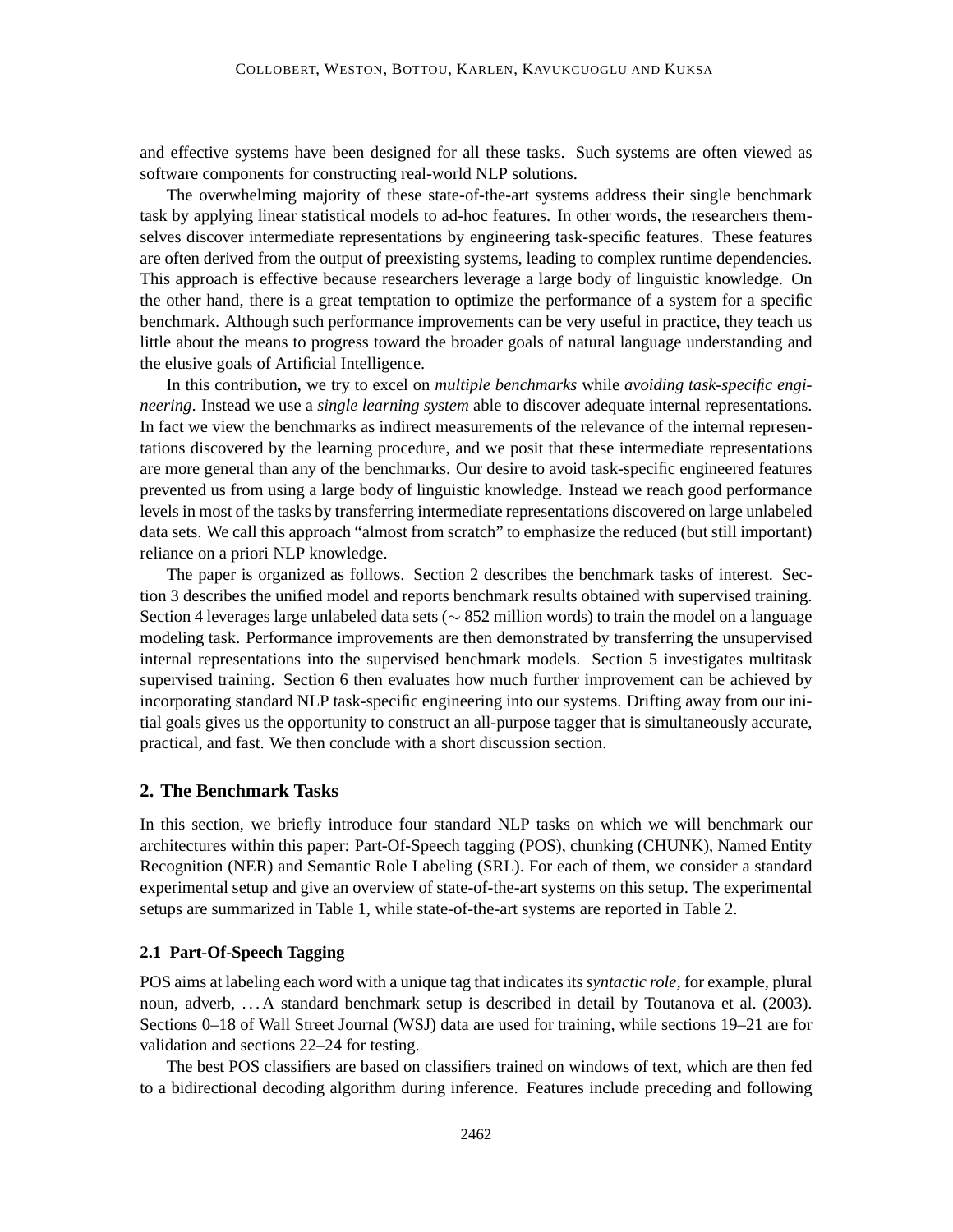#### NATURAL LANGUAGE PROCESSING (ALMOST) FROM SCRATCH

| <b>Task</b> | <b>Benchmark</b>        | Data set       | <b>Training set</b> | <b>Test set</b>     |         |
|-------------|-------------------------|----------------|---------------------|---------------------|---------|
|             |                         |                | (#tokens)           | (#tokens)           | (#tags) |
| <b>POS</b>  | Toutanova et al. (2003) | WSJ            | sections $0-18$     | sections 22–24      | (45)    |
|             |                         |                | (912, 344)          | (129,654)           |         |
| Chunking    | <b>CoNLL 2000</b>       | WSJ            | sections $15-18$    | section 20          | (42)    |
|             |                         |                | (211,727)           | (47,377)            | (IOBES) |
| <b>NER</b>  | <b>CoNLL 2003</b>       | <b>Reuters</b> | "eng.train"         | "eng.testb"         | (17)    |
|             |                         |                | $203,621$ )         | (46, 435)           | (IOBES) |
| <b>SRL</b>  | <b>CoNLL 2005</b>       | WSJ            | sections $2-21$     | section 23          | (186)   |
|             |                         |                | (950,028)           | $+3$ Brown sections | (IOBES) |
|             |                         |                |                     | (63,843)            |         |

Table 1: Experimental setup: for each task, we report the standard benchmark we used, the data set it relates to, as well as training and test information.

| System                     | Accuracy | System                    |        | F <sub>1</sub> |
|----------------------------|----------|---------------------------|--------|----------------|
| Shen et al. (2007)         | 97.33%   | Shen and Sarkar (2005)    |        | 95.23%         |
| Toutanova et al. (2003)    | 97.24%   | Sha and Pereira (2003)    |        | 94.29%         |
| Giménez and Màrquez (2004) | 97.16%   | Kudo and Matsumoto (2001) |        | 93.91%         |
| (a) POS                    |          | (b) CHUNK                 |        |                |
| System                     | F1       | System                    | F1     |                |
| Ando and Zhang (2005)      | 89.31%   | Koomen et al. (2005)      | 77.92% |                |
| Florian et al. (2003)      | 88.76%   | Pradhan et al. (2005)     | 77.30% |                |
| Kudo and Matsumoto (2001)  | 88.31%   | Haghighi et al. (2005)    | 77.04% |                |
| $(c)$ NER                  |          | $(d)$ SRL                 |        |                |

Table 2: State-of-the-art systems on four NLP tasks. Performance is reported in per-word accuracy for POS, and F1 score for CHUNK, NER and SRL. Systems in bold will be referred as *benchmark systems* in the rest of the paper (see Section 2.6).

tag context as well as multiple words (bigrams, trigrams. . . ) context, and handcrafted features to deal with unknown words. Toutanova et al. (2003), who use maximum entropy classifiers and inference in a bidirectional dependency network (Heckerman et al., 2001), reach 97.24% per-word accuracy. Giménez and Màrquez (2004) proposed a SVM approach also trained on text windows, with bidirectional inference achieved with two Viterbi decoders (left-to-right and right-to-left). They obtained 97.16% per-word accuracy. More recently, Shen et al. (2007) pushed the state-of-the-art up to 97.33%, with a new learning algorithm they call *guided learning*, also for bidirectional sequence classification.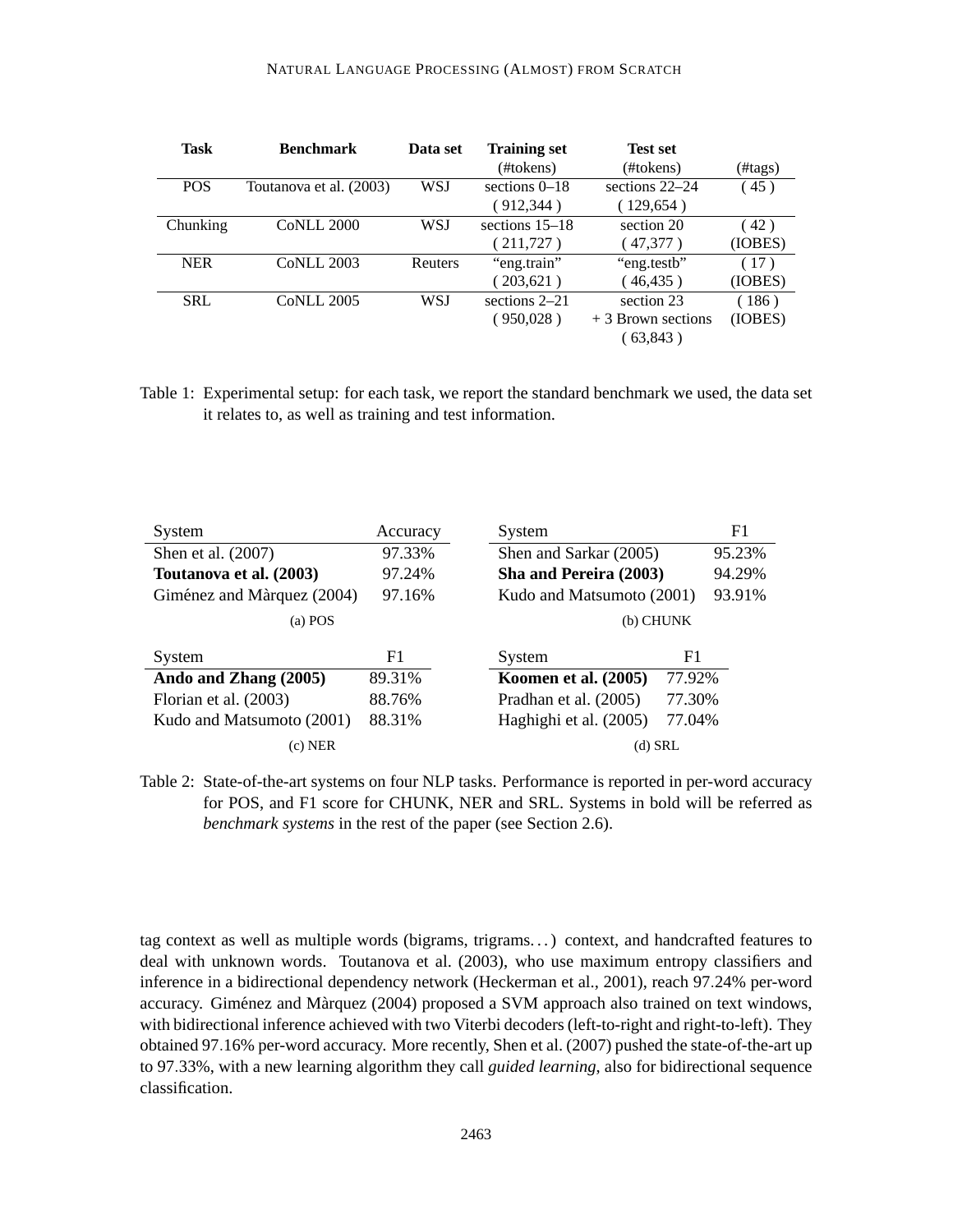## **2.2 Chunking**

Also called shallow parsing, chunking aims at labeling segments of a sentence with syntactic constituents such as noun or verb phrases (NP or VP). Each word is assigned only one unique tag, often encoded as a begin-chunk (e.g., B-NP) or inside-chunk tag (e.g., I-NP). Chunking is often evaluated using the CoNLL 2000 shared task.<sup>1</sup> Sections  $15-18$  of WSJ data are used for training and section 20 for testing. Validation is achieved by splitting the training set.

Kudoh and Matsumoto (2000) won the CoNLL 2000 challenge on chunking with a F1-score of 93.48%. Their system was based on Support Vector Machines (SVMs). Each SVM was trained in a pairwise classification manner, and fed with a window around the word of interest containing POS and words as features, as well as surrounding tags. They perform dynamic programming at test time. Later, they improved their results up to 93.91% (Kudo and Matsumoto, 2001) using an ensemble of classifiers trained with different tagging conventions (see Section 3.3.3).

Since then, a certain number of systems based on second-order random fields were reported (Sha and Pereira, 2003; McDonald et al., 2005; Sun et al., 2008), all reporting around 94.3% F1 score. These systems use features composed of words, POS tags, and tags.

More recently, Shen and Sarkar (2005) obtained 95.23% using a voting classifier scheme, where each classifier is trained on different tag representations<sup>2</sup> (IOB, IOE, ...). They use POS features coming from an external tagger, as well carefully hand-crafted *specialization* features which again change the data representation by concatenating some (carefully chosen) chunk tags or some words with their POS representation. They then build trigrams over these features, which are finally passed through a Viterbi decoder a test time.

#### **2.3 Named Entity Recognition**

NER labels atomic elements in the sentence into categories such as "PERSON" or "LOCATION". As in the chunking task, each word is assigned a tag prefixed by an indicator of the beginning or the inside of an entity. The CoNLL 2003 setup<sup>3</sup> is a NER benchmark data set based on Reuters data. The contest provides training, validation and testing sets.

Florian et al. (2003) presented the best system at the NER CoNLL 2003 challenge, with 88.76% F1 score. They used a combination of various machine-learning classifiers. Features they picked included words, POS tags, CHUNK tags, prefixes and suffixes, a large gazetteer (not provided by the challenge), as well as the output of two other NER classifiers trained on richer data sets. Chieu (2003), the second best performer of CoNLL 2003 (88.31% F1), also used an external gazetteer (their performance goes down to 86.84% with no gazetteer) and several hand-chosen features.

Later, Ando and Zhang (2005) reached 89.31% F1 with a semi-supervised approach. They trained jointly a linear model on NER with a linear model on two auxiliary unsupervised tasks. They also performed Viterbi decoding at test time. The unlabeled corpus was 27M words taken from Reuters. Features included words, POS tags, suffixes and prefixes or CHUNK tags, but overall were less specialized than CoNLL 2003 challengers.

<sup>1.</sup> See http://www.cnts.ua.ac.be/conll2000/chunking.

<sup>2.</sup> See Table 3 for tagging scheme details.

<sup>3.</sup> See http://www.cnts.ua.ac.be/conll2003/ner.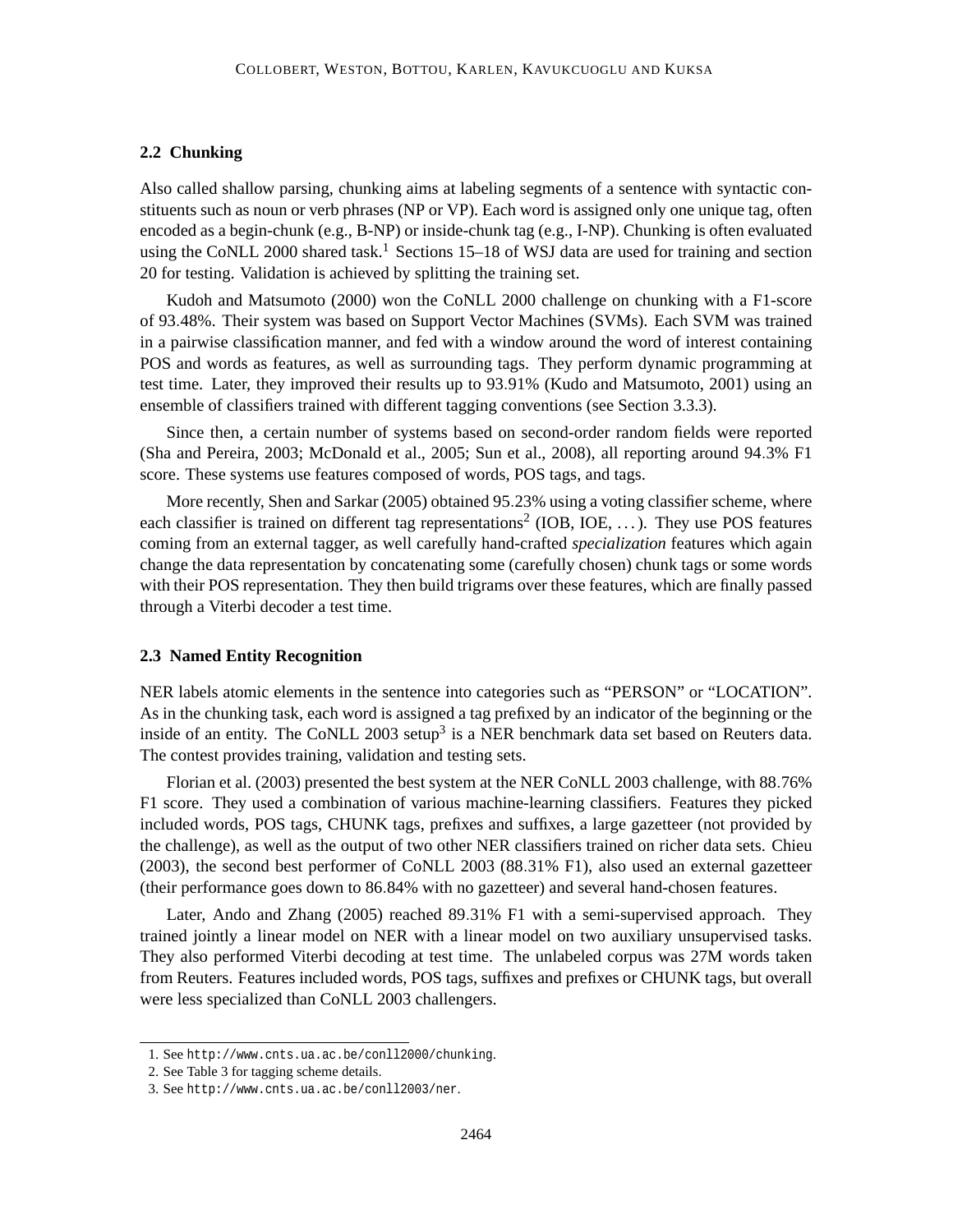## **2.4 Semantic Role Labeling**

SRL aims at giving a semantic role to a syntactic constituent of a sentence. In the PropBank (Palmer et al., 2005) formalism one assigns roles ARG0-5 to words that are arguments of a verb (or more technically, a *predicate*) in the sentence, for example, the following sentence might be tagged "[John]*ARG*<sup>0</sup> [ate]*REL* [the apple]*ARG*<sup>1</sup> ", where "ate" is the predicate. The precise arguments depend on a verb's *frame* and if there are multiple verbs in a sentence some words might have multiple tags. In addition to the ARG0-5 tags, there there are several modifier tags such as ARGM-LOC (locational) and ARGM-TMP (temporal) that operate in a similar way for all verbs. We picked CoNLL 2005<sup>4</sup> as our SRL benchmark. It takes sections 2-21 of WSJ data as training set, and section 24 as validation set. A test set composed of section 23 of WSJ concatenated with 3 sections from the Brown corpus is also provided by the challenge.

State-of-the-art SRL systems consist of several stages: producing a parse tree, identifying which parse tree nodes represent the arguments of a given verb, and finally classifying these nodes to compute the corresponding SRL tags. This entails extracting numerous base features from the parse tree and feeding them into statistical models. Feature categories commonly used by these system include (Gildea and Jurafsky, 2002; Pradhan et al., 2004):

- the parts of speech and syntactic labels of words and nodes in the tree;
- the node's position (left or right) in relation to the verb;
- the syntactic path to the verb in the parse tree;
- whether a node in the parse tree is part of a noun or verb phrase;
- the voice of the sentence: active or passive;
- the node's head word; and
- the verb sub-categorization.

Pradhan et al. (2004) take these base features and define additional features, notably the part-ofspeech tag of the head word, the predicted named entity class of the argument, features providing word sense disambiguation for the verb (they add 25 variants of 12 new feature types overall). This system is close to the state-of-the-art in performance. Pradhan et al. (2005) obtain 77.30% F1 with a system based on SVM classifiers and simultaneously using the two parse trees provided for the SRL task. In the same spirit, Haghighi et al. (2005) use log-linear models on each tree node, re-ranked globally with a dynamic algorithm. Their system reaches 77.04% using the five top Charniak parse trees.

Koomen et al. (2005) hold the state-of-the-art with Winnow-like (Littlestone, 1988) classifiers, followed by a decoding stage based on an integer program that enforces specific constraints on SRL tags. They reach 77.92% F1 on CoNLL 2005, thanks to the five top parse trees produced by the Charniak (2000) parser (only the first one was provided by the contest) as well as the Collins (1999) parse tree.

<sup>4.</sup> See http://www.lsi.upc.edu/˜srlconll.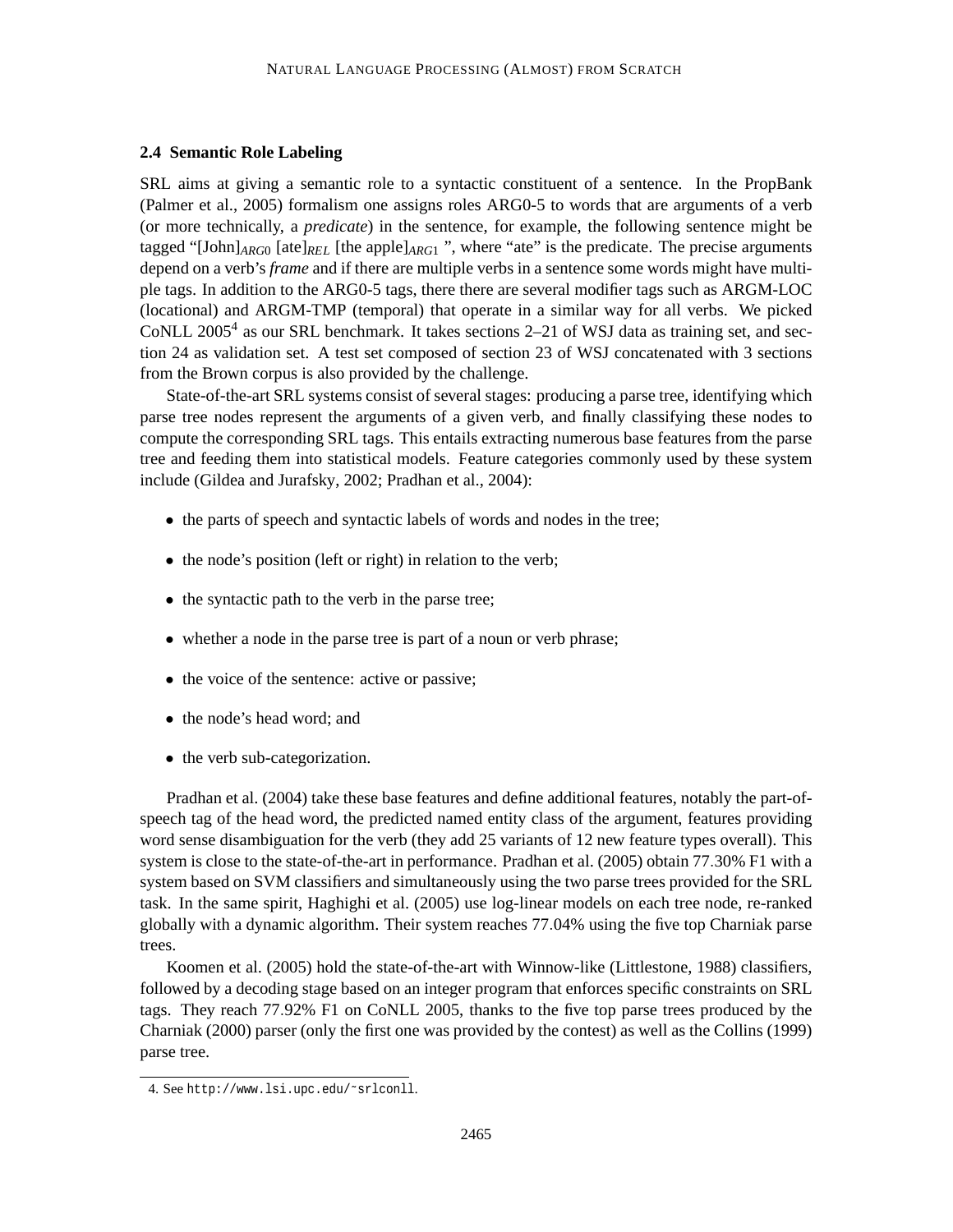## **2.5 Evaluation**

In our experiments, we strictly followed the standard evaluation procedure of each CoNLL challenges for NER, CHUNK and SRL. In particular, we chose the hyper-parameters of our model according to a simple validation procedure (see Remark 8 later in Section 3.5), performed over the validation set available for each task (see Section 2). All these three tasks are evaluated by computing the F1 scores over *chunks* produced by our models. The POS task is evaluated by computing the *per-word* accuracy, as it is the case for the standard benchmark we refer to (Toutanova et al., 2003). We used the conlleval script<sup>5</sup> for evaluating  $POS<sup>6</sup>$  NER and CHUNK. For SRL, we used the  $sr1$ -eval.pl script included in the srlconll package.<sup>7</sup>

### **2.6 Discussion**

When participating in an (open) challenge, it is legitimate to increase generalization by all means. It is thus not surprising to see many top CoNLL systems using *external labeled data*, like additional NER classifiers for the NER architecture of Florian et al. (2003) or additional parse trees for SRL systems (Koomen et al., 2005). Combining multiple systems or tweaking carefully features is also a common approach, like in the chunking top system (Shen and Sarkar, 2005).

However, when *comparing* systems, we do not learn anything of the quality of each system if they were trained with *different* labeled data. For that reason, we will refer to *benchmark systems*, that is, top existing systems which avoid usage of external data and have been well-established in the NLP field: Toutanova et al. (2003) for POS and Sha and Pereira (2003) for chunking. For NER we consider Ando and Zhang (2005) as they were using additional *unlabeled* data only. We picked Koomen et al. (2005) for SRL, keeping in mind they use 4 additional parse trees not provided by the challenge. These benchmark systems will serve as baseline references in our experiments. We marked them in bold in Table 2.

We note that for the four tasks we are considering in this work, it can be seen that for the more complex tasks (with corresponding lower accuracies), the best systems proposed have more engineered features relative to the best systems on the simpler tasks. That is, the POS task is one of the simplest of our four tasks, and only has relatively few engineered features, whereas SRL is the most complex, and many kinds of features have been designed for it. This clearly has implications for as yet unsolved NLP tasks requiring more sophisticated semantic understanding than the ones considered here.

## **3. The Networks**

All the NLP tasks above can be seen as tasks assigning labels to words. The traditional NLP approach is: extract from the sentence a rich set of hand-designed features which are then fed to a standard classification algorithm, for example, a Support Vector Machine (SVM), often with a linear kernel. The choice of features is a completely empirical process, mainly based first on linguistic intuition, and then trial and error, and the feature selection is task dependent, implying additional research for each new NLP task. Complex tasks like SRL then require a large number of possibly

<sup>5.</sup> Available at http://www.cnts.ua.ac.be/conll2000/chunking/conlleval.txt.

<sup>6.</sup> We used the "-r" option of the conlleval script to get the per-word accuracy, for POS only.

<sup>7.</sup> Available at http://www.lsi.upc.es/˜srlconll/srlconll-1.1.tgz.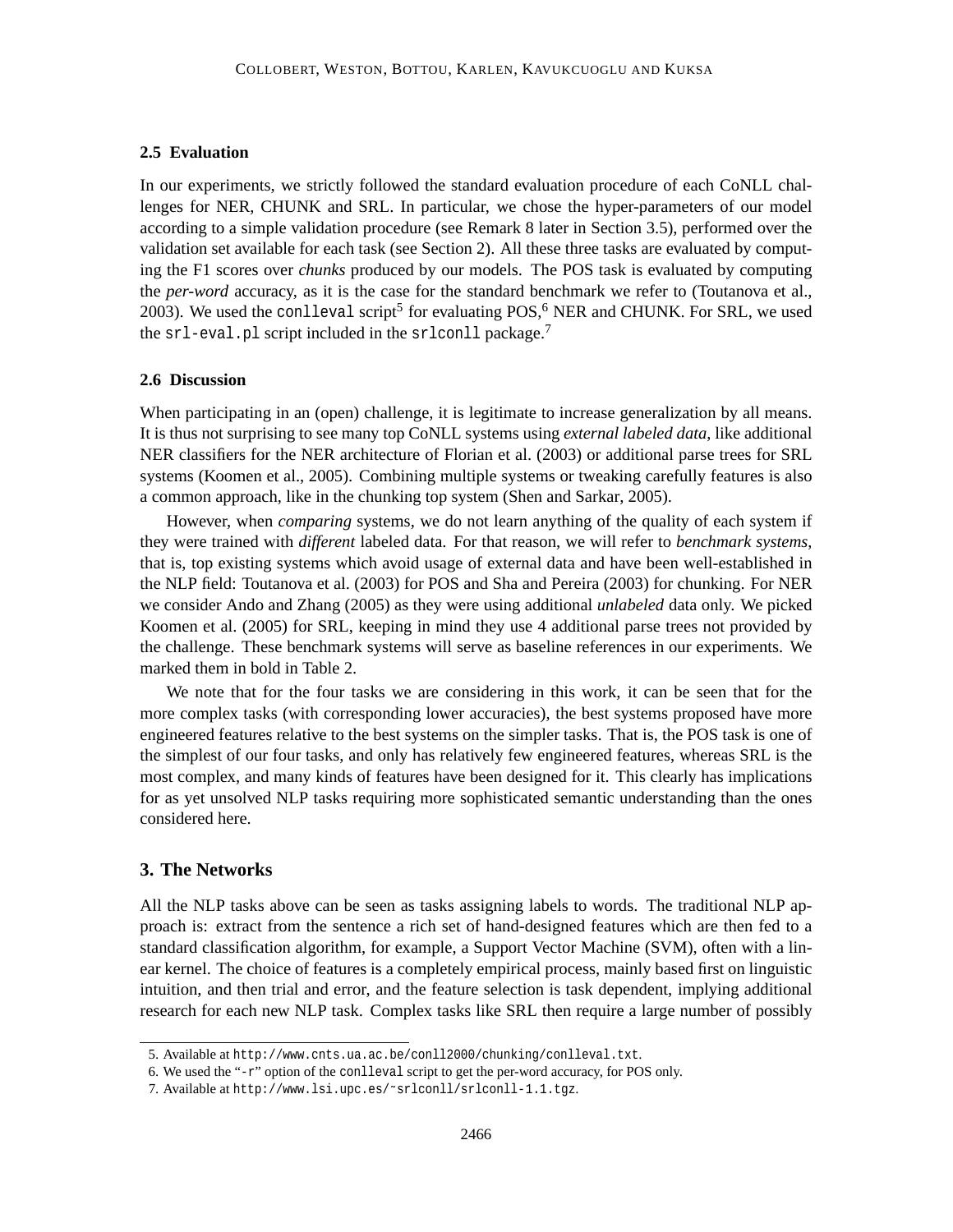

Figure 1: Window approach network.

complex features (e.g., extracted from a parse tree) which can impact the computational cost which might be important for large-scale applications or applications requiring real-time response.

Instead, we advocate a radically different approach: as input we will try to pre-process our features as little as possible and then use a multilayer neural network (NN) architecture, trained in an end-to-end fashion. The architecture takes the input sentence and learns several layers of feature extraction that process the inputs. The features computed by the deep layers of the network are automatically trained by backpropagation to be relevant to the task. We describe in this section a general multilayer architecture suitable for all our NLP tasks, which is generalizable to other NLP tasks as well.

Our architecture is summarized in Figure 1 and Figure 2. The first layer extracts features for each word. The second layer extracts features from a window of words or from the whole sentence, treating it as a *sequence* with local and global structure (i.e., it is not treated like a bag of words). The following layers are standard NN layers.

## **3.1 Notations**

We consider a neural network  $f_{\theta}(\cdot)$ , with parameters θ. Any feed-forward neural network with *L* layers, can be seen as a composition of functions  $f_{\theta}^{l}(\cdot)$ , corresponding to each layer *l*:

$$
f_{\theta}(\cdot) = f_{\theta}^{L}(f_{\theta}^{L-1}(\ldots f_{\theta}^{1}(\cdot)\ldots)).
$$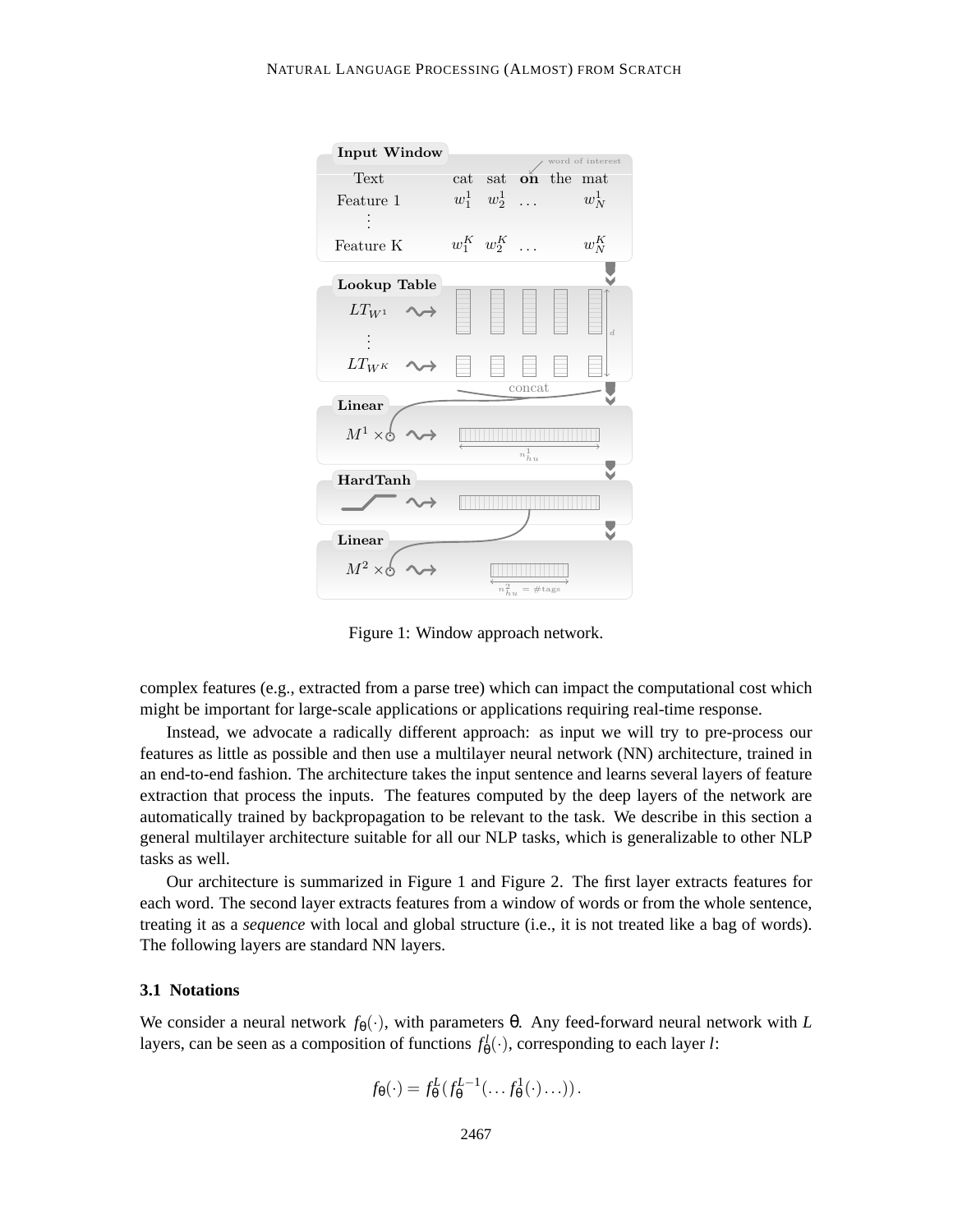

Figure 2: Sentence approach network.

In the following, we will describe each layer we use in our networks shown in Figure 1 and Figure 2. We adopt few notations. Given a matrix A we denote  $[A]_{i,j}$  the coefficient at row *i* and column *j* in the matrix. We also denote  $\langle A \rangle_i^{d_{win}}$  the vector obtained by concatenating the  $d_{win}$  column vectors around the *i*<sup>th</sup> column vector of matrix  $A \in \mathbb{R}^{d_1 \times d_2}$ :

$$
\left[ \langle A \rangle_i^{d_{win}} \right]^{\mathrm{T}} = \left( [A]_{1,i-d_{win}/2} \ldots [A]_{d_1,i-d_{win}/2}, \ldots, [A]_{1,i+d_{win}/2} \ldots [A]_{d_1,i+d_{win}/2} \right).
$$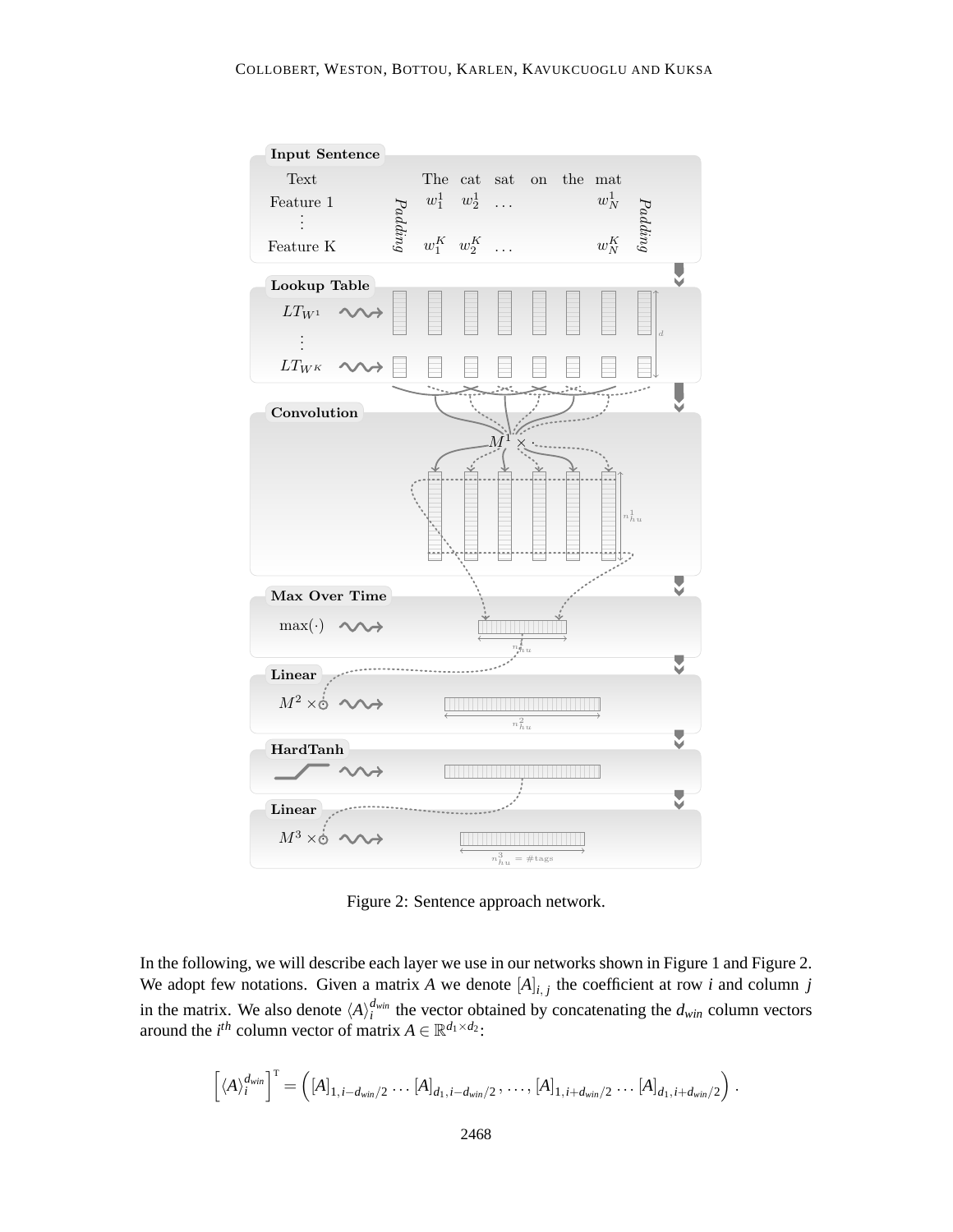As a special case,  $\langle A \rangle_i^1$  represents the *i*<sup>th</sup> column of matrix *A*. For a vector *v*, we denote  $[v]_i$  the scalar at index *i* in the vector. Finally, a sequence of element  $\{x_1, x_2, \ldots, x_T\}$  is written  $[x]_1^T$ . The *i*<sup>th</sup> element of the sequence is  $[x]_i$ .

#### **3.2 Transforming Words into Feature Vectors**

One of the key points of our architecture is its ability to perform well with the use of  $(\text{almost}^8)$ *raw words*. The ability for our method to learn good word representations is thus crucial to our approach. For efficiency, words are fed to our architecture as indices taken from a finite dictionary *D*. Obviously, a simple index does not carry much useful information about the word. However, the first layer of our network maps each of these word indices into a feature vector, by a lookup table operation. Given a task of interest, a relevant representation of each word is then given by the corresponding lookup table feature vector, which is *trained* by backpropagation, starting from a random initialization.<sup>9</sup> We will see in Section 4 that we can learn very good word representations from unlabeled corpora. Our architecture allow us to take advantage of better trained word representations, by simply initializing the word lookup table with these representations (instead of randomly).

More formally, for each word  $w \in \mathcal{D}$ , an internal  $d_{wrd}$ -dimensional feature vector representation is given by the *lookup table* layer  $LT_W(\cdot)$ :

$$
LT_W(w) = \langle W \rangle^1_w,
$$

where  $W \in \mathbb{R}^{d_{wrd} \times |\mathcal{D}|}$  is a matrix of parameters to be learned,  $\langle W \rangle^1_w \in \mathbb{R}^{d_{wrd}}$  is the  $w^{th}$  column of  $W$ and *dwrd* is the word vector size (a hyper-parameter to be chosen by the user). Given a sentence or any sequence of *T* words  $[w]_1^T$  in  $\mathcal{D}$ , the lookup table layer applies the same operation for each word in the sequence, producing the following output matrix:

$$
LT_W([w]_1^T) = \left(\langle W \rangle^1_{[w]_1} \langle W \rangle^1_{[w]_2} \cdots \langle W \rangle^1_{[w]_T}\right).
$$
 (1)

This matrix can then be fed to further neural network layers, as we will see below.

#### 3.2.1 EXTENDING TO ANY DISCRETE FEATURES

One might want to provide features other than words if one suspects that these features are helpful for the task of interest. For example, for the NER task, one could provide a feature which says if a word is in a gazetteer or not. Another common practice is to introduce some basic pre-processing, such as word-stemming or dealing with upper and lower case. In this latter option, the word would be then represented by three discrete features: its lower case stemmed root, its lower case ending, and a capitalization feature.

Generally speaking, we can consider a word as represented by *K* discrete features  $w \in \mathcal{D}^1 \times$  $\cdots \times \mathcal{D}^K$ , where  $\mathcal{D}^k$  is the dictionary for the  $k^{th}$  feature. We associate to each feature a lookup table  $LT_{W^k}(\cdot)$ , with parameters  $W^k \in \mathbb{R}^{d_{wrd}^k \times |\mathcal{D}^k|}$  where  $d_{wrd}^k \in \mathbb{N}$  is a user-specified vector size. Given a

<sup>8.</sup> We did some pre-processing, namely lowercasing and encoding capitalization as another feature. With enough (unlabeled) training data, presumably we could learn a model without this processing. Ideally, an even more raw input would be to learn from letter sequences rather than words, however we felt that this was beyond the scope of this work.

<sup>9.</sup> As any other neural network layer.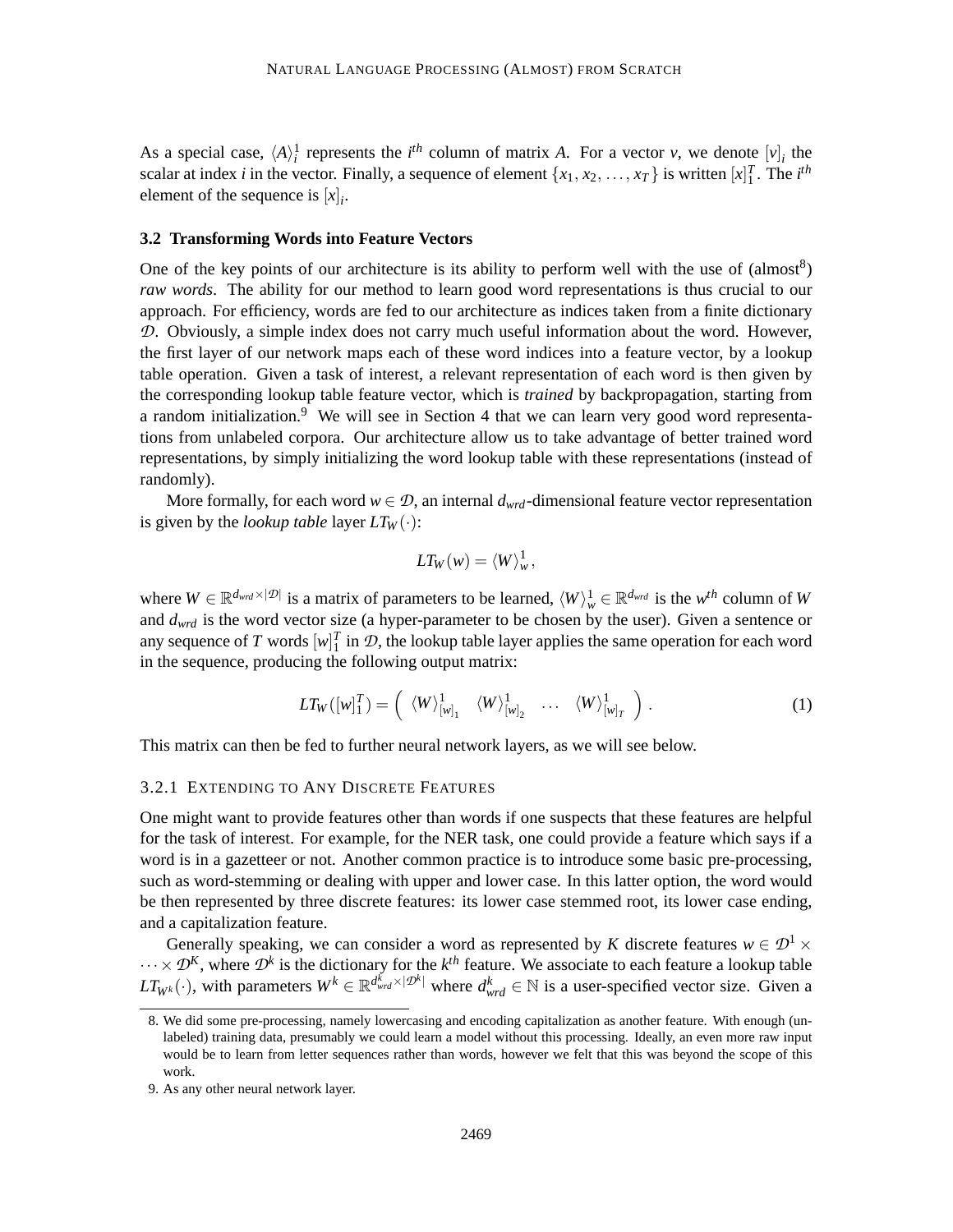word *w*, a feature vector of dimension  $d_{wrd} = \sum_k d_{wrd}^k$  is then obtained by concatenating all lookup table outputs:

$$
LT_{W^1,...,W^K}(w)=\left(\begin{array}{c}LT_{W^1}(w_1) \\ \vdots \\ LT_{W^K}(w_K)\end{array}\right)=\left(\begin{array}{c} \langle W^1\rangle_{w_1}^1 \\ \vdots \\ \langle W^K\rangle_{w_K}^1\end{array}\right)\,.
$$

The matrix output of the lookup table layer for a sequence of words  $[w]_1^T$  is then similar to (1), but where extra rows have been added for each discrete feature:

$$
LT_{W^1,\ldots,W^K}([w]_1^T) = \begin{pmatrix} \langle W^1 \rangle^1_{[w_1]_1} & \cdots & \langle W^1 \rangle^1_{[w_1]_T} \\ \vdots & & \vdots \\ \langle W^K \rangle^1_{[w_K]_1} & \cdots & \langle W^K \rangle^1_{[w_K]_T} \end{pmatrix} .
$$
 (2)

These vector features in the lookup table effectively learn features for words in the dictionary. Now, we want to use these trainable features as input to further layers of trainable feature extractors, that can represent groups of words and then finally sentences.

#### **3.3 Extracting Higher Level Features from Word Feature Vectors**

Feature vectors produced by the lookup table layer need to be combined in subsequent layers of the neural network to produce a tag decision for each word in the sentence. Producing tags for each element in variable length sequences (here, a sentence is a sequence of words) is a standard problem in machine-learning. We consider two common approaches which tag *one word at the time*: a window approach, and a (convolutional) sentence approach.

## 3.3.1 WINDOW APPROACH

A window approach assumes the tag of a word depends mainly on its neighboring words. Given a word to tag, we consider a fixed size *ksz* (a hyper-parameter) window of words around this word. Each word in the window is first passed through the lookup table layer (1) or (2), producing a matrix of word features of fixed size  $d_{wrd} \times k_{sz}$ . This matrix can be viewed as a  $d_{wrd} k_{sz}$ -dimensional vector by concatenating each column vector, which can be fed to further neural network layers. More formally, the word feature window given by the first network layer can be written as:

$$
f_{\theta}^{1} = \langle LT_{W}([w]_{1}^{T}) \rangle_{t}^{d_{win}} = \begin{pmatrix} \langle W \rangle_{[w]_{t-d_{win}/2}}^{1} \\ \vdots \\ \langle W \rangle_{[w]_{t}}^{1} \\ \vdots \\ \langle W \rangle_{[w]_{t+d_{win}/2}}^{1} \end{pmatrix} .
$$
 (3)

*Linear Layer.* The fixed size vector  $f_{\theta}^1$  can be fed to one or several standard neural network layers which perform affine transformations over their inputs:

$$
f_{\theta}^l = W^l f_{\theta}^{l-1} + b^l, \qquad (4)
$$

where  $W^l \in \mathbb{R}^{n_{hu}^l \times n_{hu}^{l-1}}$  and  $b^l \in \mathbb{R}^{n_{hu}^l}$  are the parameters to be *trained*. The hyper-parameter  $n_{hu}^l$  is usually called the *number of hidden units* of the *l th* layer.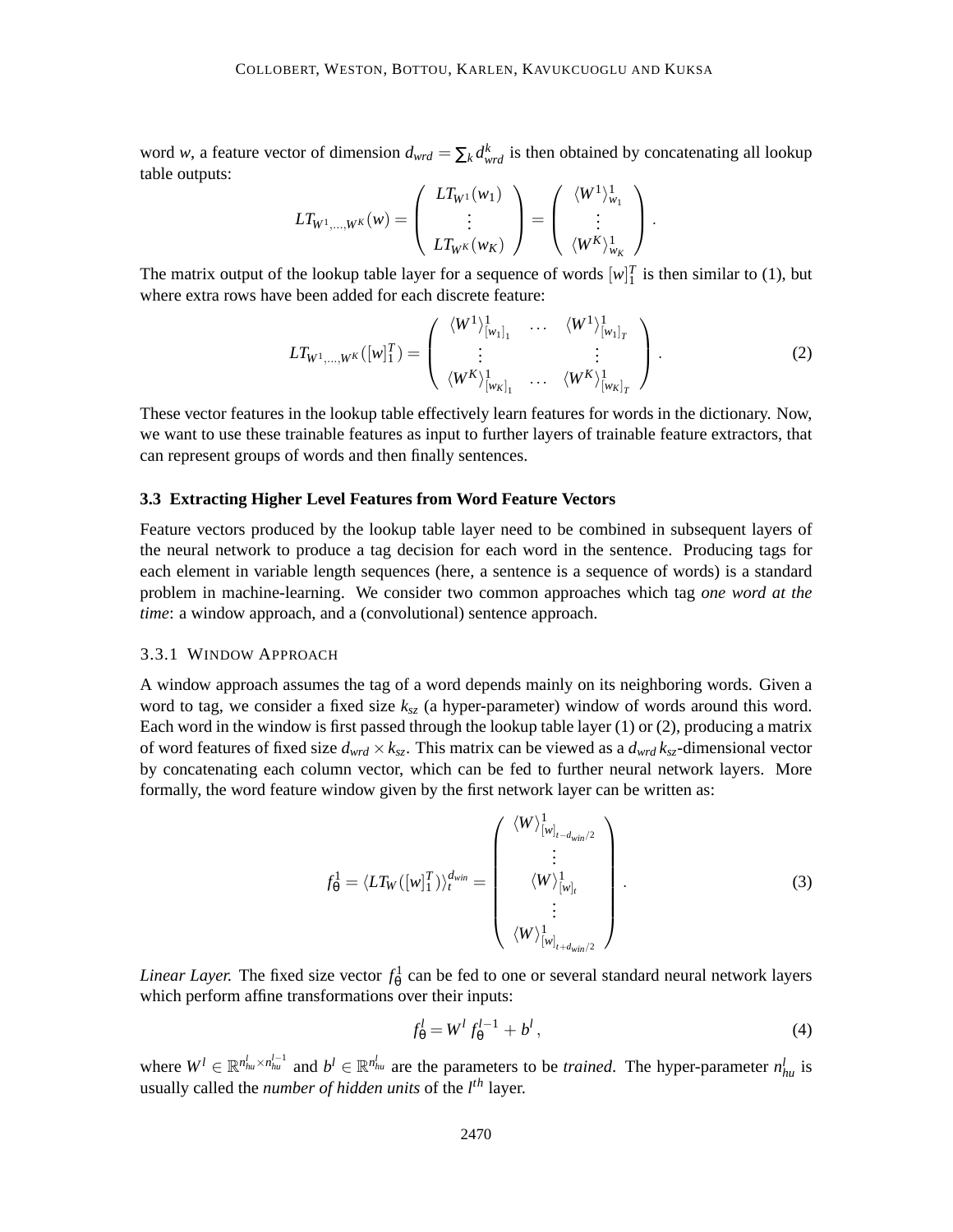*HardTanh Layer.* Several linear layers are often stacked, interleaved with a non-linearity function, to extract highly non-linear features. If no non-linearity is introduced, our network would be a simple linear model. We chose a "hard" version of the hyperbolic tangent as non-linearity. It has the advantage of being slightly cheaper to compute (compared to the exact hyperbolic tangent), while leaving the generalization performance unchanged (Collobert, 2004). The corresponding layer *l* applies a HardTanh over its input vector:

$$
\left[f_{\theta}^l\right]_i = \text{HardTanh}(\left[f_{\theta}^{l-1}\right]_i),
$$

where

$$
HardTanh(x) = \begin{cases} -1 & \text{if } x < -1 \\ x & \text{if } -1 < = x < = 1 \\ 1 & \text{if } x > 1 \end{cases}
$$
 (5)

*Scoring.* Finally, the output size of the last layer *L* of our network is equal to the number of possible tags for the task of interest. Each output can be then interpreted as a *score* of the corresponding tag (given the input of the network), thanks to a carefully chosen cost function that we will describe later in this section.

**Remark 1 (Border Effects)** *The feature window (3) is not well defined for words near the beginning or the end of a sentence. To circumvent this problem, we augment the sentence with a special "PADDING" word replicated dwin*/2 *times at the beginning and the end. This is akin to the use of "start" and "stop" symbols in sequence models.*

#### 3.3.2 SENTENCE APPROACH

We will see in the experimental section that a window approach performs well for most natural language processing tasks we are interested in. However this approach fails with SRL, where the tag of a word depends on a verb (or, more correctly, predicate) chosen beforehand in the sentence. If the verb falls outside the window, one cannot expect this word to be tagged correctly. In this particular case, tagging a word requires the consideration of the *whole* sentence. When using neural networks, the natural choice to tackle this problem becomes a convolutional approach, first introduced by Waibel et al. (1989) and also called Time Delay Neural Networks (TDNNs) in the literature.

We describe in detail our convolutional network below. It successively takes the complete sentence, passes it through the lookup table layer (1), produces local features around each word of the sentence thanks to convolutional layers, combines these feature into a global feature vector which can then be fed to standard affine layers (4). In the semantic role labeling case, this operation is performed for each word in the sentence, and for each verb in the sentence. It is thus necessary to encode in the network architecture which verb we are considering in the sentence, and which word we want to tag. For that purpose, each word at position *i* in the sentence is augmented with two features in the way described in Section 3.2.1. These features encode the relative distances *i*− *pos<sup>v</sup>* and *i*− *pos<sup>w</sup>* with respect to the chosen verb at position *posv*, and the word to tag at position *pos<sup>w</sup>* respectively.

*Convolutional Layer.* A convolutional layer can be seen as a generalization of a window approach: given a sequence represented by columns in a matrix  $f_{\theta}^{l-1}$  (in our lookup table matrix (1)), a matrix-vector operation as in (4) is applied to each window of successive windows in the sequence.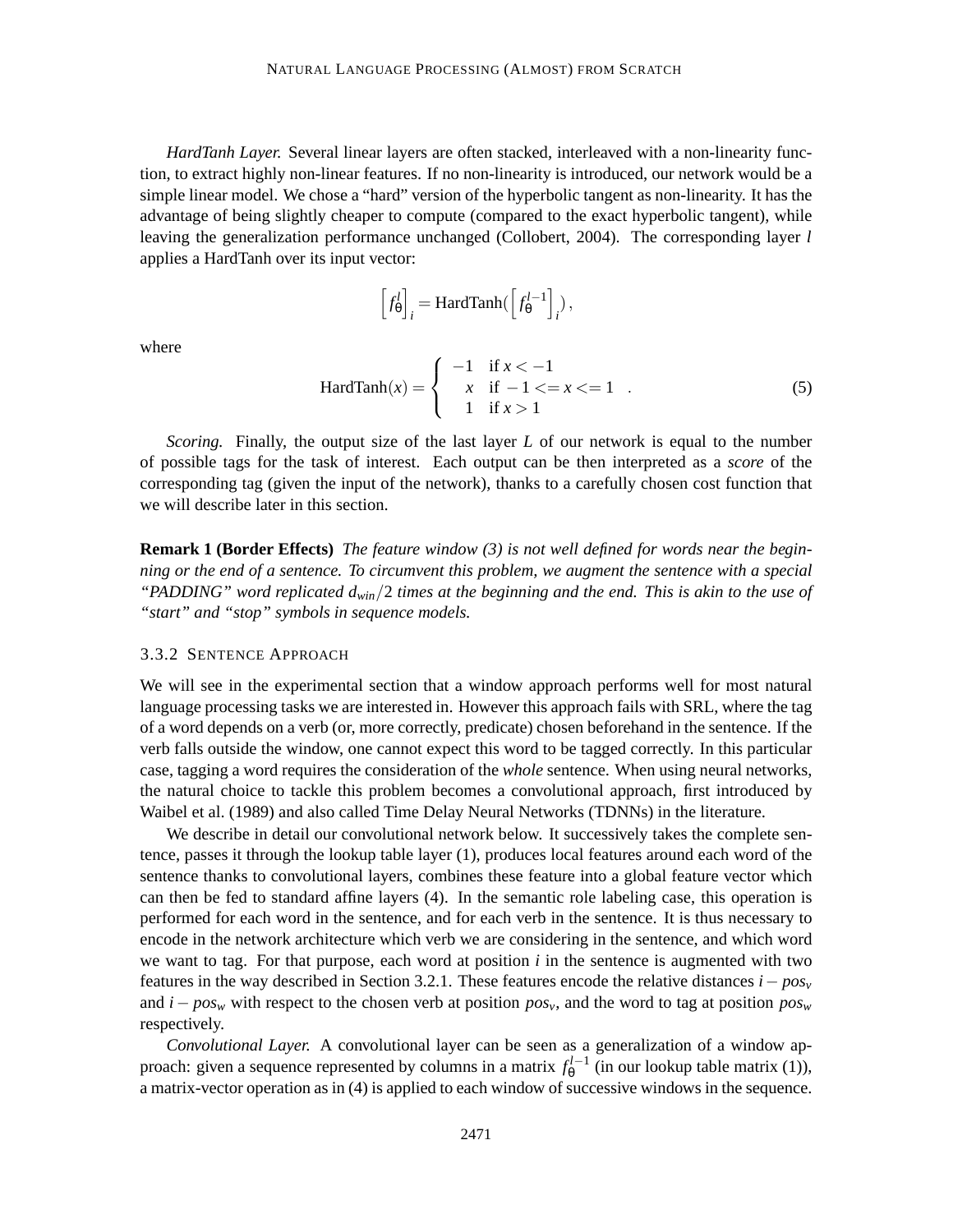

Figure 3: Number of features chosen at each word position by the Max layer. We consider a sentence approach network (Figure 2) trained for SRL. The number of "local" features output by the convolution layer is 300 *per word*. By applying a Max over the sentence, we obtain 300 features for the *whole sentence*. It is interesting to see that the network catches features mostly around the verb of interest (here "report") and word of interest ("proposed" (left) or "often" (right)).

Using previous notations, the  $t^{th}$  output column of the  $l^{th}$  layer can be computed as:

$$
\langle f_{\theta}^{l} \rangle_{t}^{1} = W^{l} \langle f_{\theta}^{l-1} \rangle_{t}^{d_{win}} + b^{l} \quad \forall t,
$$
\n
$$
(6)
$$

where the weight matrix  $W<sup>l</sup>$  is the same across all windows *t* in the sequence. Convolutional layers extract local features around each window of the given sequence. As for standard affine layers (4), convolutional layers are often stacked to extract higher level features. In this case, each layer must be followed by a non-linearity (5) or the network would be equivalent to one convolutional layer.

*Max Layer.* The size of the output (6) depends on the number of words in the sentence fed to the network. Local feature vectors extracted by the convolutional layers have to be combined to obtain a global feature vector, with a fixed size independent of the sentence length, in order to apply subsequent standard affine layers. Traditional convolutional networks often apply an average (possibly weighted) or a max operation over the "time" *t* of the sequence (6). (Here, "time" just means the position in the sentence, this term stems from the use of convolutional layers in, for example, speech data where the sequence occurs over time.) The average operation does not make much sense in our case, as in general most words in the sentence do not have any influence on the semantic role of a given word to tag. Instead, we used a max approach, which forces the network to capture the most useful local features produced by the convolutional layers (see Figure 3), for the task at hand. Given a *matrix*  $f_{\theta}^{l-1}$  output by a convolutional layer  $l-1$ , the Max layer *l* outputs a *vector*  $f^l_\theta$ :

$$
\left[f_{\theta}^{l}\right]_{i} = \max_{t} \left[f_{\theta}^{l-1}\right]_{i,t} \quad 1 \leq i \leq n_{hu}^{l-1} \,. \tag{7}
$$

This fixed sized global feature vector can be then fed to standard affine network layers (4). As in the window approach, we then finally produce one score per possible tag for the given task.

**Remark 2** *The same border effects arise in the convolution operation (6) as in the window approach (3). We again work around this problem by padding the sentences with a special word.*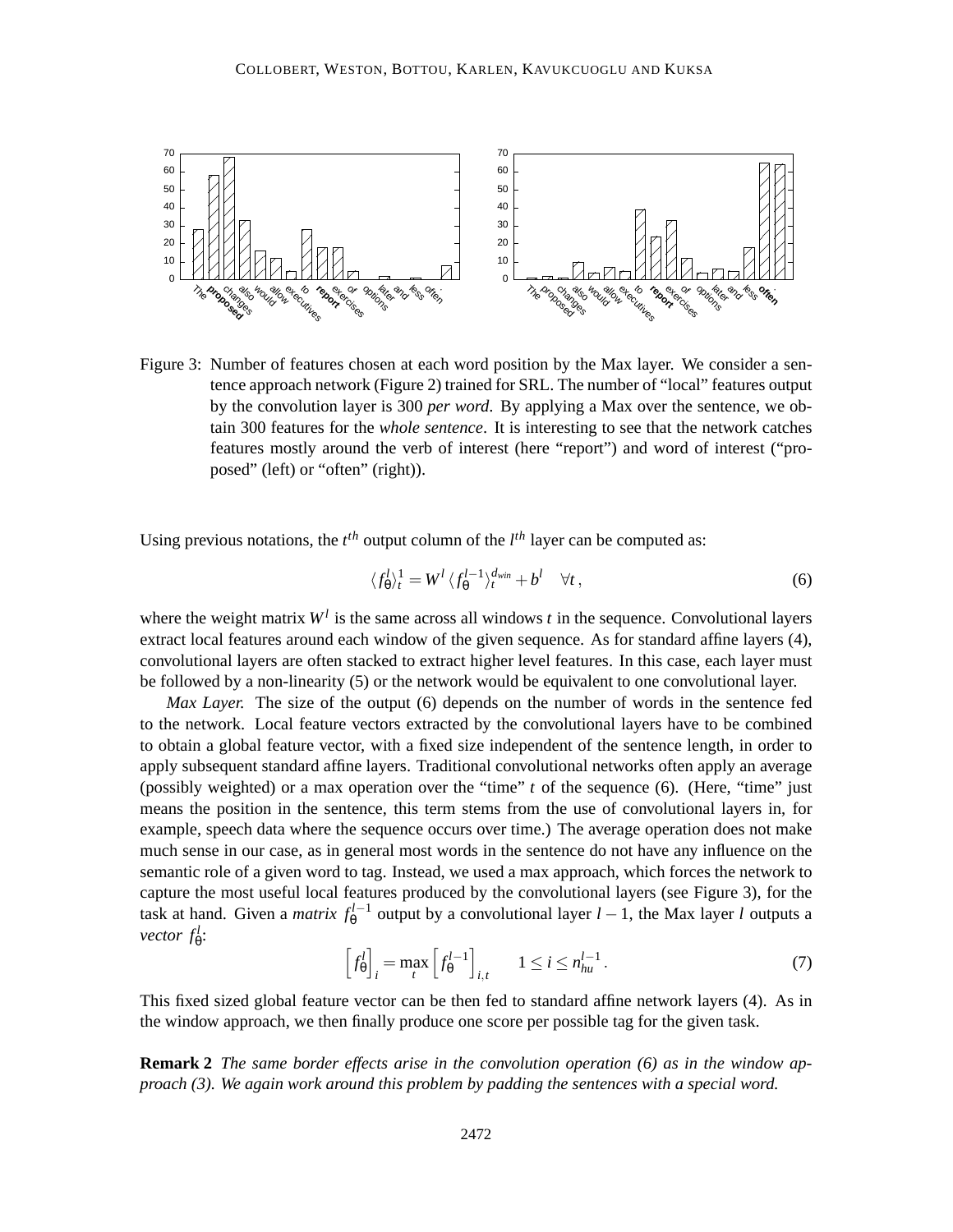| Scheme   Begin   Inside   End   Single   Other |       |                   |           |                  |
|------------------------------------------------|-------|-------------------|-----------|------------------|
| IOB.                                           | B-X   | $I-X + I-X + B-X$ |           | $\left( \right)$ |
| IOE.                                           | $I-X$ | $I-X$ $E-X$ $E-X$ |           | $\Omega$         |
| <b>IOBES</b>                                   | $B-X$ | $I-X$             | $E-X$ S-X | $\Omega$         |

Table 3: Various tagging schemes. Each word in a segment labeled "X" is tagged with a prefixed label, depending of the word position in the segment (begin, inside, end). Single word segment labeling is also output. Words not in a labeled segment are labeled "O". Variants of the IOB (and IOE) scheme exist, where the prefix B (or E) is replaced by I for all segments not contiguous with another segment having the same label "X".

## 3.3.3 TAGGING SCHEMES

As explained earlier, the network output layers compute scores for all the possible tags for the task of interest. In the window approach, these tags apply to the word located in the center of the window. In the (convolutional) sentence approach, these tags apply to the word designated by additional markers in the network input.

The POS task indeed consists of marking the syntactic role of each word. However, the remaining three tasks associate labels with segments of a sentence. This is usually achieved by using special tagging schemes to identify the segment boundaries, as shown in Table 3. Several such schemes have been defined (IOB, IOE, IOBES, . . . ) without clear conclusion as to which scheme is better in general. State-of-the-art performance is sometimes obtained by combining classifiers trained with different tagging schemes (e.g., Kudo and Matsumoto, 2001).

The ground truth for the NER, CHUNK, and SRL tasks is provided using two different tagging schemes. In order to eliminate this additional source of variations, we have decided to use the most expressive IOBES tagging scheme for all tasks. For instance, in the CHUNK task, we describe noun phrases using four different tags. Tag "S-NP" is used to mark a noun phrase containing a single word. Otherwise tags "B-NP", "I-NP", and "E-NP" are used to mark the first, intermediate and last words of the noun phrase. An additional tag "O" marks words that are not members of a chunk. During testing, these tags are then converted to the original IOB tagging scheme and fed to the standard performance evaluation scripts mentioned in Section 2.5.

### **3.4 Training**

All our neural networks are trained by maximizing a likelihood over the training data, using stochastic gradient ascent. If we denote θ to be all the trainable parameters of the network, which are trained using a training set  $\mathcal T$  we want to maximize the following log-likelihood with respect to  $\theta$ :

$$
\theta \mapsto \sum_{(x,y)\in\mathcal{T}} \log p(y|x,\theta),\tag{8}
$$

where *x* corresponds to either a training word window or a sentence and its associated features, and *y* represents the corresponding tag. The probability  $p(\cdot)$  is computed from the outputs of the neural network. We will see in this section two ways of interpreting neural network outputs as probabilities.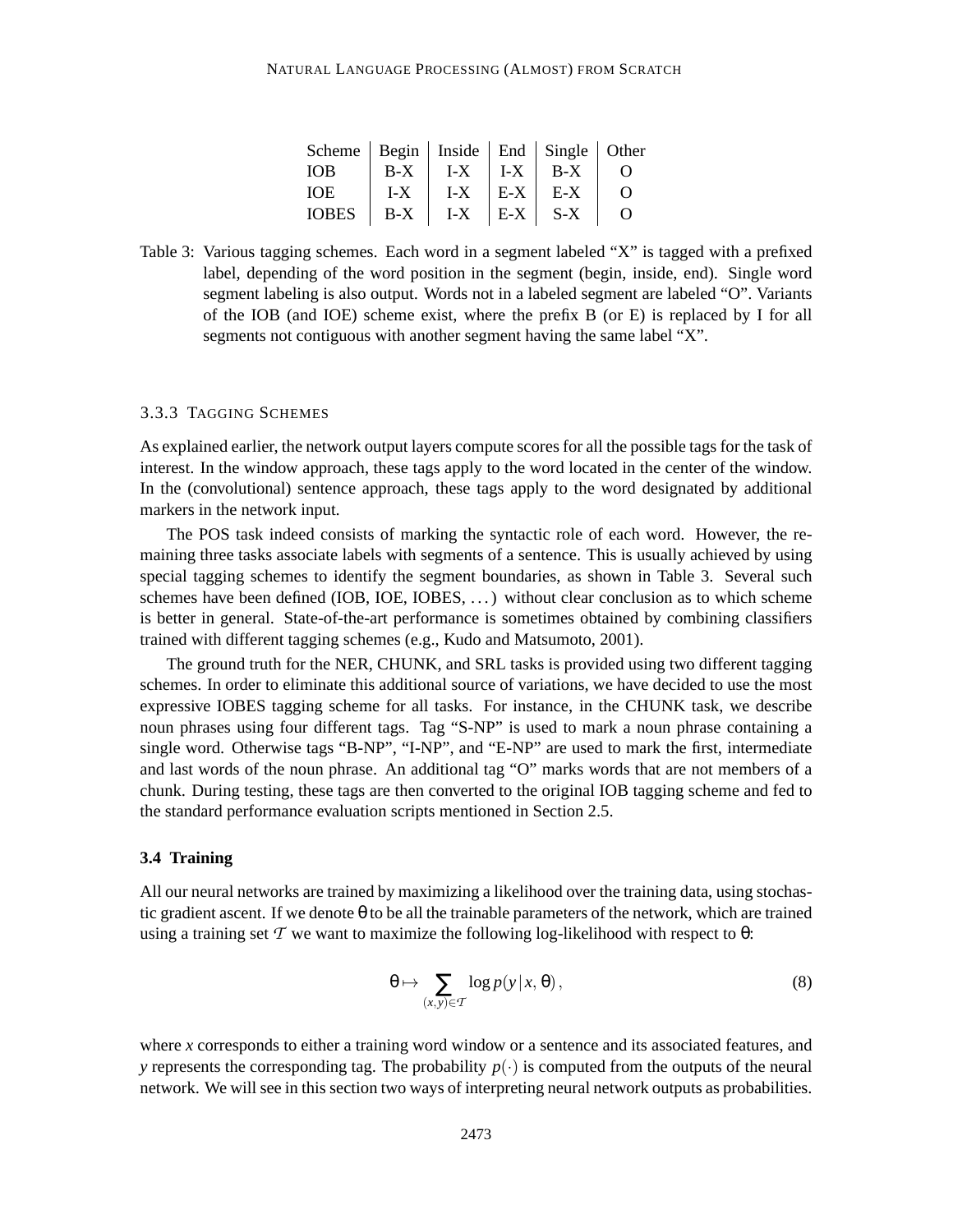### 3.4.1 WORD-LEVEL LOG-LIKELIHOOD

In this approach, each word in a sentence is considered independently. Given an input example  $f(x)$ , the network with parameters  $\theta$  outputs a score  $[f_{\theta}(x)]_i$ , for the *i*<sup>th</sup> tag with respect to the task of interest. To simplify the notation, we drop *x* from now, and we write instead  $[f_{\theta}]_i$ . This score can be interpreted as a conditional tag probability  $p(i|x, \theta)$  by applying a softmax (Bridle, 1990) operation over all the tags:

$$
p(i|x,\theta) = \frac{e^{[f_{\theta}]_i}}{\sum_j e^{[f_{\theta}]_j}}.
$$
\n(9)

Defining the log-add operation as

$$
\log \det_{i} = \log \left( \sum_{i} e^{z_{i}} \right),\tag{10}
$$

we can express the log-likelihood for one training example  $(x, y)$  as follows:

$$
\log p(y|x, \theta) = [f_{\theta}]_y - \log \operatorname{add} [f_{\theta}]_j. \tag{11}
$$

While this training criterion, often referred as *cross-entropy* is widely used for classification problems, it might not be ideal in our case, where there is often a correlation between the tag of a word in a sentence and its neighboring tags. We now describe another common approach for neural networks which enforces dependencies between the predicted tags in a sentence.

#### 3.4.2 SENTENCE-LEVEL LOG-LIKELIHOOD

In tasks like chunking, NER or SRL we know that there are dependencies between word tags in a sentence: not only are tags organized in chunks, but some tags cannot follow other tags. Training using a word-level approach discards this kind of labeling information. We consider a training scheme which takes into account the sentence structure: given the predictions of *all tags* by our network for *all words* in a sentence, and given a score for going from one tag to another tag, we want to encourage valid paths of tags during training, while discouraging all other paths.

We consider the *matrix* of scores  $f_{\theta}([x]_1^T)$  output by the network. As before, we drop the input  $[x]_1^T$  for notation simplification. The element  $[f_\theta]_{i,t}$  of the matrix is the score output by the network with parameters  $\theta$ , for the sentence  $[x]_1^T$  and for the *i*<sup>th</sup> tag, at the *i*<sup>th</sup> word. We introduce a transition score  $[A]_{i,j}$  for jumping from *i* to *j* tags in successive words, and an initial score  $[A]_{i,0}$  for starting from the  $i^{th}$  tag. As the transition scores are going to be trained (as are all network parameters  $\theta$ ), we define  $\tilde{\theta} = \theta \cup \{[A]_{i,j} \; \forall i, j\}$ . The score of a sentence  $[x]_1^T$  along a path of tags  $[i]_1^T$  is then given by the sum of transition scores and network scores:

$$
s([x]_1^T, [i]_1^T, \tilde{\theta}) = \sum_{t=1}^T \left( [A]_{[i]_{t-1}, [i]_t} + [f_{\theta}]_{[i]_t, t} \right).
$$
 (12)

Exactly as for the word-level likelihood (11), where we were normalizing with respect to all *tags* using a softmax (9), we normalize this score over all possible *tag paths*  $[j]_1^T$  using a softmax, and we interpret the resulting ratio as a conditional *tag path* probability. Taking the log, the conditional probability of the true path  $[y]_1^T$  is therefore given by:

$$
\log p([y]_1^T | [x]_1^T, \tilde{\theta}) = s([x]_1^T, [y]_1^T, \tilde{\theta}) - \log \det s([x]_1^T, [j]_1^T, \tilde{\theta}).
$$
\n(13)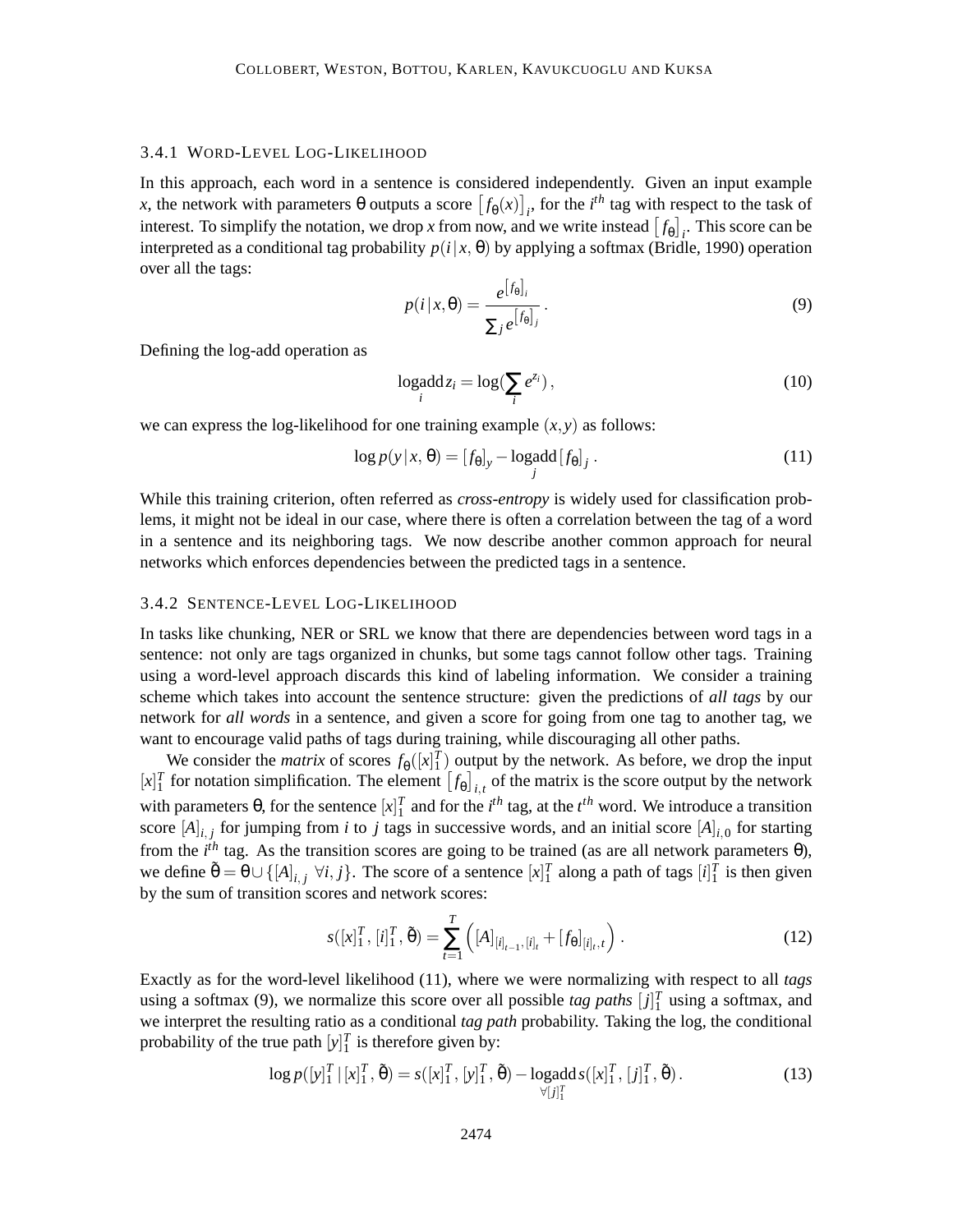While the number of terms in the logadd operation (11) was equal to the number of tags, it grows exponentially with the length of the sentence in (13). Fortunately, one can compute it in linear time with the following standard recursion over *t* (see Rabiner, 1989), taking advantage of the associativity and distributivity on the semi-ring<sup>10</sup> ( $\mathbb{R}\cup\{-\infty\}$ , logadd, +):

$$
\delta_{t}(k) \stackrel{\Delta}{=} \underset{\{[j]_{1}^{t} \cap [j]_{t}=k\}}{\text{logadd}} s([x]_{1}^{t}, [j]_{1}^{t}, \tilde{\theta})
$$
\n
$$
= \underset{i}{\text{logadd}} \underset{\{[j]_{1}^{t} \cap [j]_{t-1}=i \cap [j]_{t}=k\}}{\text{logadd}} s([x]_{1}^{t}, [j]_{1}^{t-1}, \tilde{\theta}) + [A]_{[j]_{t-1}, k} + [f_{\theta}]_{k, t}
$$
\n
$$
= \underset{i}{\text{logadd}} \delta_{t-1}(i) + [A]_{i,k} + [f_{\theta}]_{k,t}
$$
\n
$$
= [f_{\theta}]_{k,t} + \underset{i}{\text{logadd}} \left(\delta_{t-1}(i) + [A]_{i,k}\right) \quad \forall k,
$$
\n(14)

followed by the termination

$$
\underset{\forall [j]_1^T}{\text{logadd}} \, s([x]_1^T, [j]_1^T, \tilde{\theta}) = \underset{i}{\text{logadd}} \, \delta_T(i). \tag{15}
$$

We can now maximize in (8) the log-likelihood (13) over all the training pairs  $([x]_1^T, [y]_1^T)$ .

At inference time, given a sentence  $[x]_1^T$  to tag, we have to find the best tag path which minimizes the sentence score (12). In other words, we must find

$$
\underset{[j]_1^T}{\text{argmax}} s([x]_1^T, [j]_1^T, \tilde{\theta}).
$$

The Viterbi algorithm is the natural choice for this inference. It corresponds to performing the recursion (14) and (15), but where the logadd is replaced by a max, and then tracking back the optimal path through each max.

**Remark 3 (Graph Transformer Networks)** *Our approach is a particular case of the discriminative forward training for graph transformer networks (GTNs) (Bottou et al., 1997; Le Cun et al., 1998). The log-likelihood (13) can be viewed as the difference between the forward score constrained over the valid paths (in our case there is only the labeled path) and the unconstrained forward score (15).*

**Remark 4 (Conditional Random Fields)** *An important feature of equation (12) is the absence of normalization. Summing the exponentials e*[ *<sup>f</sup>* θ ] *<sup>i</sup>*,*<sup>t</sup> over all possible tags does not necessarily yield the unity. If this was the case, the scores could be viewed as the logarithms of conditional transition probabilities, and our model would be subject to the label-bias problem that motivates Conditional Random Fields (CRFs) (Lafferty et al., 2001). The denormalized scores should instead be likened to the potential functions of a CRF. In fact, a CRF maximizes the same likelihood (13) using a linear model instead of a nonlinear neural network. CRFs have been widely used in the NLP world, such as for POS tagging (Lafferty et al., 2001), chunking (Sha and Pereira, 2003), NER (McCallum and Li, 2003) or SRL (Cohn and Blunsom, 2005). Compared to such CRFs, we take advantage of the nonlinear network to learn appropriate features for each task of interest.*

<sup>10.</sup> In other words, read logadd as  $oplus$  and  $+$  as  $\otimes$ .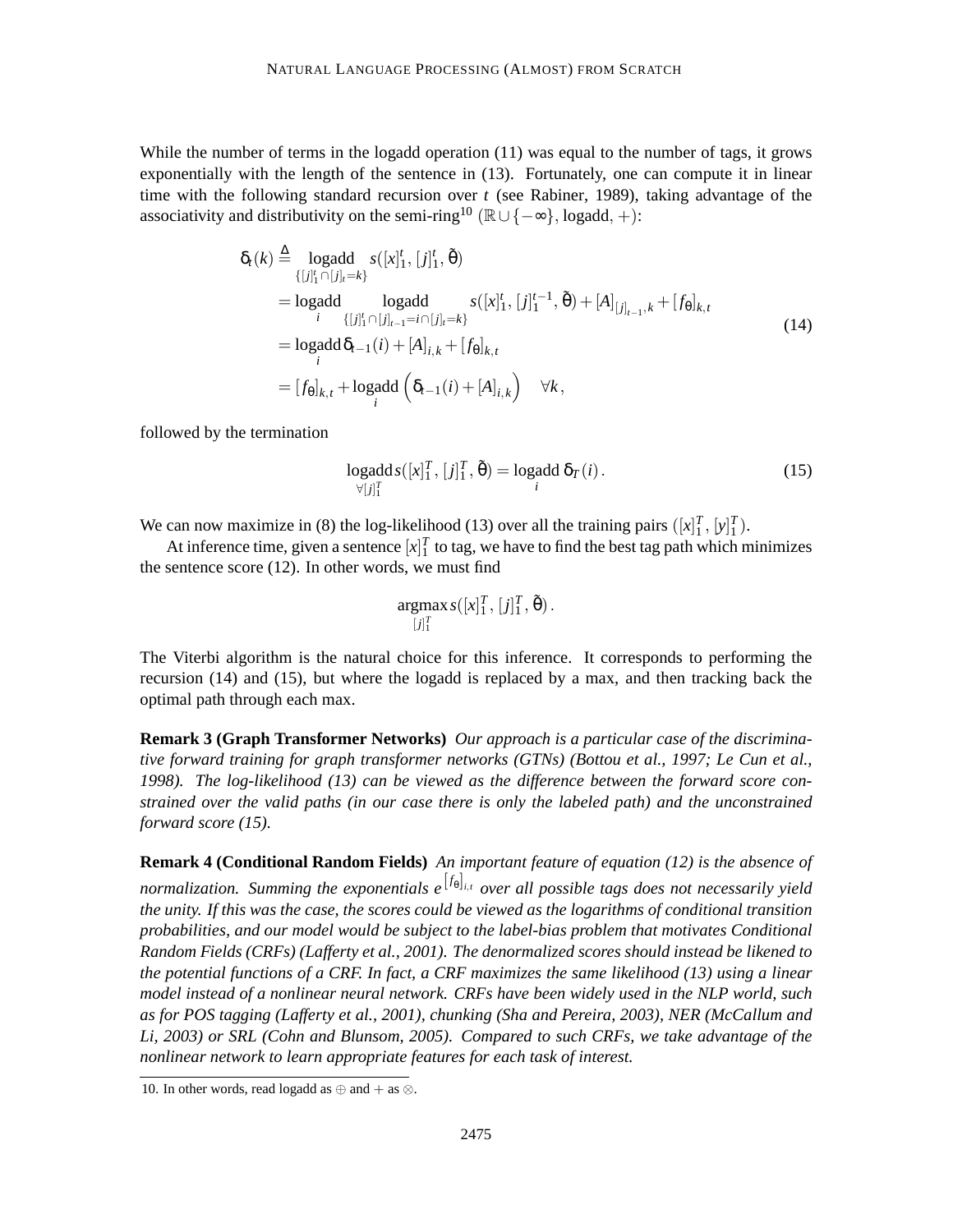## 3.4.3 STOCHASTIC GRADIENT

Maximizing (8) with stochastic gradient (Bottou, 1991) is achieved by iteratively selecting a random example  $(x, y)$  and making a gradient step:

$$
\theta \longleftarrow \theta + \lambda \frac{\partial \log p(y|x, \theta)}{\partial \theta}, \qquad (16)
$$

where  $\lambda$  is a chosen learning rate. Our neural networks described in Figure 1 and Figure 2 are a succession of layers that correspond to successive composition of functions. The neural network is finally composed with the word-level log-likelihood (11), or successively composed in the recursion (14) if using the sentence-level log-likelihood (13). Thus, an *analytical* formulation of the derivative (16) can be computed, by applying the differentiation chain rule through the network, and through the word-level log-likelihood (11) or through the recurrence (14).

**Remark 5 (Differentiability)** *Our cost functions are differentiable almost everywhere. Non-differentiable points arise because we use a "hard" transfer function (5) and because we use a "max" layer (7) in the sentence approach network. Fortunately, stochastic gradient still converges to a meaningful local minimum despite such minor differentiability problems (Bottou, 1991, 1998). Stochastic gradient iterations that hit a non-differentiability are simply skipped.*

**Remark 6 (Modular Approach)** *The well known "back-propagation" algorithm (LeCun, 1985; Rumelhart et al., 1986) computes gradients using the chain rule. The chain rule can also be used in a modular implementation.*<sup>11</sup> *Our modules correspond to the boxes in Figure 1 and Figure 2. Given derivatives with respect to its outputs, each module can independently compute derivatives with respect to its inputs and with respect to its trainable parameters, as proposed by Bottou and Gallinari (1991). This allows us to easily build variants of our networks. For details about gradient computations, see Appendix A.*

**Remark 7 (Tricks)** *Many tricks have been reported for training neural networks (LeCun et al., 1998). Which ones to choose is often confusing. We employed only two of them: the initialization and update of the parameters of each network layer were done according to the "fan-in" of the layer, that is the number of inputs used to compute each output of this layer (Plaut and Hinton, 1987). The fan-in for the lookup table (1), the l*th *linear layer (4) and the convolution layer (6)* are respectively 1,  $n_{hu}^{l-1}$  and  $d_{win} \times n_{hu}^{l-1}$ . The initial parameters of the network were drawn from a *centered uniform distribution, with a variance equal to the inverse of the square-root of the fan-in. The learning rate in (16) was divided by the fan-in, but stays fixed during the training.*

## **3.5 Supervised Benchmark Results**

For POS, chunking and NER tasks, we report results with the window architecture<sup>12</sup> described in Section 3.3.1. The SRL task was trained using the sentence approach (Section 3.3.2). Results are reported in Table 4, in per-word accuracy (PWA) for POS, and F1 score for all the other tasks. We performed experiments both with the word-level log-likelihood (WLL) and with the sentencelevel log-likelihood (SLL). The hyper-parameters of our networks are reported in Table 5. All our

<sup>11.</sup> See http://torch5.sf.net.

<sup>12.</sup> We found that training these tasks with the more complex sentence approach was computationally expensive and offered little performance benefits. Results discussed in Section 5 provide more insight about this decision.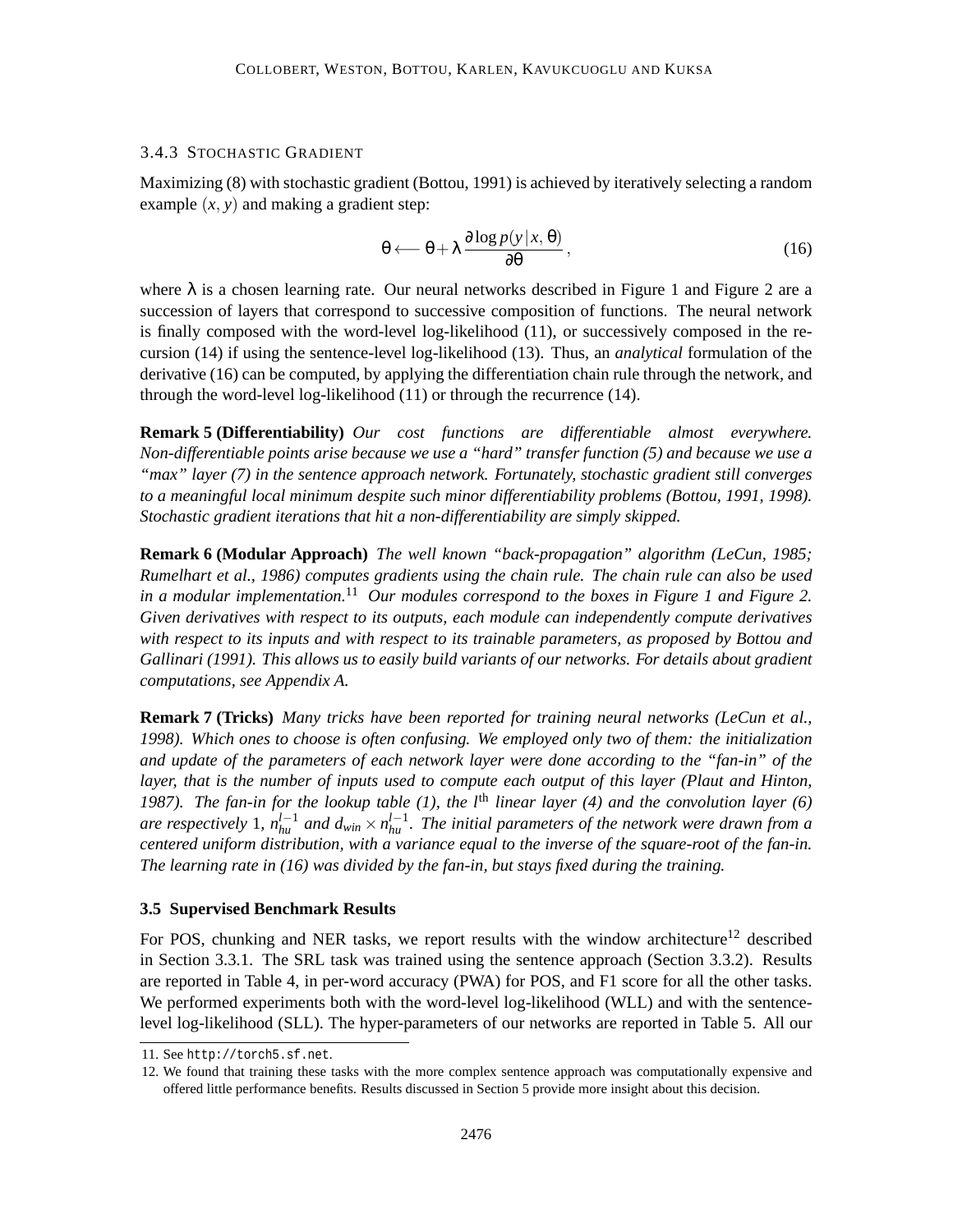| Approach                 | <b>POS</b> | <b>Chunking</b> | <b>NER</b> | <b>SRL</b> |
|--------------------------|------------|-----------------|------------|------------|
|                          | (PWA)      | (F1)            | (F1)       | (F1)       |
| <b>Benchmark Systems</b> | 97.24      | 94.29           | 89.31      | 77.92      |
| $NN+WLL$                 | 96.31      | 89.13           | 79.53      | 55.40      |
| $NN+SLL$                 | 96.37      | 90.33           | 81.47      | 70.99      |

Table 4: Comparison in generalization performance of benchmark NLP systems with a vanilla neural network (NN) approach, on POS, chunking, NER and SRL tasks. We report results with both the word-level log-likelihood (WLL) and the sentence-level log-likelihood (SLL). Generalization performance is reported in per-word accuracy rate (PWA) for POS and F1 score for other tasks. The NN results are behind the benchmark results, in Section 4 we show how to improve these models using unlabeled data.

| Task         | Window/Conv. size Word dim. Caps dim. Hidden units Learning rate |     |     |                                                        |    |
|--------------|------------------------------------------------------------------|-----|-----|--------------------------------------------------------|----|
| POS.         | $d_{win} = 5$                                                    |     |     | $d^0 = 50$ $d^1 = 5$ $n_{hu}^1 = 300$ $\lambda = 0.01$ |    |
| <b>CHUNK</b> | , ,                                                              | , , | , , | ,,                                                     | ,, |
| NFR          | , ,                                                              |     | ,,  | ,,                                                     | ,, |
| SR I         | , ,                                                              | ,,  | ,,  | $n_{hu}^1 = 300$                                       | ,, |
|              |                                                                  |     |     | $n_{hu}^2 = 500$                                       |    |

Table 5: Hyper-parameters of our networks. They were chosen by a minimal validation (see Remark 8), preferring identical parameters for most tasks. We report for each task the window size (or convolution size), word feature dimension, capital feature dimension, number of hidden units and learning rate.

networks were fed with two raw text features: lower case words, and a capital letter feature. We chose to consider lower case words to limit the number of words in the dictionary. However, to keep some upper case information lost by this transformation, we added a "caps" feature which tells if each word was in lowercase, was all uppercase, had first letter capital, or had at least one non-initial capital letter. Additionally, all occurrences of sequences of numbers within a word are replaced with the string "NUMBER", so for example both the words "PS1" and "PS2" would map to the single word "psNUMBER". We used a dictionary containing the 100,000 most common words in WSJ (case insensitive). Words outside this dictionary were replaced by a single special "RARE" word.

Results show that neural networks "out-of-the-box" are behind baseline benchmark systems. Although the initial performance of our networks falls short from the performance of the CoNLL challenge winners, it compares honorably with the performance of most competitors. The training criterion which takes into account the sentence structure (SLL) seems to boost the performance for the Chunking, NER and SRL tasks, with little advantage for POS. This result is in line with existing NLP studies comparing sentence-level and word-level likelihoods (Liang et al., 2008). The capacity of our network architectures lies mainly in the word lookup table, which contains  $50 \times 100,000$ parameters to train. In the WSJ data, 15% of the most common words appear about 90% of the time. Many words appear only a few times. It is thus very difficult to train properly their corresponding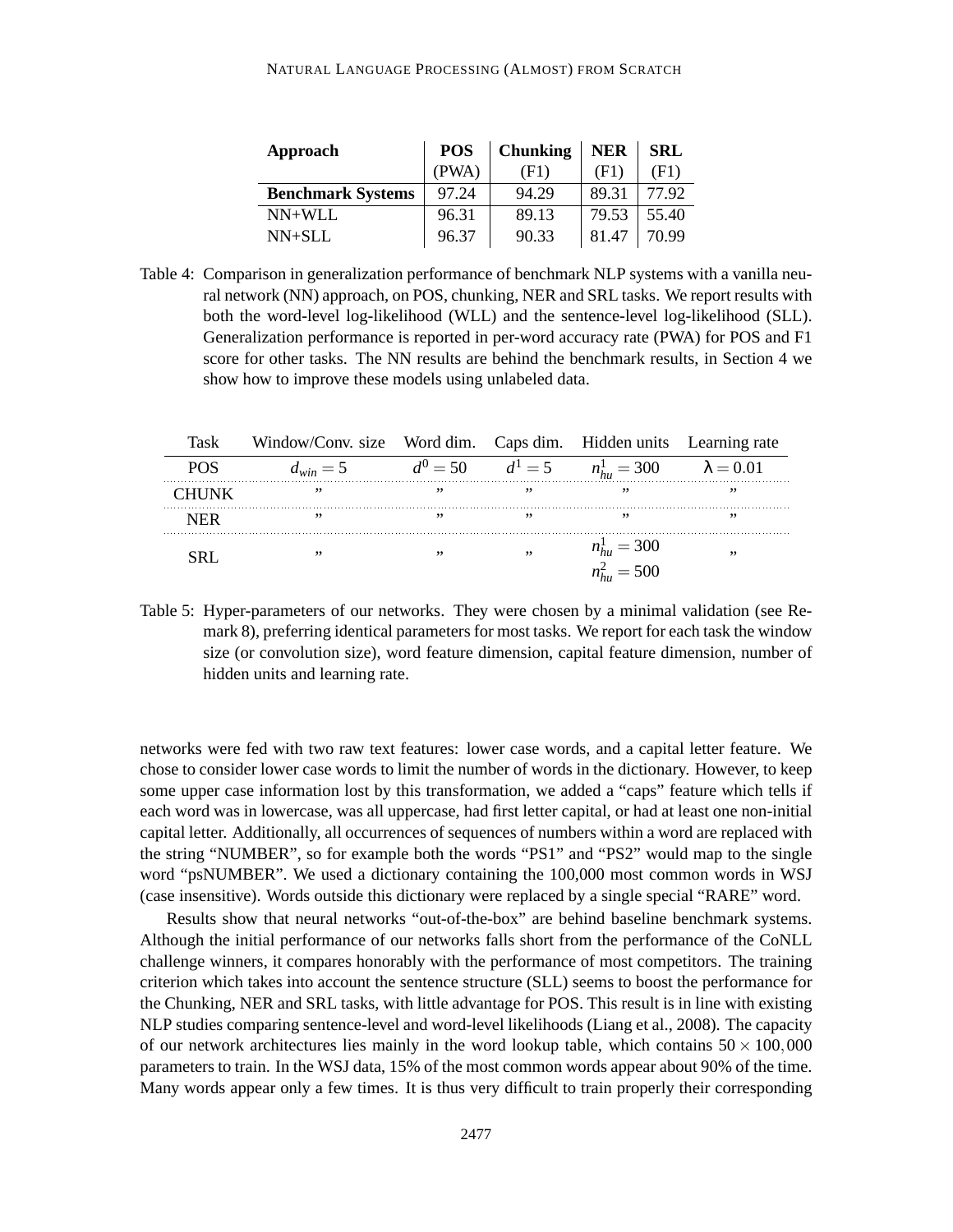| <b>FRANCE</b>     | <b>JESUS</b>       | <b>XBOX</b>     | <b>REDDISH</b>     | <b>SCRATCHED</b>   | <b>MEGABITS</b>     |
|-------------------|--------------------|-----------------|--------------------|--------------------|---------------------|
| 454               | 1973               | 6909            | 11724              | 29869              | 87025               |
| <b>PERSUADE</b>   | <b>THICKETS</b>    | <b>DECADENT</b> | <b>WIDESCREEN</b>  | <b>ODD</b>         | <b>PPA</b>          |
| <b>FAW</b>        | <b>SAVARY</b>      | <b>DIVO</b>     | <b>ANTICA</b>      | <b>ANCHIETA</b>    | <b>UDDIN</b>        |
| <b>BLACKSTOCK</b> | <b>SYMPATHETIC</b> | <b>VERUS</b>    | <b>SHABBY</b>      | <b>EMIGRATION</b>  | <b>BIOLOGICALLY</b> |
| GIORGI            | <b>JFK</b>         | OXIDE           | <b>AWE</b>         | <b>MARKING</b>     | <b>KAYAK</b>        |
| <b>SHAHEED</b>    | <b>KHWARAZM</b>    | <b>URBINA</b>   | THUD               | <b>HEUER</b>       | <b>MCLARENS</b>     |
| <b>RUMELIA</b>    | <b>STATIONERY</b>  | <b>EPOS</b>     | <b>OCCUPANT</b>    | <b>SAMBHAII</b>    | <b>GLADWIN</b>      |
| <b>PLANUM</b>     | <b>ILIAS</b>       | <b>EGLINTON</b> | <b>REVISED</b>     | <b>WORSHIPPERS</b> | <b>CENTRALLY</b>    |
| GOA'ULD           | <b>GSNUMBER</b>    | <b>EDGING</b>   | <b>LEAVENED</b>    | <b>RITSUKO</b>     | <b>INDONESIA</b>    |
| <b>COLLATION</b>  | <b>OPERATOR</b>    | <b>FRG</b>      | <b>PANDIONIDAE</b> | <b>LIFELESS</b>    | <b>MONEO</b>        |
| <b>BACHA</b>      | W.J.               | <b>NAMSOS</b>   | <b>SHIRT</b>       | MAHAN              | <b>NILGIRIS</b>     |

Table 6: Word embeddings in the word lookup table of a SRL neural network trained from scratch, with a dictionary of size 100,000. For each column the queried word is followed by its index in the dictionary (higher means more rare) and its 10 nearest neighbors (arbitrarily using the Euclidean metric).

50 dimensional feature vectors in the lookup table. Ideally, we would like semantically similar words to be close in the embedding space represented by the word lookup table: by continuity of the neural network function, tags produced on semantically similar sentences would be similar. We show in Table 6 that it is not the case: neighboring words in the embedding space do not seem to be semantically related.

We will focus in the next section on improving these word embeddings by leveraging unlabeled data. We will see our approach results in a performance boost for all tasks.

**Remark 8 (Architectures)** *In all our experiments in this paper, we tuned the hyper-parameters by trying only a few different architectures by validation. In practice, the choice of hyperparameters such as the number of hidden units, provided they are large enough, has a limited impact on the generalization performance. In Figure 4, we report the F1 score for each task on the validation set, with respect to the number of hidden units. Considering the variance related to the network initialization, we chose the smallest network achieving "reasonable" performance, rather than picking the network achieving the top performance obtained on a single run.*

**Remark 9 (Training Time)** *Training our network is quite computationally expensive. Chunking and NER take about one hour to train, POS takes few hours, and SRL takes about three days. Training could be faster with a larger learning rate, but we preferred to stick to a small one which works, rather than finding the optimal one for speed. Second order methods (LeCun et al., 1998) could be another speedup technique.*

## **4. Lots of Unlabeled Data**

We would like to obtain word embeddings carrying more syntactic and semantic information than shown in Table 6. Since most of the trainable parameters of our system are associated with the word embeddings, these poor results suggest that we should use considerably more training data.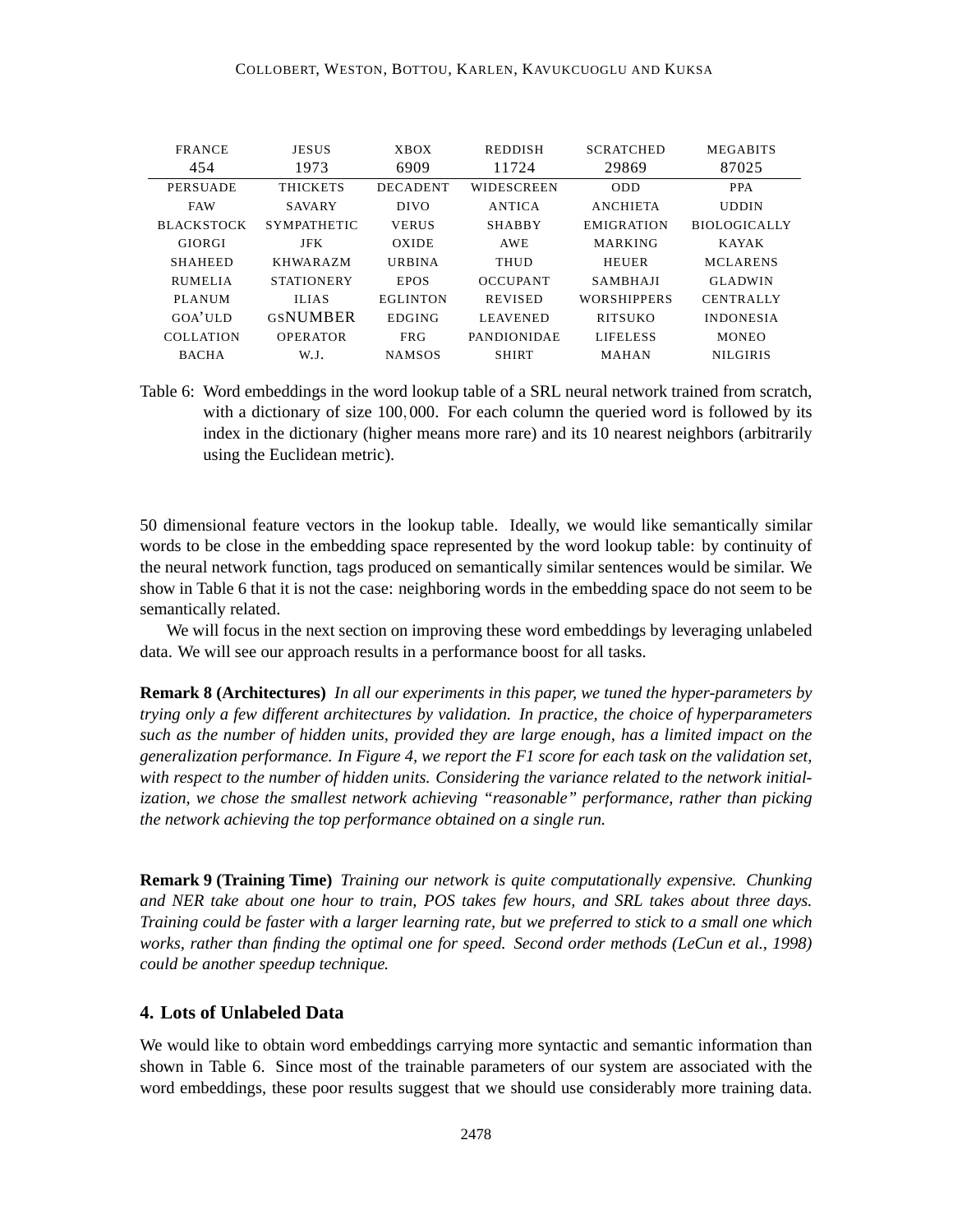

Figure 4: F1 score on the *validation* set (y-axis) versus number of hidden units (x-axis) for different tasks trained with the sentence-level likelihood (SLL), as in Table 4. For SRL, we vary in this graph only the number of hidden units in the second layer. The scale is adapted for each task. We show the standard deviation (obtained over 5 runs with different random initialization), for the architecture we picked (300 hidden units for POS, CHUNK and NER, 500 for SRL).

Following our NLP *from scratch* philosophy, we now describe how to dramatically improve these embeddings using large unlabeled data sets. We then use these improved embeddings to initialize the word lookup tables of the networks described in Section 3.5.

## **4.1 Data Sets**

Our first English corpus is the entire English Wikipedia.<sup>13</sup> We have removed all paragraphs containing non-roman characters and all MediaWiki markups. The resulting text was tokenized using the Penn Treebank tokenizer script.<sup>14</sup> The resulting data set contains about 631 million words. As in our previous experiments, we use a dictionary containing the 100,000 most common words in WSJ, with the same processing of capitals and numbers. Again, words outside the dictionary were replaced by the special "RARE" word.

Our second English corpus is composed by adding an extra 221 million words extracted from the Reuters RCV1 (Lewis et al., 2004) data set.<sup>15</sup> We also extended the dictionary to 130,000 words by adding the 30,000 most common words in Reuters. This is useful in order to determine whether improvements can be achieved by further increasing the unlabeled data set size.

## **4.2 Ranking Criterion versus Entropy Criterion**

We used these unlabeled data sets to train *language models* that compute *scores* describing the acceptability of a piece of text. These language models are again large neural networks using the window approach described in Section 3.3.1 and in Figure 1. As in the previous section, most of the trainable parameters are located in the lookup tables.

Similar language models were already proposed by Bengio and Ducharme (2001) and Schwenk and Gauvain (2002). Their goal was to estimate the *probability* of a word given the previous words in a sentence. Estimating conditional probabilities suggests a cross-entropy criterion similar to those described in Section 3.4.1. Because the dictionary size is large, computing the normalization term

<sup>13.</sup> Available at http://download.wikimedia.org. We took the November 2007 version.

<sup>14.</sup> Available at http://www.cis.upenn.edu/˜treebank/tokenization.html.

<sup>15.</sup> Now available at http://trec.nist.gov/data/reuters/reuters.html.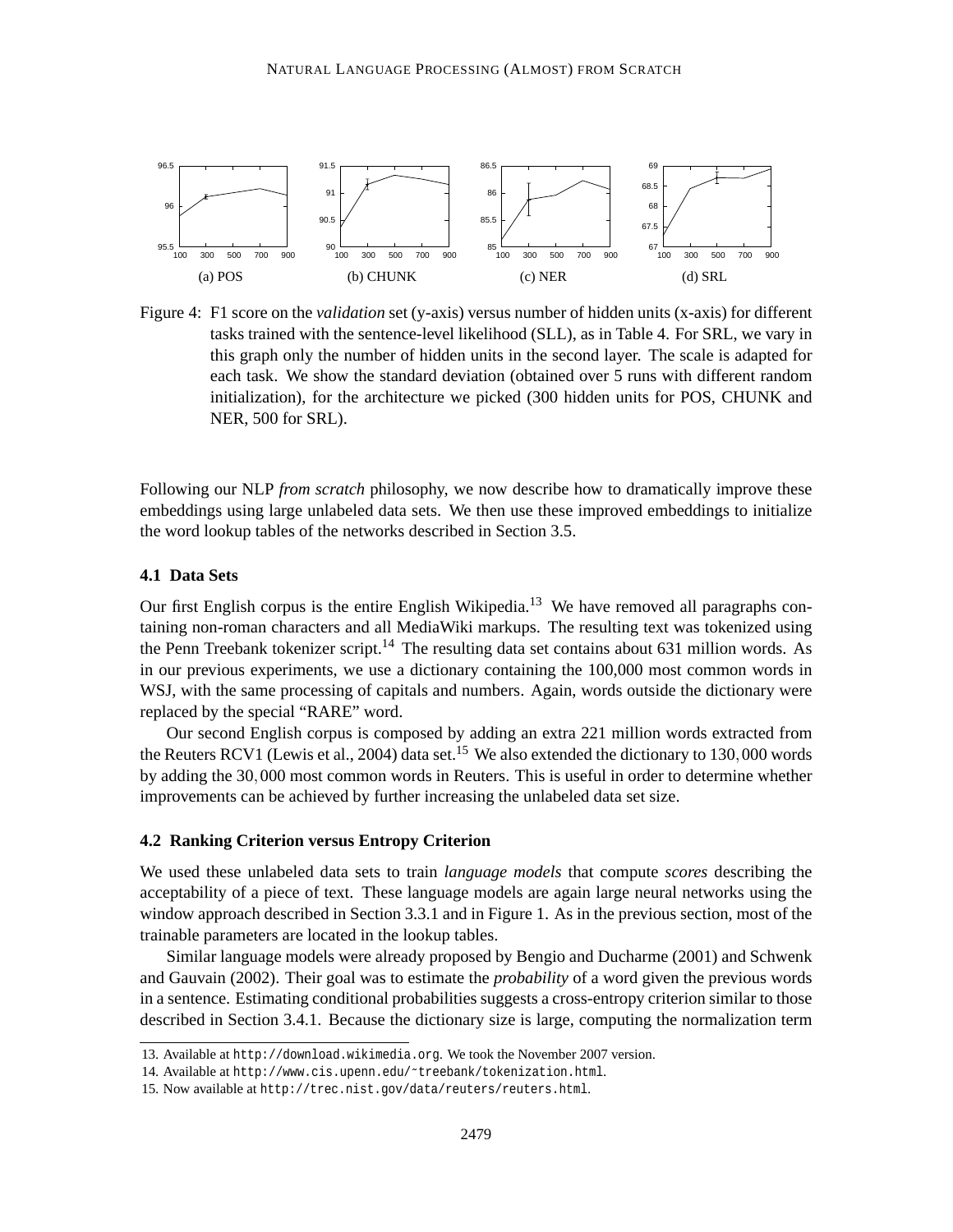can be extremely demanding, and sophisticated approximations are required. More importantly for us, neither work leads to significant word embeddings being reported.

Shannon (1951) has estimated the entropy of the English language between 0.6 and 1.3 bits per character by asking human subjects to guess upcoming characters. Cover and King (1978) give a lower bound of 1.25 bits per character using a subtle gambling approach. Meanwhile, using a simple word trigram model, Brown et al. (1992b) reach 1.75 bits per character. Teahan and Cleary (1996) obtain entropies as low as 1.46 bits per character using variable length character *n*-grams. The human subjects rely of course on all their knowledge of the language and of the world. Can we learn the grammatical structure of the English language and the nature of the world by leveraging the 0.2 bits per character that separate human subjects from simple n-gram models? Since such tasks certainly require high capacity models, obtaining sufficiently small confidence intervals on the test set entropy may require prohibitively large training sets.<sup>16</sup> The entropy criterion lacks dynamical range because its numerical value is largely determined by the most frequent phrases. In order to learn syntax, rare but legal phrases are no less significant than common phrases.

It is therefore desirable to define alternative training criteria. We propose here to use a *pairwise ranking* approach (Cohen et al., 1998). We seek a network that computes a higher score when given a legal phrase than when given an incorrect phrase. Because the ranking literature often deals with information retrieval applications, many authors define complex ranking criteria that give more weight to the ordering of the best ranking instances (see Burges et al., 2007; Clémençon and Vayatis, 2007). However, in our case, we do not want to emphasize the most common phrase over the rare but legal phrases. Therefore we use a simple pairwise criterion.

We consider a *window* approach network, as described in Section 3.3.1 and Figure 1, with parameters θ which outputs a score  $f_{\theta}(x)$  given a window of text  $x = [w]_1^{d_{win}}$ . We minimize the ranking criterion with respect to  $θ$ :

$$
\theta \mapsto \sum_{x \in \mathcal{X}} \sum_{w \in \mathcal{D}} \max \left\{ 0, 1 - f_{\theta}(x) + f_{\theta}(x^{(w)}) \right\},\tag{17}
$$

where *X* is the set of all possible text windows with *dwin* words coming from our training corpus, *D* is the dictionary of words, and  $x^{(w)}$  denotes the text window obtained by replacing the central word of text window  $[w]_1^{d_{win}}$  by the word *w*.

Okanohara and Tsujii (2007) use a related approach to avoiding the entropy criteria using a binary classification approach (correct/incorrect phrase). Their work focuses on using a kernel classifier, and not on learning word embeddings as we do here. Smith and Eisner (2005) also propose a contrastive criterion which estimates the likelihood of the data conditioned to a "negative" neighborhood. They consider various data neighborhoods, including sentences of length *dwin* drawn from  $\mathcal{D}^{d_{win}}$ . Their goal was however to perform well on some tagging task on fully unsupervised data, rather than obtaining generic word embeddings useful for other tasks.

## **4.3 Training Language Models**

The language model network was trained by stochastic gradient minimization of the ranking criterion (17), sampling a sentence-word pair (*s*, *w*) at each iteration.

<sup>16.</sup> However, Klein and Manning (2002) describe a rare example of realistic unsupervised grammar induction using a cross-entropy approach on binary-branching parsing trees, that is, by forcing the system to generate a hierarchical representation.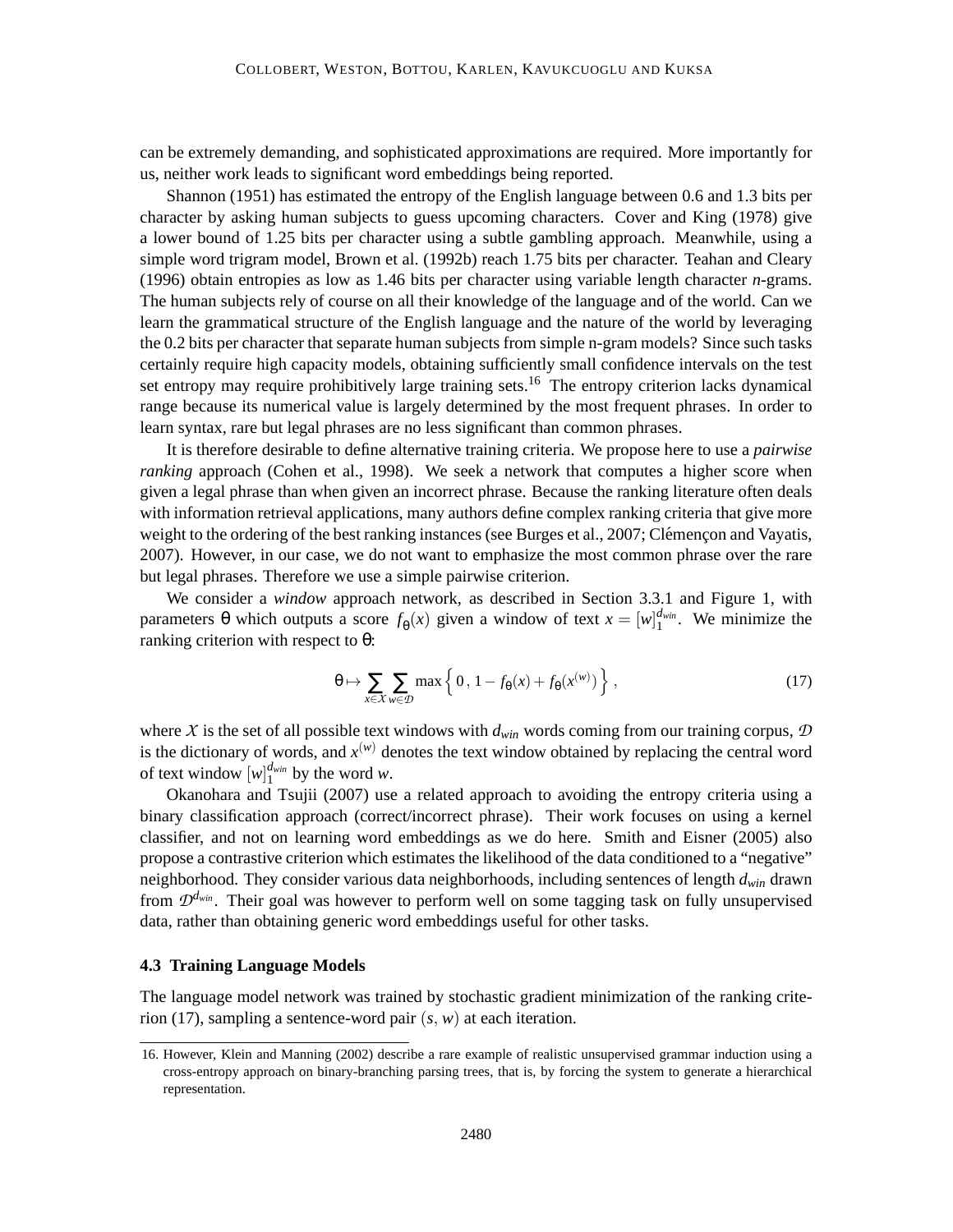Since training times for such large scale systems are counted in weeks, it is not feasible to try many combinations of hyperparameters. It also makes sense to speed up the training time by initializing new networks with the embeddings computed by earlier networks. In particular, we found it expedient to train a succession of networks using increasingly large dictionaries, each network being initialized with the embeddings of the previous network. Successive dictionary sizes and switching times are chosen arbitrarily. Bengio et al. (2009) provides a more detailed discussion of this, the (as yet, poorly understood) "curriculum" process.

For the purposes of model selection we use the process of "breeding". The idea of breeding is instead of trying a full grid search of possible values (which we did not have enough computing power for) to search for the parameters in analogy to breeding biological cell lines. Within each line, child networks are initialized with the embeddings of their parents and trained on increasingly rich data sets with sometimes different parameters. That is, suppose we have *k* processors, which is much less than the possible set of parameters one would like to try. One chooses *k* initial parameter choices from the large set, and trains these on the *k* processors. In our case, possible parameters to adjust are: the learning rate  $\lambda$ , the word embedding dimensions *d*, number of hidden units  $n_{hu}^1$  and input window size *dwin*. One then trains each of these models in an online fashion for a certain amount of time (i.e., a few days), and then selects the best ones using the validation set error rate. That is, breeding decisions were made on the basis of the value of the ranking criterion (17) estimated on a validation set composed of one million words held out from the Wikipedia corpus. In the next breeding iteration, one then chooses another set of *k* parameters from the possible grid of values that permute slightly the most successful candidates from the previous round. As many of these parameter choices can share weights, we can effectively continue online training retaining some of the learning from the previous iterations.

Very long training times make such strategies necessary for the foreseeable future: if we had been given computers ten times faster, we probably would have found uses for data sets ten times bigger. However, we should say we believe that although we ended up with a particular choice of parameters, many other choices are almost equally as good, although perhaps there are others that are better as we could not do a full grid search.

In the following subsections, we report results obtained with two trained language models. The results achieved by these two models are representative of those achieved by networks trained on the full corpora.

- Language model LM1 has a window size  $d_{win} = 11$  and a hidden layer with  $n_{hu}^1 = 100$  units. The embedding layers were dimensioned like those of the supervised networks (Table 5). Model LM1 was trained on our first English corpus (Wikipedia) using successive dictionaries composed of the 5000, 10,000, 30,000, 50,000 and finally 100,000 most common WSJ words. The total training time was about four weeks.
- Language model LM2 has the same dimensions. It was initialized with the embeddings of LM1, and trained for an additional three weeks on our second English corpus (Wikipedia+Reuters) using a dictionary size of 130,000 words.

## **4.4 Embeddings**

Both networks produce much more appealing word embeddings than in Section 3.5. Table 7 shows the ten nearest neighbors of a few randomly chosen query words for the LM1 model. The syntactic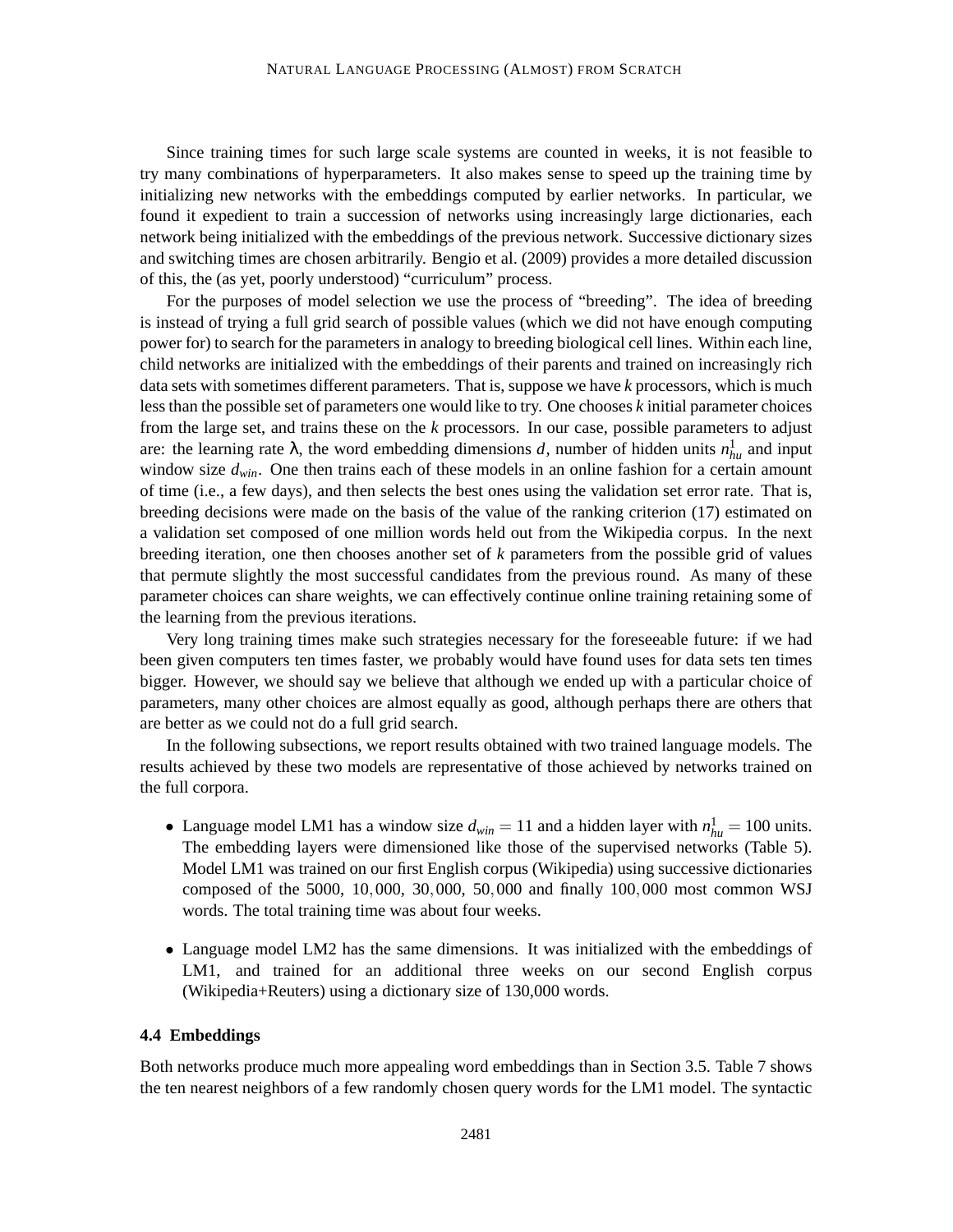| <b>FRANCE</b>      | <b>JESUS</b>   | <b>XBOX</b>        | <b>REDDISH</b>  | <b>SCRATCHED</b> | <b>MEGABITS</b>   |
|--------------------|----------------|--------------------|-----------------|------------------|-------------------|
| 454                | 1973           | 6909               | 11724           | 29869            | 87025             |
| <b>AUSTRIA</b>     | GOD            | AMIGA              | <b>GREENISH</b> | <b>NAILED</b>    | <b>OCTETS</b>     |
| <b>BELGIUM</b>     | <b>SATI</b>    | <b>PLAYSTATION</b> | <b>BLUISH</b>   | <b>SMASHED</b>   | MB/S              |
| <b>GERMANY</b>     | <b>CHRIST</b>  | <b>MSX</b>         | <b>PINKISH</b>  | <b>PUNCHED</b>   | BIT/S             |
| <b>ITALY</b>       | <b>SATAN</b>   | <b>IPOD</b>        | PURPLISH        | <b>POPPED</b>    | <b>BAUD</b>       |
| <b>GREECE</b>      | KALI           | <b>SEGA</b>        | <b>BROWNISH</b> | <b>CRIMPED</b>   | CARATS            |
| <b>SWEDEN</b>      | <b>INDRA</b>   | <b>PSNUMBER</b>    | <b>GREYISH</b>  | <b>SCRAPED</b>   | KBIT/S            |
| <b>NORWAY</b>      | <b>VISHNU</b>  | HD.                | <b>GRAYISH</b>  | <b>SCREWED</b>   | <b>MEGAHERTZ</b>  |
| <b>EUROPE</b>      | <b>ANANDA</b>  | <b>DREAMCAST</b>   | WHITISH         | <b>SECTIONED</b> | <b>MEGAPIXELS</b> |
| <b>HUNGARY</b>     | <b>PARVATI</b> | <b>GEFORCE</b>     | <b>SILVERY</b>  | <b>SLASHED</b>   | GHIT/S            |
| <b>SWITZERLAND</b> | <b>GRACE</b>   | CAPCOM             | YELLOWISH       | <b>RIPPED</b>    | <b>AMPERES</b>    |

Table 7: Word embeddings in the word lookup table of the language model neural network LM1 trained with a dictionary of size 100,000. For each column the queried word is followed by its index in the dictionary (higher means more rare) and its 10 nearest neighbors (using the Euclidean metric, which was chosen arbitrarily).

and semantic properties of the neighbors are clearly related to those of the query word. These results are far more satisfactory than those reported in Table 7 for embeddings obtained using purely supervised training of the benchmark NLP tasks.

## **4.5 Semi-supervised Benchmark Results**

Semi-supervised learning has been the object of much attention during the last few years (see Chapelle et al., 2006). Previous semi-supervised approaches for NLP can be roughly categorized as follows:

- Ad-hoc approaches such as Rosenfeld and Feldman (2007) for relation extraction.
- Self-training approaches, such as Ueffing et al. (2007) for machine translation, and McClosky et al. (2006) for parsing. These methods augment the labeled training set with examples from the unlabeled data set using the labels predicted by the model itself. Transductive approaches, such as Joachims (1999) for text classification can be viewed as a refined form of self-training.
- Parameter sharing approaches such as Ando and Zhang (2005); Suzuki and Isozaki (2008). Ando and Zhang propose a multi-task approach where they jointly train models sharing certain parameters. They train POS and NER models together with a language model (trained on 15 million words) consisting of predicting words given the surrounding tokens. Suzuki and Isozaki embed a generative model (Hidden Markov Model) inside a CRF for POS, Chunking and NER. The generative model is trained on one billion words. These approaches should be seen as a linear counterpart of our work. Using multilayer models vastly expands the parameter sharing opportunities (see Section 5).

Our approach simply consists of initializing the word lookup tables of the supervised networks with the embeddings computed by the language models. Supervised training is then performed as in Section 3.5. In particular the supervised training stage is free to modify the lookup tables. This sequential approach is computationally convenient because it separates the lengthy training of the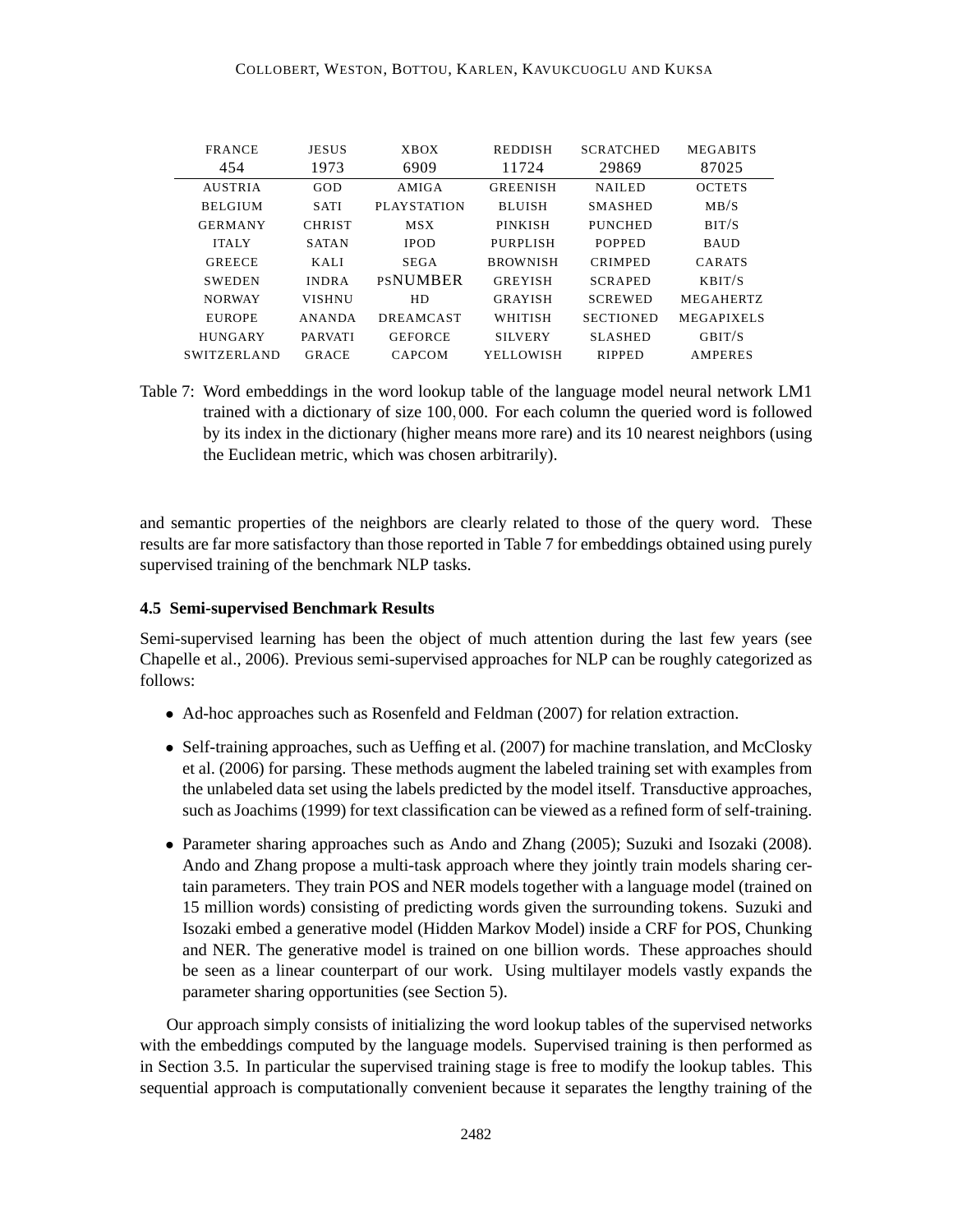| <b>Approach</b>          | <b>POS</b> | <b>CHUNK</b> | <b>NER</b> | <b>SRL</b> |
|--------------------------|------------|--------------|------------|------------|
|                          | (PWA)      | (F1)         | (F1)       | (F1)       |
| <b>Benchmark Systems</b> | 97.24      | 94.29        | 89.31      | 77.92      |
| NN+WLL                   | 96.31      | 89.13        | 79.53      | 55.40      |
| NN+SLL                   | 96.37      | 90.33        | 81.47      | 70.99      |
| $NN+WLL+LM1$             | 97.05      | 91.91        | 85.68      | 58.18      |
| $NN+SLL+LM1$             | 97.10      | 93.65        | 87.58      | 73.84      |
| $NN+WLL+LM2$             | 97.14      | 92.04        | 86.96      | 58.34      |
| $NN+SLL+LM2$             | 97.20      | 93.63        | 88.67      | 74.15      |

Table 8: Comparison in generalization performance of benchmark NLP systems with our (NN) approach on POS, chunking, NER and SRL tasks. We report results with both the word-level log-likelihood (WLL) and the sentence-level log-likelihood (SLL). We report with (LM*n*) performance of the networks trained from the language model embeddings (Table 7). Generalization performance is reported in per-word accuracy (PWA) for POS and F1 score for other tasks.

language models from the relatively fast training of the supervised networks. Once the language models are trained, we can perform multiple experiments on the supervised networks in a relatively short time. Note that our procedure is clearly linked to the (semi-supervised) deep learning procedures of Hinton et al. (2006), Bengio et al. (2007) and Weston et al. (2008).

Table 8 clearly shows that this simple initialization significantly boosts the generalization performance of the supervised networks for each task. It is worth mentioning the larger language model led to even better performance. This suggests that we could still take advantage of even bigger unlabeled data sets.

#### **4.6 Ranking and Language**

There is a large agreement in the NLP community that syntax is a necessary prerequisite for semantic role labeling (Gildea and Palmer, 2002). This is why state-of-the-art semantic role labeling systems thoroughly exploit multiple parse trees. The parsers themselves (Charniak, 2000; Collins, 1999) contain considerable prior information about syntax (one can think of this as a kind of informed pre-processing).

Our system does not use such parse trees because we attempt to learn this information from the unlabeled data set. It is therefore legitimate to question whether our ranking criterion (17) has the conceptual capability to capture such a rich hierarchical information. At first glance, the ranking task appears unrelated to the induction of probabilistic grammars that underly standard parsing algorithms. The lack of hierarchical representation seems a fatal flaw (Chomsky, 1956).

However, ranking is closely related to an alternative description of the language structure: *operator grammars* (Harris, 1968). Instead of directly studying the structure of a sentence, Harris defines an algebraic structure on the space of all sentences. Starting from a couple of elementary sentence forms, sentences are described by the successive application of sentence transformation operators. The sentence structure is revealed as a side effect of the successive transformations. Sentence transformations can also have a semantic interpretation.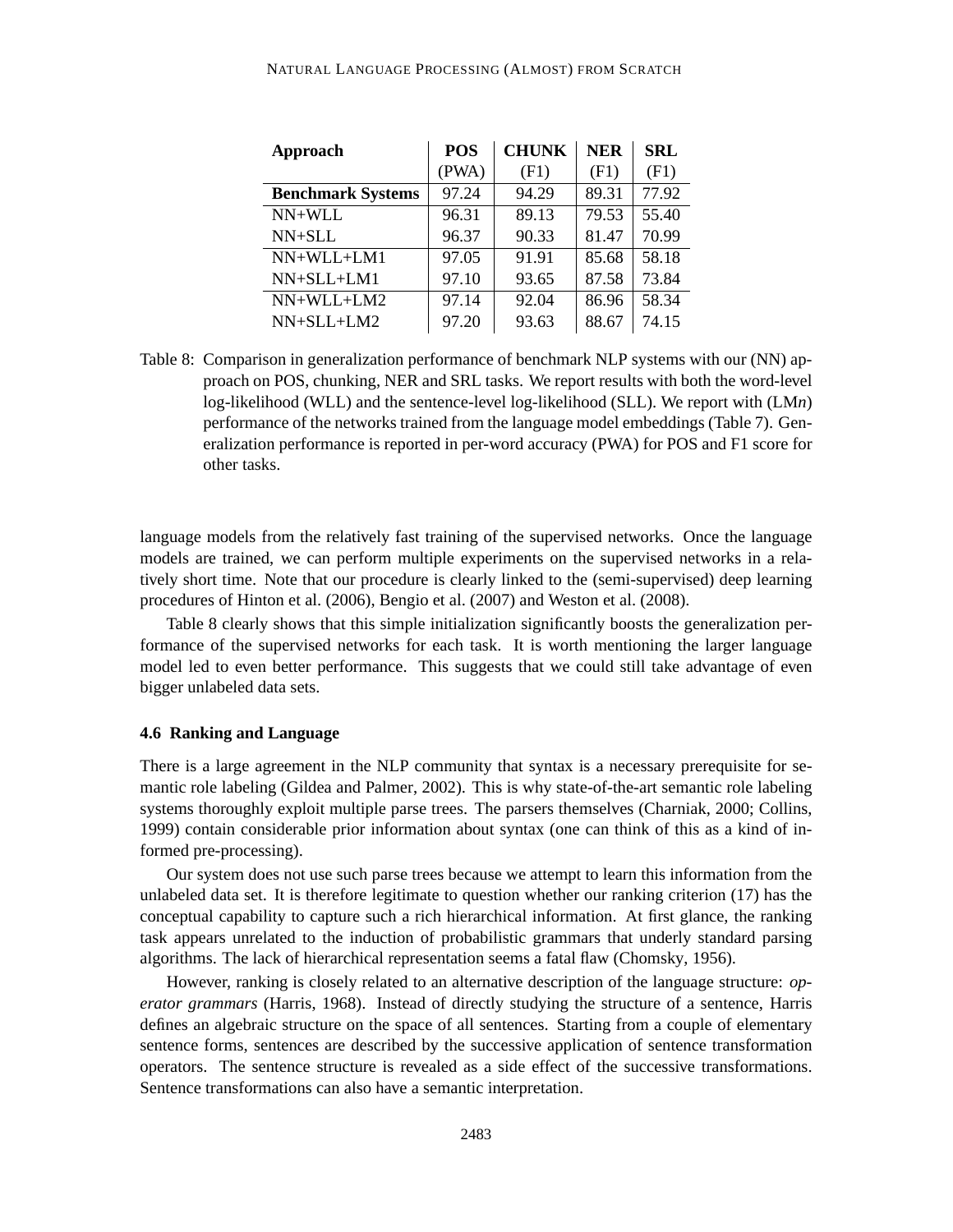In the spirit of structural linguistics, Harris describes procedures to discover sentence transformation operators by leveraging the statistical regularities of the language. Such procedures are obviously useful for machine learning approaches. In particular, he proposes a test to decide whether two sentences forms are semantically related by a transformation operator. He first defines a ranking criterion (Harris, 1968, Section 4.1):

"Starting for convenience with very short sentence forms, say *ABC*, we choose a particular word choice for all the classes, say  $B_qC_q$ , except one, in this case A; for every pair of members  $A_i$ ,  $A_j$  of that word class we ask how the sentence formed with one of the members, that is,  $A_i B_q C_q$  compares as to acceptability with the sentence formed with the other member, that is,  $A_jB_qC_q$ ."

These *gradings* are then used to compare sentence forms:

"It now turns out that, given the graded *n*-tuples of words for a particular sentence form, we can find other sentences forms of the same word classes in which the same *n*-tuples of words produce the same grading of sentences."

This is an indication that these two sentence forms exploit common words with the same syntactic function and possibly the same meaning. This observation forms the empirical basis for the construction of operator grammars that describe real-world natural languages such as English.

Therefore there are solid reasons to believe that the ranking criterion (17) has the conceptual potential to capture strong syntactic and semantic information. On the other hand, the structure of our language models is probably too restrictive for such goals, and our current approach only exploits the word embeddings discovered during training.

## **5. Multi-Task Learning**

It is generally accepted that features *trained* for one task can be useful for *related tasks*. This idea was already exploited in the previous section when certain language model features, namely the word embeddings, were used to initialize the supervised networks.

Multi-task learning (MTL) leverages this idea in a more systematic way. Models for all tasks of interests are *jointly trained* with an additional linkage between their trainable parameters in the hope of improving the generalization error. This linkage can take the form of a regularization term in the joint cost function that biases the models towards common representations. A much simpler approach consists in having the models *share certain parameters* defined a priori. Multitask learning has a long history in machine learning and neural networks. Caruana (1997) gives a good overview of these past efforts.

#### **5.1 Joint Decoding versus Joint Training**

Multitask approaches do not necessarily involve joint training. For instance, modern speech recognition systems use Bayes rule to combine the outputs of an acoustic model trained on speech data and a language model trained on phonetic or textual corpora (Jelinek, 1976). This joint decoding approach has been successfully applied to structurally more complex NLP tasks. Sutton and McCallum (2005b) obtain improved results by combining the predictions of independently trained CRF models using a joint decoding process at test time that requires more sophisticated probabilistic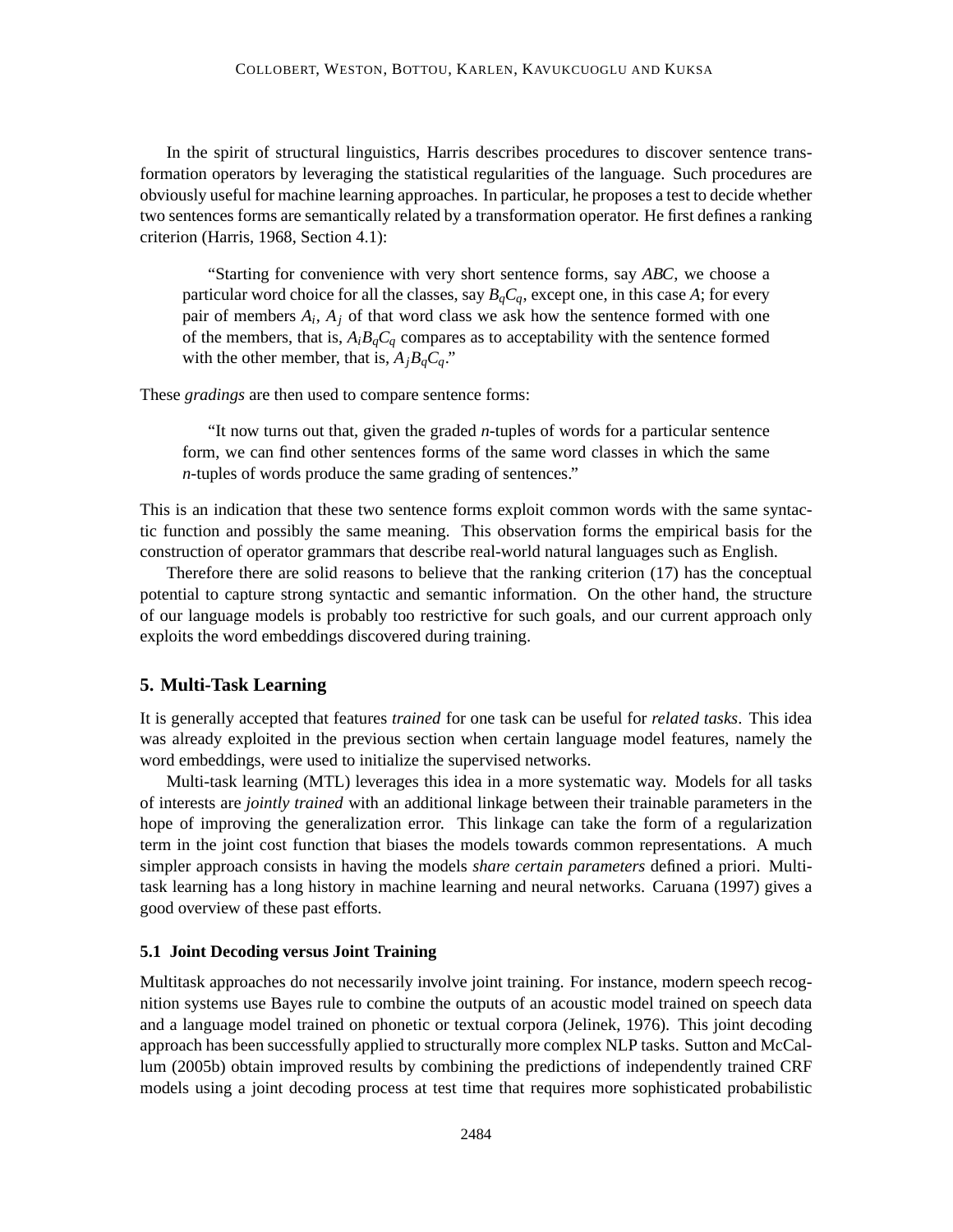inference techniques. On the other hand, Sutton and McCallum (2005a) obtain results somewhat below the state-of-the-art using joint decoding for SRL and syntactic parsing. Musillo and Merlo (2006) also describe a negative result at the same joint task.

Joint decoding invariably works by considering additional probabilistic dependency paths between the models. Therefore it defines an implicit supermodel that describes all the tasks in the same probabilistic framework. Separately training a submodel only makes sense when the training data blocks these additional dependency paths (in the sense of d-separation, Pearl, 1988). This implies that, without joint training, the additional dependency paths cannot directly involve unobserved variables. Therefore, the natural idea of discovering common internal representations across tasks requires joint training.

Joint training is relatively straightforward when the training sets for the individual tasks contain the same patterns with different labels. It is then sufficient to train a model that computes multiple outputs for each pattern (Suddarth and Holden, 1991). Using this scheme, Sutton et al. (2007) demonstrate improvements on POS tagging and noun-phrase chunking using jointly trained CRFs. However the joint labeling requirement is a limitation because such data is not often available. Miller et al. (2000) achieves performance improvements by jointly training NER, parsing, and relation extraction in a statistical parsing model. The joint labeling requirement problem was weakened using a predictor to fill in the missing annotations.

Ando and Zhang (2005) propose a setup that works around the joint labeling requirements. They define linear models of the form  $f_i(x) = w_i^\top \Phi(x) + v_i^\top \Theta \Psi(x)$  where  $f_i$  is the classifier for the *i*-th task with parameters  $w_i$  and  $v_i$ . Notations  $\Phi(x)$  and  $\Psi(x)$  represent engineered features for the pattern *x*. Matrix  $\Theta$  maps the  $\Psi(x)$  features into a low dimensional subspace common across all tasks. Each task is trained using its own examples without a joint labeling requirement. The learning procedure alternates the optimization of  $w_i$  and  $v_i$  for each task, and the optimization of  $\Theta$  to minimize the average loss for all examples in all tasks. The authors also consider auxiliary unsupervised tasks for predicting substructures. They report excellent results on several tasks, including POS and NER.

#### **5.2 Multi-Task Benchmark Results**

Table 9 reports results obtained by jointly trained models for the POS, CHUNK, NER and SRL tasks using the same setup as Section 4.5. We trained jointly POS, CHUNK and NER using the window approach network. As we mentioned earlier, SRL can be trained only with the sentence approach network, due to long-range dependencies related to the verb predicate. We thus performed additional experiments, where all four tasks were trained using the sentence approach network. In both cases, all models share the lookup table parameters (2). The parameters of the first linear layers (4) were shared in the window approach case (see Figure 5), and the first the convolution layer parameters (6) were shared in the sentence approach networks.

For the window approach, best results were obtained by enlarging the first hidden layer size to  $n_{hu}^1 = 500$  (chosen by validation) in order to account for its shared responsibilities. We used the same architecture as SRL for the sentence approach network. The word embedding dimension was kept constant  $d^0 = 50$  in order to reuse the language models of Section 4.5.

Training was achieved by minimizing the loss averaged across all tasks. This is easily achieved with stochastic gradient by alternatively picking examples for each task and applying (16) to all the parameters of the corresponding model, including the shared parameters. Note that this gives each task equal weight. Since each task uses the training sets described in Table 1, it is worth noticing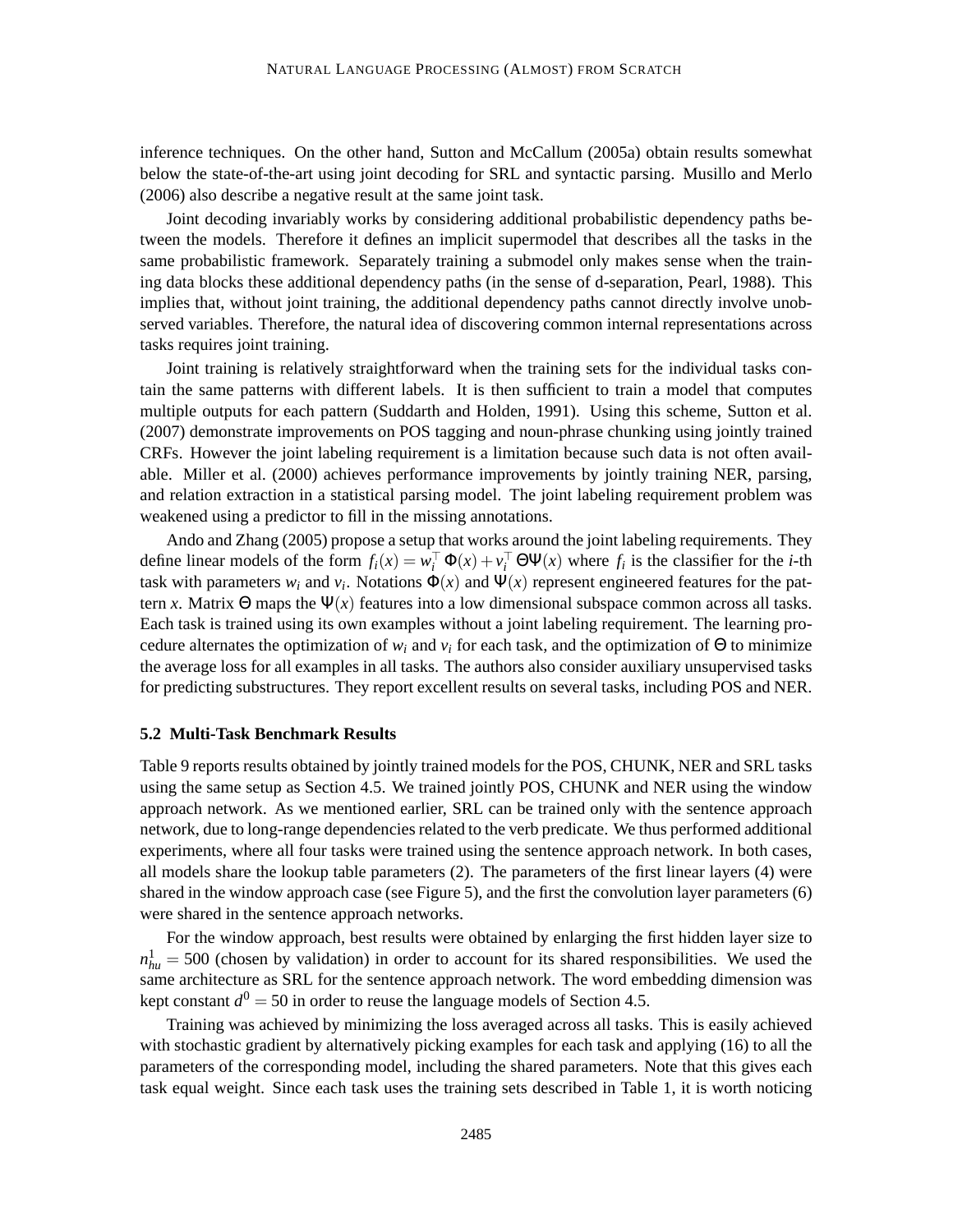

Figure 5: Example of multitasking with NN. Task 1 and Task 2 are two tasks trained with the window approach architecture presented in Figure 1. Lookup tables as well as the first hidden layer are shared. The last layer is task specific. The principle is the same with more than two tasks.

that examples can come from quite different data sets. The generalization performance for each task was measured using the traditional testing data specified in Table 1. Fortunately, none of the training and test sets overlap across tasks.

It is worth mentioning that MTL can produce a single *unified network* that performs well for all these tasks using the sentence approach. However this unified network only leads to marginal improvements over using a separate network for each task: the most important MTL task appears to be the unsupervised learning of the word embeddings. As explained before, simple computational considerations led us to train the POS, Chunking, and NER tasks using the window approach. The baseline results in Table 9 also show that using the sentence approach for the POS, Chunking, and NER tasks yields no performance improvement (or degradation) over the window approach. The next section shows we can leverage known correlations between tasks in more direct manner.

## **6. The Temptation**

Results so far have been obtained by staying (almost<sup>17</sup>) true to our *from scratch* philosophy. We have so far avoided specializing our architecture for any task, disregarding a lot of useful *a priori*

<sup>17.</sup> We did some basic preprocessing of the raw input words as described in Section 3.5, hence the "almost" in the title of this article. A completely from scratch approach would presumably not know anything about words at all and would work from letters only (or, taken to a further extreme, from speech or optical character recognition, as humans do).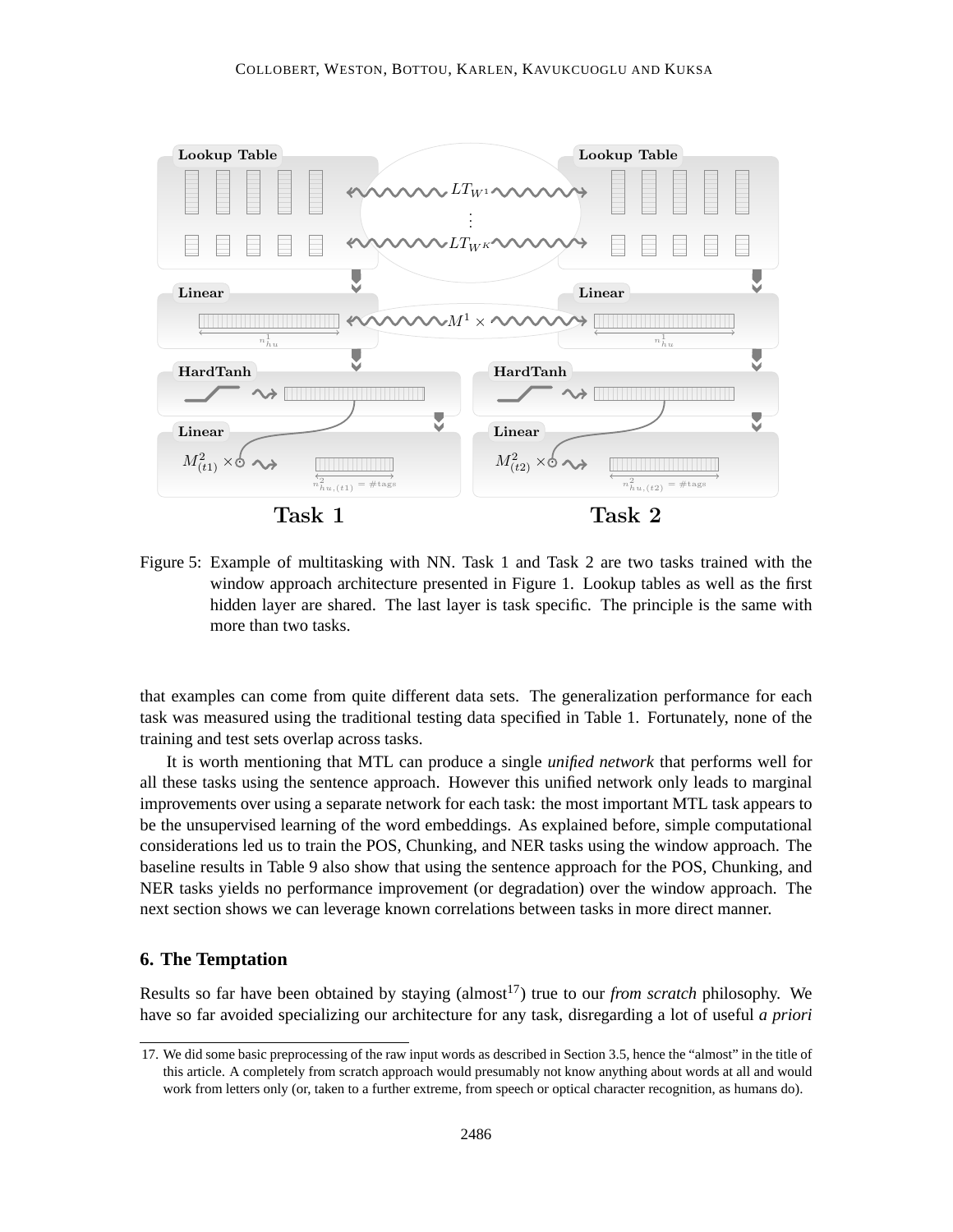| Approach                 | <b>POS</b>        | <b>CHUNK</b> | <b>NER</b> | <b>SRL</b> |
|--------------------------|-------------------|--------------|------------|------------|
|                          | (PWA)             | (F1)         | (F1)       | (F1)       |
| <b>Benchmark Systems</b> | 97.24             | 94.29        | 89.31      | 77.92      |
|                          | Window Approach   |              |            |            |
| $NN+SLL+LM2$             | 97.20             | 93.63        | 88.67      |            |
| NN+SLL+LM2+MTL           | 97.22             | 94.10        | 88.62      |            |
|                          | Sentence Approach |              |            |            |
| NN+SLL+LM2               | 97.12             | 93.37        | 88.78      | 74.15      |
| $NN+SLL+LM2+MTL$         | 97.22             | 93.75        | 88.27      | 74.29      |

Table 9: Effect of multi-tasking on our neural architectures. We trained POS, CHUNK NER in a MTL way, both for the window and sentence network approaches. SRL was only included in the sentence approach joint training. As a baseline, we show previous results of our window approach system, as well as additional results for our sentence approach system, when trained separately on each task. Benchmark system performance is also given for comparison.

| Approach                 | <b>POS</b> | <b>CHUNK</b> | <b>NER</b> | <b>SRL</b> |
|--------------------------|------------|--------------|------------|------------|
|                          | (PWA)      | (F1)         | (F1)       |            |
| <b>Benchmark Systems</b> | 97.24      | 94.29        | 89.31      | 77.92      |
| NN+SLL+LM2               | 97.20      | 93.63        | 88.67      | 74.15      |
| $NN+SLL+LM2+Suffix2$     | 97.29      |              |            |            |
| $NN+SLL+LM2+Gazetteer$   |            |              | 89.59      |            |
| NN+SLL+LM2+POS           |            | 94.32        | 88.67      |            |
| NN+SLL+LM2+CHUNK         |            |              |            | 74.72      |

Table 10: Comparison in generalization performance of benchmark NLP systems with our neural networks (NNs) using increasing task-specific engineering. We report results obtained with a network trained without the extra task-specific features (Section 5) and with the extra task-specific features described in Section 6. The POS network was trained with two character word suffixes; the NER network was trained using the small CoNLL 2003 gazetteer; the CHUNK and NER networks were trained with additional POS features; and finally, the SRL network was trained with additional CHUNK features.

NLP knowledge. We have shown that, thanks to large unlabeled data sets, our generic neural networks can still achieve close to state-of-the-art performance by discovering useful features. This section explores what happens when we increase the level of task-specific engineering in our systems by incorporating some common techniques from the NLP literature. We often obtain further improvements. These figures are useful to quantify how far we went by leveraging large data sets instead of relying on a priori knowledge.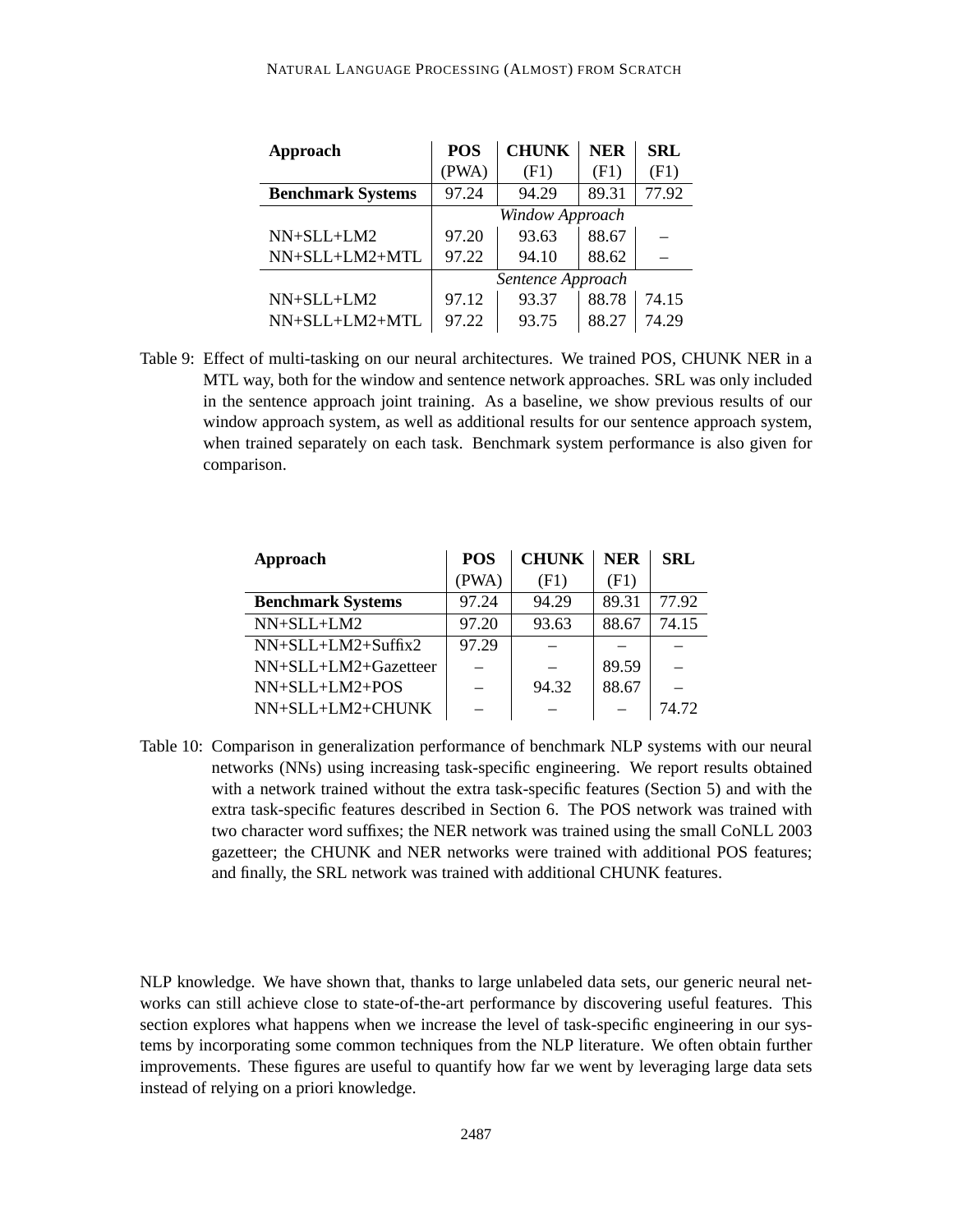## **6.1 Suffix Features**

Word suffixes in many western languages are strong predictors of the syntactic function of the word and therefore can benefit the POS system. For instance, Ratnaparkhi (1996) uses inputs representing word suffixes and prefixes up to four characters. We achieve this in the POS task by adding discrete word features (Section 3.2.1) representing the last two characters of every word. The size of the suffix dictionary was 455. This led to a small improvement of the POS performance (Table 10, row NN+SLL+LM2+Suffix2). We also tried suffixes obtained with the Porter (1980) stemmer and obtained the same performance as when using two character suffixes.

## **6.2 Gazetteers**

State-of-the-art NER systems often use a large dictionary containing well known named entities (e.g., Florian et al., 2003). We restricted ourselves to the gazetteer provided by the CoNLL challenge, containing 8,000 locations, person names, organizations, and miscellaneous entities. We trained a NER network with 4 additional word features indicating (feature "on" or "off") whether the word is found in the gazetteer under one of these four categories. The gazetteer includes not only words, but also chunks of words. If a sentence chunk is found in the gazetteer, then all words in the chunk have their corresponding gazetteer feature turned to "on". The resulting system displays a clear performance improvement (Table 10, row NN+SLL+LM2+Gazetteer), slightly outperforming the baseline. A plausible explanation of this large boost over the network using only the language model is that gazetteers include word chunks, while we use only the word representation of our language model. For example, "united" and "bicycle" seen separately are likely to be non-entities, while "united bicycle" might be an entity, but catching it would require higher level representations of our language model.

## **6.3 Cascading**

When one considers related tasks, it is reasonable to assume that tags obtained for one task can be useful for taking decisions in the other tasks. Conventional NLP systems often use features obtained from the output of other preexisting NLP systems. For instance, Shen and Sarkar (2005) describe a chunking system that uses POS tags as input; Florian et al. (2003) describes a NER system whose inputs include POS and CHUNK tags, as well as the output of two other NER classifiers. State-ofthe-art SRL systems exploit parse trees (Gildea and Palmer, 2002; Punyakanok et al., 2005), related to CHUNK tags, and built using POS tags (Charniak, 2000; Collins, 1999).

Table 10 reports results obtained for the CHUNK and NER tasks by adding discrete word features (Section 3.2.1) representing the POS tags. In order to facilitate comparisons, instead of using the more accurate tags from our POS network, we use for each task the POS tags provided by the corresponding CoNLL challenge. We also report results obtained for the SRL task by adding word features representing the CHUNK tags (also provided by the CoNLL challenge). We consistently obtain moderate improvements.

#### **6.4 Ensembles**

Constructing ensembles of classifiers is a proven way to trade computational efficiency for generalization performance (Bell et al., 2007). Therefore it is not surprising that many NLP systems achieve state-of-the-art performance by combining the outputs of multiple classifiers. For instance, Kudo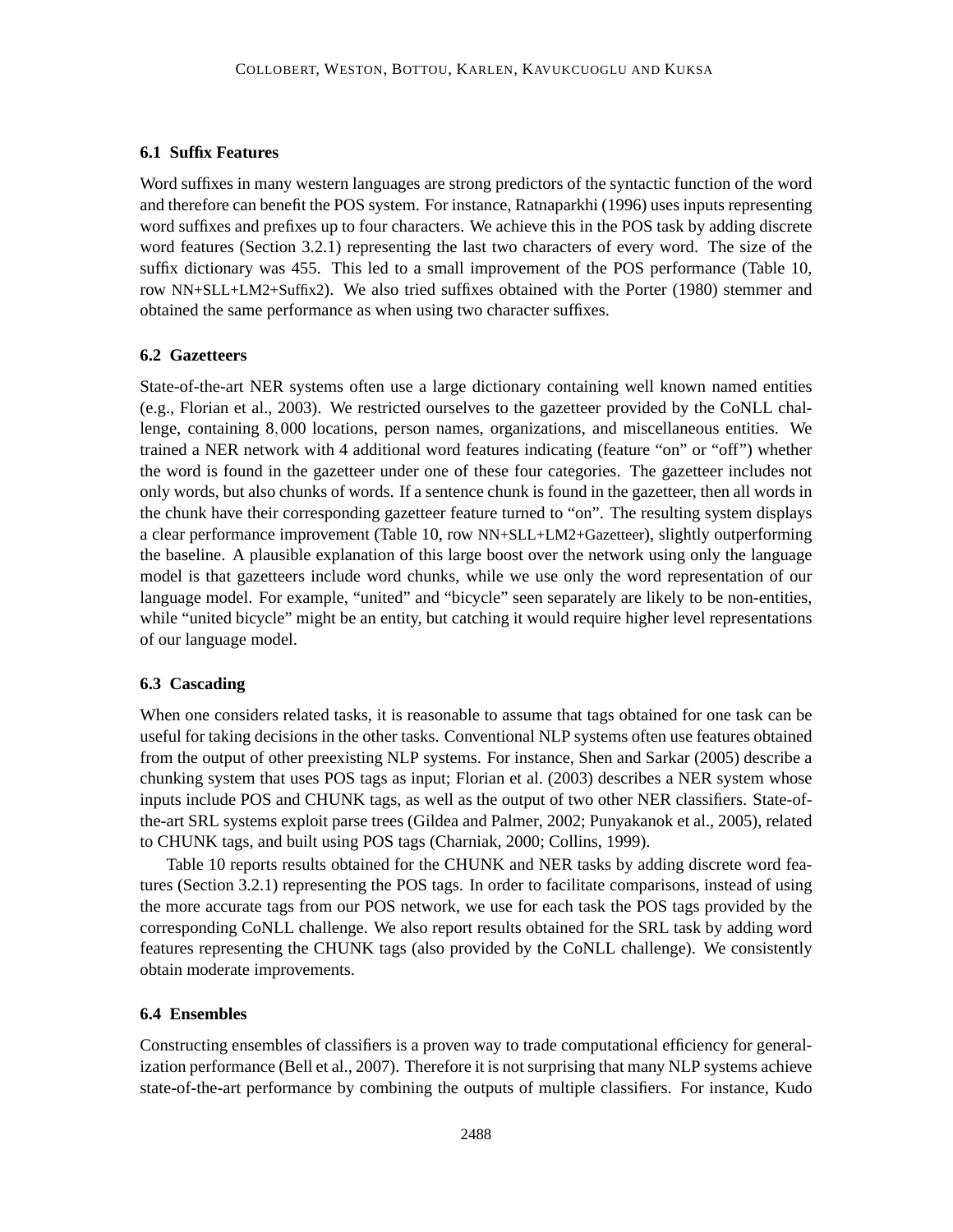#### NATURAL LANGUAGE PROCESSING (ALMOST) FROM SCRATCH

| <b>Approach</b>          |                 | <b>POS</b> | <b>CHUNK</b> | <b>NER</b> |
|--------------------------|-----------------|------------|--------------|------------|
|                          |                 | (PWA)      | (F1)         | (F1)       |
| <b>Benchmark Systems</b> |                 | 97.24      | 94.29        | 89.31      |
| NN+SLL+LM2+POS           | worst           | 97.29      | 93.99        | 89.35      |
| $NN+SLL+LM2+POS$         | mean            | 97.31      | 94.17        | 89.65      |
| NN+SLL+LM2+POS           | best            | 97.35      | 94.32        | 89.86      |
| $NN+SLL+LM2+POS$         | voting ensemble | 97.37      | 94.34        | 89.70      |
| NN+SLL+LM2+POS           | joined ensemble | 97.30      | 94.35        | 89.67      |

Table 11: Comparison in generalization performance for POS, CHUNK and NER tasks of the networks obtained using by combining ten training runs with different initialization.

and Matsumoto (2001) use an ensemble of classifiers trained with different tagging conventions (see Section 3.3.3). Winning a challenge is of course a legitimate objective. Yet it is often difficult to figure out which ideas are most responsible for the state-of-the-art performance of a large ensemble.

Because neural networks are nonconvex, training runs with different initial parameters usually give different solutions. Table 11 reports results obtained for the CHUNK and NER task after ten training runs with random initial parameters. Voting the ten network outputs on a per tag basis ("voting ensemble") leads to a small improvement over the average network performance. We have also tried a more sophisticated ensemble approach: the ten network output scores (before sentence-level likelihood) were combined with an additional linear layer (4) and then fed to a new sentence-level likelihood (13). The parameters of the combining layers were then trained on the existing training set, while keeping the ten networks fixed ("joined ensemble"). This approach did not improve on simple voting.

These ensembles come of course at the expense of a ten fold increase of the running time. On the other hand, multiple training times could be improved using smart sampling strategies (Neal, 1996).

We can also observe that the performance variability among the ten networks is not very large. The local minima found by the training algorithm are usually good local minima, thanks to the oversized parameter space and to the noise induced by the stochastic gradient procedure (LeCun et al., 1998). In order to reduce the variance in our experimental results, we always use the same initial parameters for networks trained on the same task (except of course for the results reported in Table 11.)

### **6.5 Parsing**

Gildea and Palmer (2002) and Punyakanok et al. (2005) offer several arguments suggesting that syntactic parsing is a necessary prerequisite for the SRL task. The CoNLL 2005 SRL benchmark task provides parse trees computed using *both* the Charniak (2000) and Collins (1999) parsers. State-of-the-art systems often exploit additional parse trees such as the *k* top ranking parse trees (Koomen et al., 2005; Haghighi et al., 2005).

In contrast our SRL networks so far do not use parse trees at all. They rely instead on internal representations transferred from a language model trained with an objective function that captures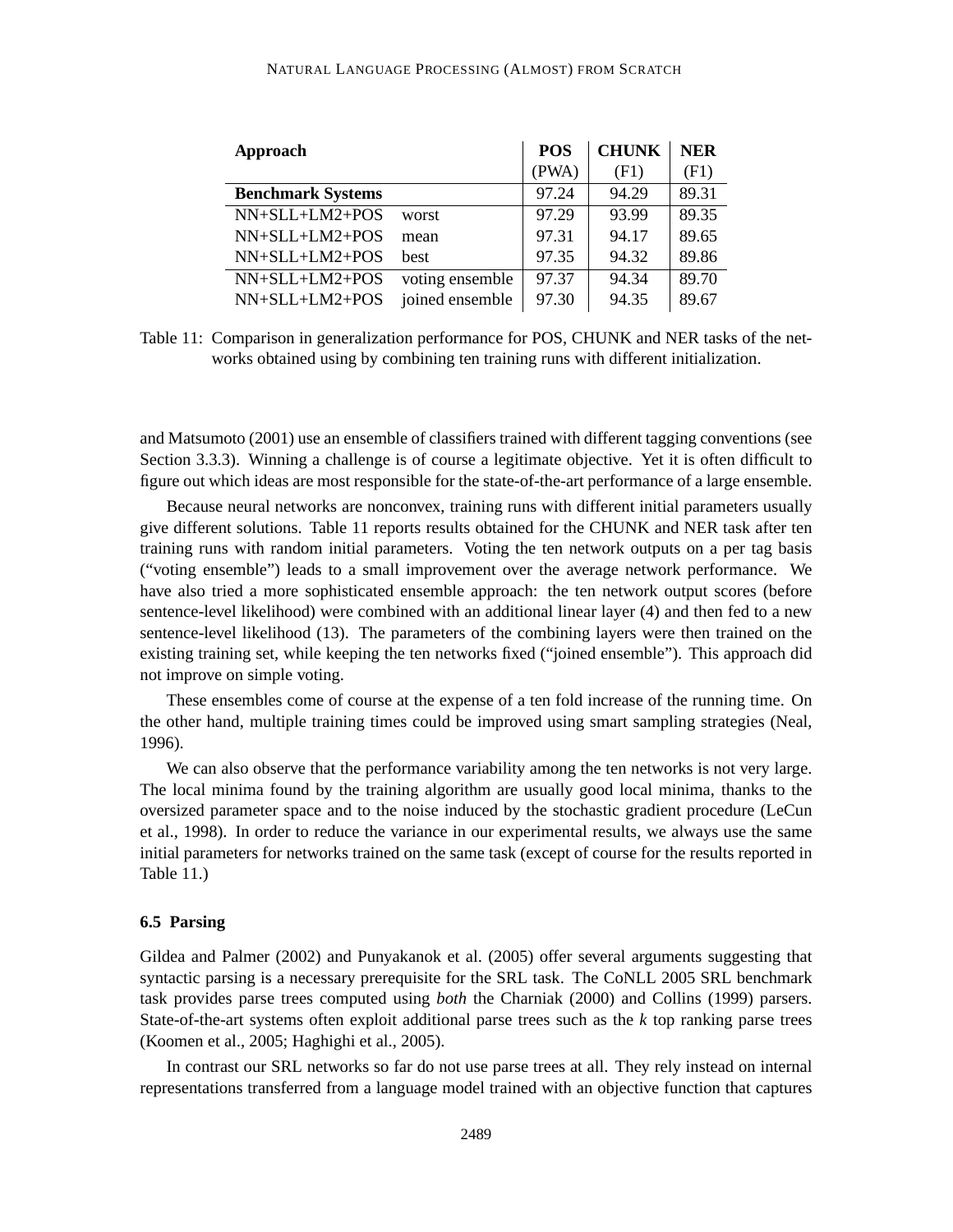

Figure 6: Charniak parse tree for the sentence *"The luxury auto maker last year sold 1,214 cars in the U.S."*. Level 0 is the original tree. Levels 1 to 4 are obtained by successively collapsing terminal tree branches. For each level, words receive tags describing the segment associated with the corresponding leaf. All words receive tag "O" at level 3 in this example.

a lot of syntactic information (see Section 4.6). It is therefore legitimate to question whether this approach is an acceptable lightweight replacement for parse trees.

We answer this question by providing parse tree information as additional input features to our system.<sup>18</sup> We have limited ourselves to the Charniak parse tree provided with the CoNLL 2005 data. Considering that a node in a syntactic parse tree assigns a label to a segment of the parsed sentence, we propose a way to feed (partially) this labeled segmentation to our network, through additional lookup tables. Each of these lookup tables encode *labeled* segments of each parse tree level (up to a certain depth). The labeled segments are fed to the network following a IOBES tagging scheme (see Sections 3.3.3 and 3.2.1). As there are 40 different phrase labels in WSJ, each additional treerelated lookup tables has 161 entries  $(40 \times 4 + 1)$  corresponding to the IBES segment tags, plus the extra O tag.

We call level 0 the information associated with the leaves of the original Charniak parse tree. The lookup table for level 0 encodes the corresponding IOBES phrase tags for each words. We obtain levels 1 to 4 by repeatedly trimming the leaves as shown in Figure 6. We labeled "O" words belonging to the root node "S", or all words of the sentence if the root itself has been trimmed.

Experiments were performed using the LM2 language model using the same network architectures (see Table 5) and using additional lookup tables of dimension 5 for each parse tree level. Table 12 reports the performance improvements obtained by providing increasing levels of parse

<sup>18.</sup> In a more recent work (Collobert, 2011), we propose an extension of this approach for the generation of full syntactic parse trees, using a recurrent version of our architecture.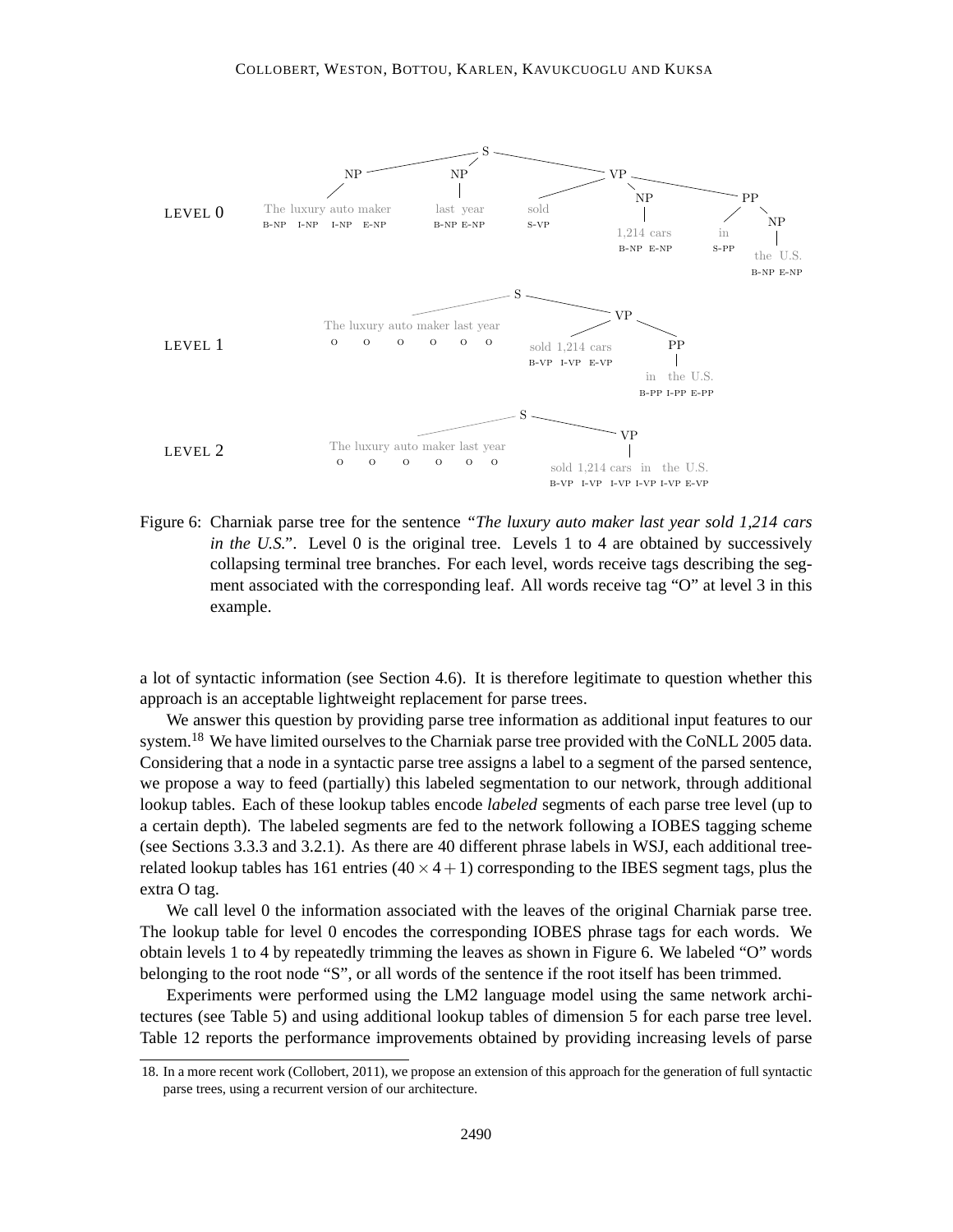| Approach                                               |         | <b>SRL</b> |
|--------------------------------------------------------|---------|------------|
|                                                        | (valid) | (test)     |
| <b>Benchmark System</b> (six parse trees)              | 77.35   | 77.92      |
| <b>Benchmark System</b> (top Charniak parse tree only) | 74.76   |            |
| $NN+SLI+LM2$                                           | 72.29   | 74.15      |
| $NN+SLL+LM2+Charniak$ (level 0 only)                   | 74.44   | 75.65      |
| $NN+SLL+LM2+Charniak$ (levels 0 & 1)                   | 74.50   | 75.81      |
| $NN+SLL+LM2+Charniak$ (levels 0 to 2)                  | 75.09   | 76.05      |
| $NN+SLL+LM2+Charniak$ (levels 0 to 3)                  | 75.12   | 75.89      |
| $NN+SLL+LM2+Charniak$ (levels 0 to 4)                  | 75.42   | 76.06      |
| NN+SLL+LM2+CHUNK                                       |         | 74.72      |
| $NN+SLL+LM2+PT0$                                       |         | 75.49      |

Table 12: Generalization performance on the SRL task of our NN architecture compared with the benchmark system. We show performance of our system fed with different levels of depth of the Charniak parse tree. We report previous results of our architecture with no parse tree as a baseline. Koomen et al. (2005) report test and validation performance using six parse trees, as well as validation performance using only the top Charniak parse tree. For comparison purposes, we hence also report validation performance. Finally, we report our performance with the CHUNK feature, and compare it against a level 0 feature PT0 obtained by our network.

tree information. Level 0 alone increases the F1 score by almost 1.5%. Additional levels yield diminishing returns. The top performance reaches 76.06% F1 score. This is not too far from the state-of-the-art system which we note uses six parse trees instead of one. Koomen et al. (2005) also report a 74.76% F1 score on the validation set using only the Charniak parse tree. Using the first three parse tree levels, we reach this performance on the validation set. These results corroborate findings in the NLP literature (Gildea and Palmer, 2002; Punyakanok et al., 2005) showing that parsing is important for the SRL task.

We also reported in Table 12 our previous performance obtained with the CHUNK feature (see Table 10). It is surprising to observe that adding chunking features into the semantic role labeling network performs significantly worse than adding features describing the level 0 of the Charniak parse tree (Table 12). Indeed, if we ignore the label prefixes "BIES" defining the segmentation, the parse tree leaves (at level 0) and the chunking have identical labeling. However, the parse trees identify leaf sentence segments that are often smaller than those identified by the chunking tags, as shown by Hollingshead et al.  $(2005)$ <sup>19</sup> Instead of relying on Charniak parser, we chose to train a second chunking network to identify the segments delimited by the leaves of the Penn Treebank parse trees (level 0). Our network achieved 92.25% F1 score on this task (we call it PT0), while we evaluated Charniak performance as 91.94% on the same task. As shown in Table 12, feeding our

<sup>19.</sup> As in Hollingshead et al. (2005), consider the sentence and chunk labels "(NP They) (VP are starting to buy) (NP growth stocks)". The parse tree can be written as "(S (NP They) (VP are (VP starting (S (VP to (VP buy (NP growth stocks)))))))". The tree leaves segmentation is thus given by "(NP They) (VP are) (VP starting) (VP to) (VP buy) (NP growth stocks)".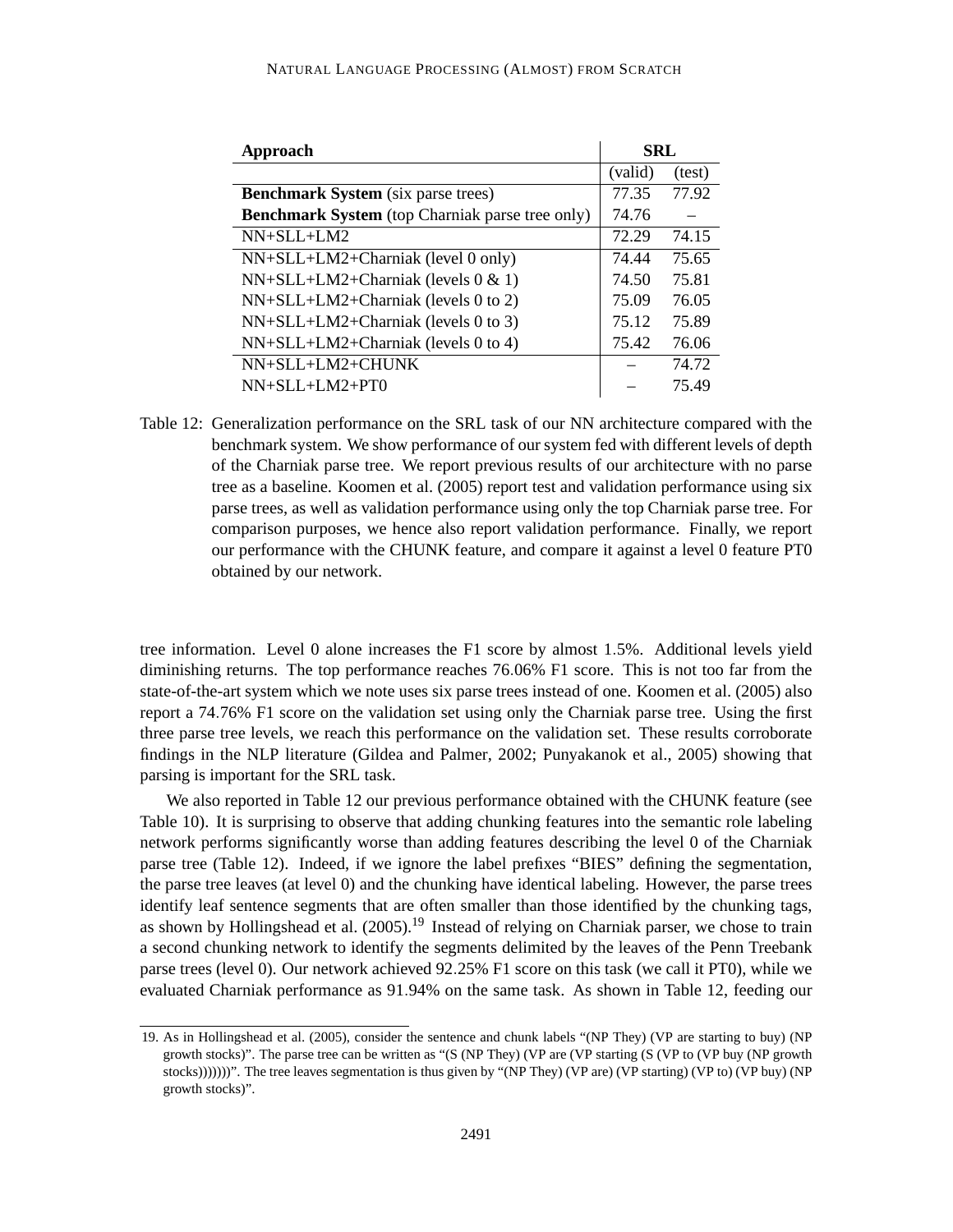own PT0 prediction into the SRL system gives similar performance to using Charniak predictions, and is consistently better than the CHUNK feature.

#### **6.6 Word Representations**

We have described how we induced useful word embeddings by applying our architecture to a language modeling task trained using a large amount of unlabeled text data. These embeddings improve the generalization performance on all tasks (Section 4.) The literature describes other ways to induce word representations. Mnih and Hinton (2007) proposed a related language model approach inspired from Restricted Boltzmann Machines. However, word representations are perhaps more commonly inferred from *n*-gram language modeling rather than purely continuous language models. One popular approach is the Brown clustering algorithm (Brown et al., 1992a), which builds hierarchical word clusters by maximizing the bigram's mutual information. The induced word representation has been used with success in a wide variety of NLP tasks, including POS  $(Schütze, 1995)$ , NER (Miller et al., 2004; Ratinov and Roth, 2009), or parsing  $(Koo et al., 2008)$ . Other related approaches exist, like phrase clustering (Lin and Wu, 2009) which has been shown to work well for NER. Finally, Huang and Yates (2009) have recently proposed a smoothed language modeling approach based on a Hidden Markov Model, with success on POS and Chunking tasks.

While a comparison of all these word representations is beyond the scope of this paper, it is rather fair to question the quality of our word embeddings compared to a popular NLP approach. In this section, we report a comparison of our word embeddings against Brown clusters, when used as features into our neural network architecture. We report as baseline previous results where our word embeddings are *fine-tuned* for each task. We also report performance when our embeddings are kept fixed during task-specific training. Since *convex* machine learning algorithms are common practice in NLP, we finally report performances for the convex version of our architecture.

For the convex experiments, we considered the linear version of our neural networks (instead of having several linear layers interleaved with a non-linearity). While we always picked the sentence approach for SRL, we had to consider the window approach in this particular convex setup, as the sentence approach network (see Figure 2) includes a Max layer. Having only one linear layer in our neural network is not enough to make our architecture convex: all lookup-tables (for each discrete feature) must also be *fixed*. The word-lookup table is simply fixed to the embeddings obtained from our language model LM2. All other discrete feature lookup-tables (caps, POS, Brown Clusters...) are fixed to a standard *sparse* representation. Using the notation introduced in Section 3.2.1, if  $LT_{W^k}$ is the lookup-table of the  $k^{th}$  discrete feature, we have  $W^k \in \mathbb{R}^{|\mathcal{D}^k| \times |\mathcal{D}^k|}$  and the representation of the discrete input *w* is obtained with:

$$
LT_{W^k}(w) = \langle W^k \rangle^1_w = \left(0, \cdots 0, \lim_{\text{at index } w} 0, \cdots 0\right)^{\text{T}}.
$$
 (18)

Training our architecture in this convex setup with the sentence-level likelihood (13) corresponds to training a CRF. In that respect, these convex experiments show the performance of our word embeddings in a classical NLP framework.

Following the Ratinov and Roth (2009) and Koo et al. (2008) setups, we generated 1,000 Brown clusters using the implementation<sup>20</sup> from Liang (2005). To make the comparison fair, the clusters were first induced on the concatenation of Wikipedia and Reuters data sets, as we did in Section 4

<sup>20.</sup> Available at http://www.eecs.berkeley.edu/~pliang/software.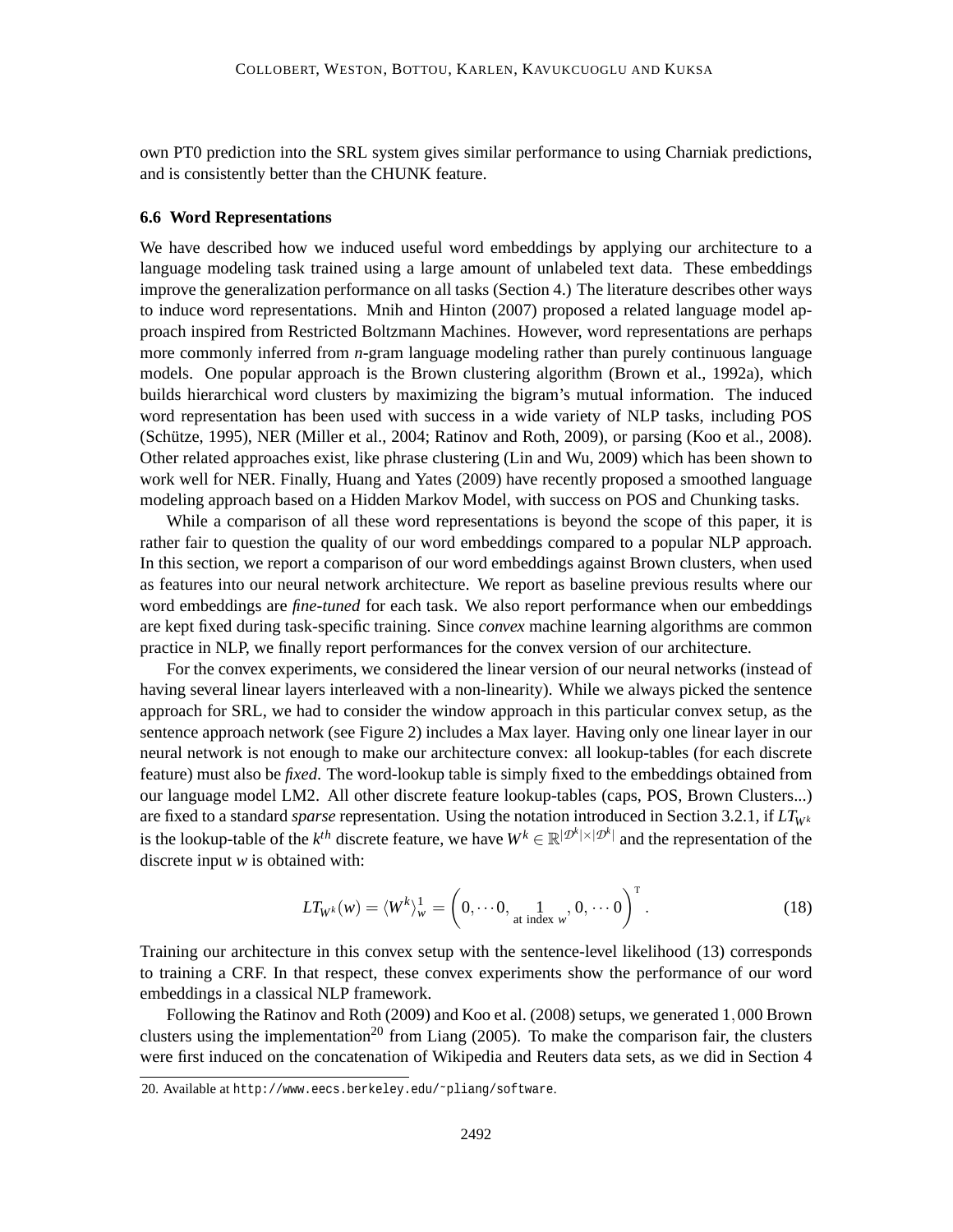| <b>Approach</b>                            | <b>POS</b>          | <b>CHUNK</b> | <b>NER</b> | SRL   |
|--------------------------------------------|---------------------|--------------|------------|-------|
|                                            | (PWA)               | (F1)         | (F1)       | (F1)  |
|                                            | Non-convex Approach |              |            |       |
| $LM2$ (non-linear NN)                      | 97.29               | 94.32        | 89.59      | 76.06 |
| LM2 (non-linear NN, fixed embeddings)      | 97.10               | 94.45        | 88.79      | 72.24 |
| Brown Clusters (non-linear NN, 130K words) | 96.92               | 94.35        | 87.15      | 72.09 |
| Brown Clusters (non-linear NN, all words)  | 96.81               | 94.21        | 86.68      | 71.44 |
|                                            | Convex Approach     |              |            |       |
| LM2 (linear NN, fixed embeddings)          | 96.69               | 93.51        | 86.64      | 59.11 |
| Brown Clusters (linear NN, 130K words)     | 96.56               | 94.20        | 86.46      | 51.54 |
| Brown Clusters (linear NN, all words)      | 96.28               | 94.22        | 86.63      | 56.42 |

Table 13: Generalization performance of our neural network architecture trained with our language model (LM2) word embeddings, and with the word representations derived from the Brown Clusters. As before, all networks are fed with a capitalization feature. Additionally, POS is using a word suffix of size 2 feature, CHUNK is fed with POS, NER uses the CoNLL 2003 gazetteer, and SRL is fed with levels 1–5 of the Charniak parse tree, as well as a verb position feature. We report performance with both convex and non-convex architectures (300 hidden units for all tasks, with an additional 500 hidden units layer for SRL). We also provide results for Brown Clusters induced with a 130K word dictionary, as well as Brown Clusters induced with all words of the given tasks.

for training our largest language model LM2, using a 130K word dictionary. This dictionary covers about 99% of the words in the training set of each task. To cover the last 1%, we augmented the dictionary with the missing words (reaching about 140K words) and induced Brown Clusters using the concatenation of WSJ, Wikipedia, and Reuters.

The Brown clustering approach is hierarchical and generates a binary tree of clusters. Each word in the vocabulary is assigned to a node in the tree. Features are extracted from this tree by considering the path from the root to the node containing the word of interest. Following Ratinov & Roth, we picked as features the path prefixes of size 4, 6, 10 and 20. In the non-convex experiments, we fed these four Brown Cluster features to our architecture using four different lookup tables, replacing our word lookup table. The size of the lookup tables was chosen to be 12 by validation. In the convex case, we used the classical sparse representation (18), as for any other discrete feature.

We first report in Table 13 generalization performance of our best non-convex networks trained with our LM2 language model and with Brown Cluster features. Our embeddings perform at least as well as Brown Clusters. Results are more mitigated in a convex setup. For most tasks, going non-convex is better for both word representation types. In general, "fine-tuning" our embeddings for each task also gives an extra boost. Finally, using a better word coverage with Brown Clusters ("all words" instead of "130K words" in Table 13) did not help.

More complex features could be possibly combined instead of using a non-linear model. For instance, Turian et al. (2010) performed a comparison of Brown Clusters and embeddings trained in the same spirit as  $ours<sup>21</sup>$ , with additional features combining labels and tokens. We believe this

<sup>21.</sup> However they did not reach our embedding performance. There are several differences in how they trained their models that might explain this. Firstly, they may have experienced difficulties because they train 50-dimensional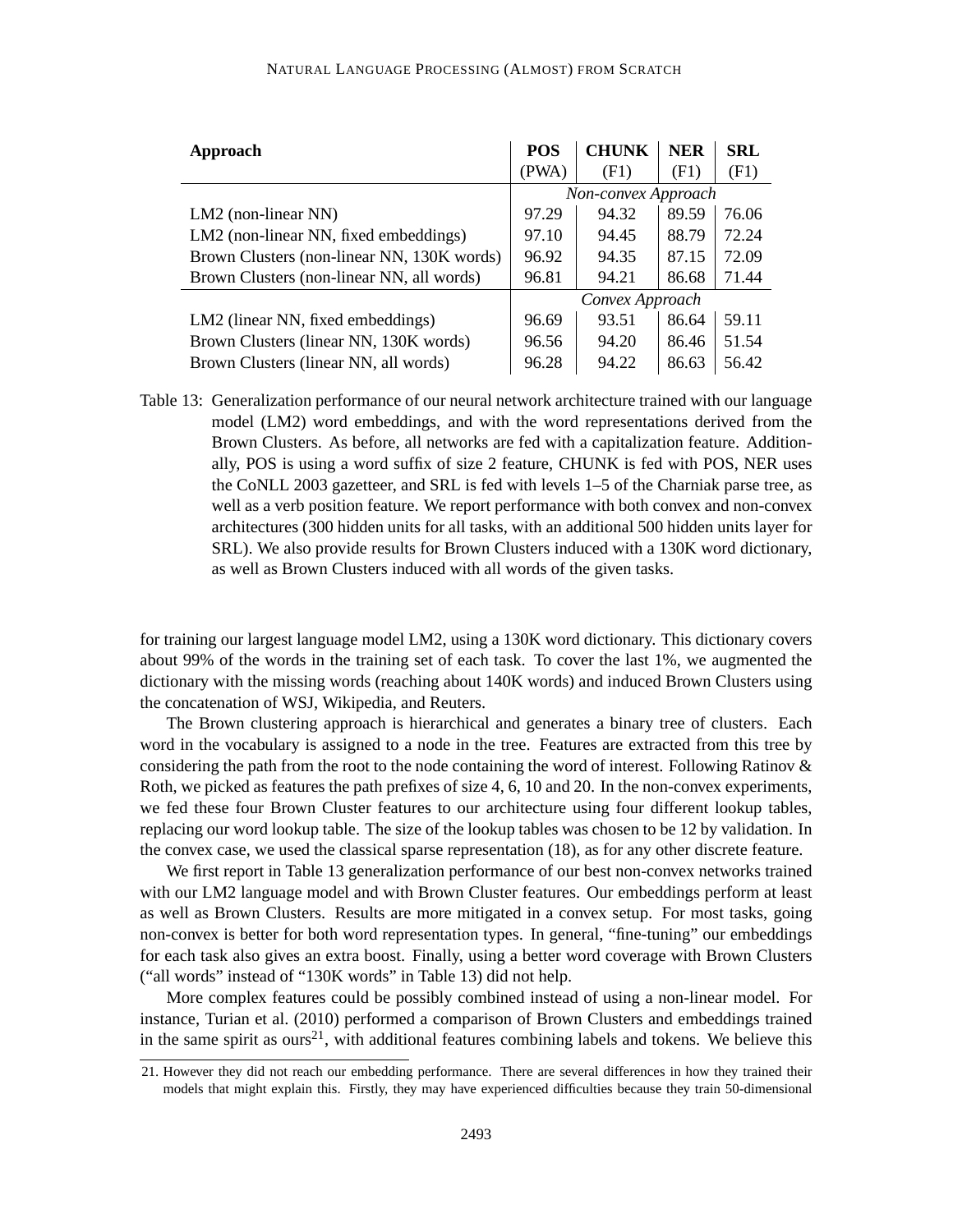| Task            | Features             |
|-----------------|----------------------|
| <b>POS</b>      | Suffix of size 2     |
| <b>CHUNK</b>    | <b>POS</b>           |
| <b>NER</b>      | CoNLL 2003 gazetteer |
| PT <sub>0</sub> | <b>POS</b>           |
| SRL             | PT0, verb position   |

Table 14: Features used by SENNA implementation, for each task. In addition, all tasks use "low caps word" and "caps" features.

| Task                           |            | <b>Benchmark</b> | <b>SENNA</b> |
|--------------------------------|------------|------------------|--------------|
| Part of Speech (POS)           | (Accuracy) | 97.24 %          | 97.29 %      |
| Chunking (CHUNK)               | (F1)       | 94.29 %          | 94.32 %      |
| Named Entity Recognition (NER) | (F1)       | 89.31 %          | 89.59 %      |
| Parse Tree level 0 (PT0)       | (F1)       | 91.94 %          | 92.25%       |
| Semantic Role Labeling (SRL)   | (F1)       | 77.92 %          | 75.49 %      |

Table 15: Performance of the engineered sweet spot (SENNA) on various tagging tasks. The PT0 task replicates the sentence segmentation of the parse tree leaves. The corresponding benchmark score measures the quality of the Charniak parse tree leaves relative to the Penn Treebank gold parse trees.

type of comparison should be taken with care, as combining a given feature with different word representations might not have the same effect on each word representation.

#### **6.7 Engineering a Sweet Spot**

We implemented a standalone version of our architecture, written in the C language. We gave the name "SENNA" (Semantic/syntactic Extraction using a Neural Network Architecture) to the resulting system. The parameters of each architecture are the ones described in Table 5. All the networks were trained separately on each task using the sentence-level likelihood (SLL). The word embeddings were initialized to LM2 embeddings, and then fine-tuned for each task. We summarize features used by our implementation in Table 14, and we report performance achieved on each task in Table 15. The runtime version<sup>22</sup> contains about 2500 lines of C code, runs in less than 150MB of memory, and needs less than a millisecond per word to compute all the tags. Table 16 compares the tagging speeds for our system and for the few available state-of-the-art systems: the Toutanova et al. (2003) POS tagger<sup>23</sup>, the Shen et al. (2007) POS tagger<sup>24</sup> and the Koomen et al. (2005) SRL

embeddings for 269K distinct words using a comparatively small training set (RCV1, 37M words), unlikely to contain enough instances of the rare words. Secondly, they predict the correctness of the final word of each window instead of the center word (Turian et al., 2010), effectively restricting the model to unidirectional prediction. Finally, they do not fine tune their embeddings after unsupervised training.

<sup>22.</sup> Available at http://ml.nec-labs.com/senna.

<sup>23.</sup> Available at http://nlp.stanford.edu/software/tagger.shtml. We picked the 3.0 version (May 2010).

<sup>24.</sup> Available at http://www.cis.upenn.edu/˜xtag/spinal.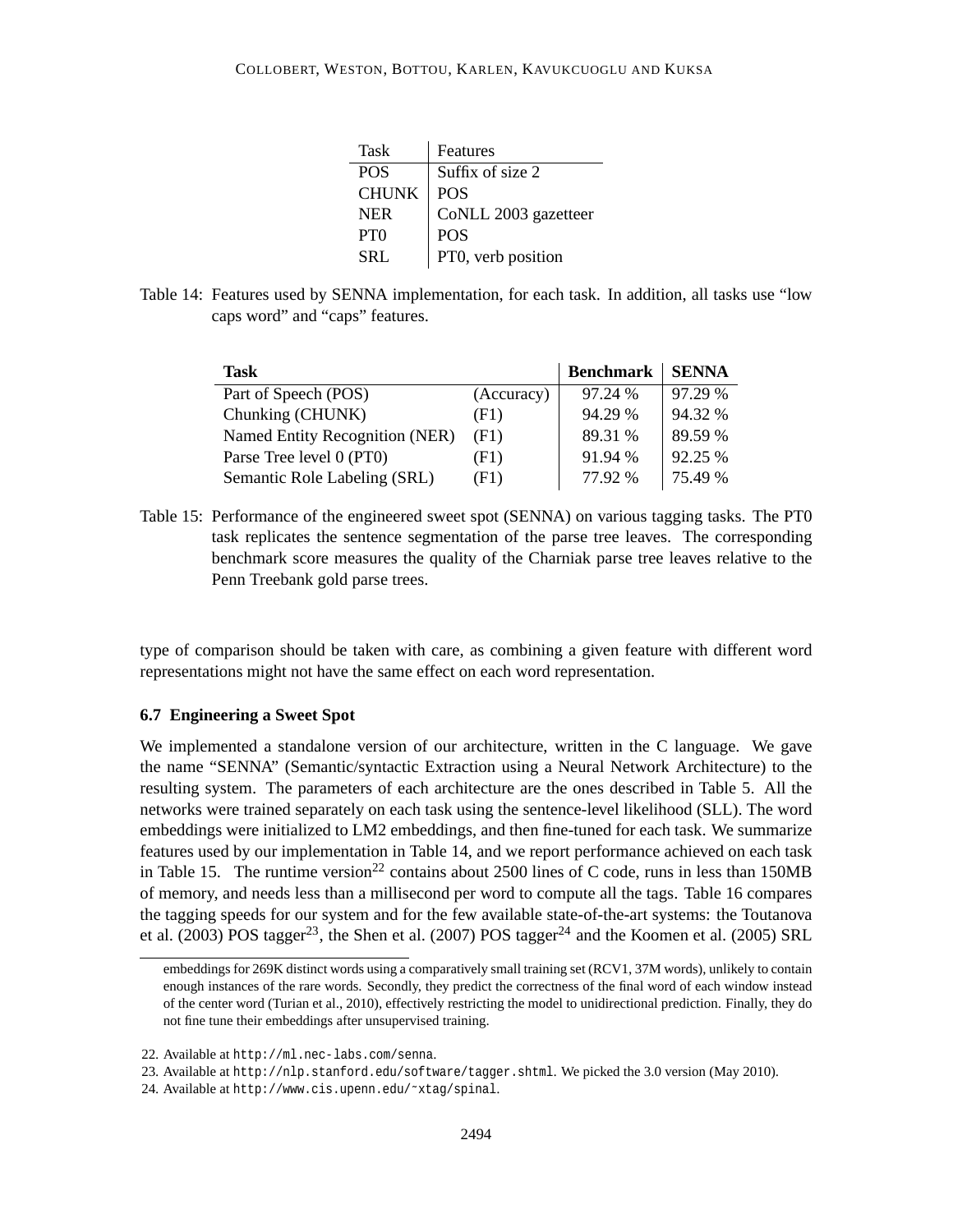| <b>POS System</b>       | <b>RAM</b> (MB) | Time (s) |
|-------------------------|-----------------|----------|
| Toutanova et al. (2003) | 800             | 64       |
| Shen et al. (2007)      | 2200            | 833      |
| <b>SENNA</b>            | 32              |          |
|                         |                 |          |
|                         |                 |          |
| <b>SRL</b> System       | <b>RAM</b> (MB) | Time (s) |
| Koomen et al. $(2005)$  | 3400            | 6253     |
| <b>SENNA</b>            | 124             |          |

Table 16: Runtime speed and memory consumption comparison between state-of-the-art systems and our approach (SENNA). We give the runtime in seconds for running both the POS and SRL taggers on their respective testing sets. Memory usage is reported in megabytes.

system.<sup>25</sup> All programs were run on a single  $3GHz$  Intel core. The POS taggers were run with Sun Java 1.6 with a large enough memory allocation to reach their top tagging speed. The beam size of the Shen tagger was set to 3 as recommended in the paper. Regardless of implementation differences, it is clear that our neural networks run considerably faster. They also require much less memory. Our POS and SRL tagger runs in 32MB and 120MB of RAM respectively. The Shen and Toutanova taggers slow down significantly when the Java machine is given less than 2.2GB and 800MB of RAM respectively, while the Koomen tagger requires at least 3GB of RAM.

We believe that a number of reasons explain the speed advantage of our system. First, our system only uses rather simple input features and therefore avoids the nonnegligible computation time associated with complex handcrafted features. Secondly, most network computations are *dense* matrix-vector operations. In contrast, systems that rely on a great number of *sparse* features experience memory latencies when traversing the sparse data structures. Finally, our compact implementation is self-contained. Since it does not rely on the outputs of disparate NLP system, it does not suffer from communication latency issues.

## **7. Critical Discussion**

Although we believe that this contribution represents a step towards the "NLP from scratch" objective, we are keenly aware that both our goal and our means can be criticized.

The main criticism of our goal can be summarized as follows. Over the years, the NLP community has developed a considerable expertise in engineering effective NLP features. Why should they forget this painfully acquired expertise and instead painfully acquire the skills required to train large neural networks? As mentioned in our introduction, we observe that no single NLP task really covers the goals of NLP. Therefore we believe that task-specific engineering (i.e., that does not generalize to other tasks) is not desirable. But we also recognize how much our neural networks owe to previous NLP task-specific research.

The main criticism of our means is easier to address. Why did we choose to rely on a twenty year old technology, namely multilayer neural networks? We were simply attracted by their ability to discover hidden representations using a stochastic learning algorithm that scales linearly with

<sup>25.</sup> Available at http://l2r.cs.uiuc.edu/˜cogcomp/asoftware.php?skey=SRL.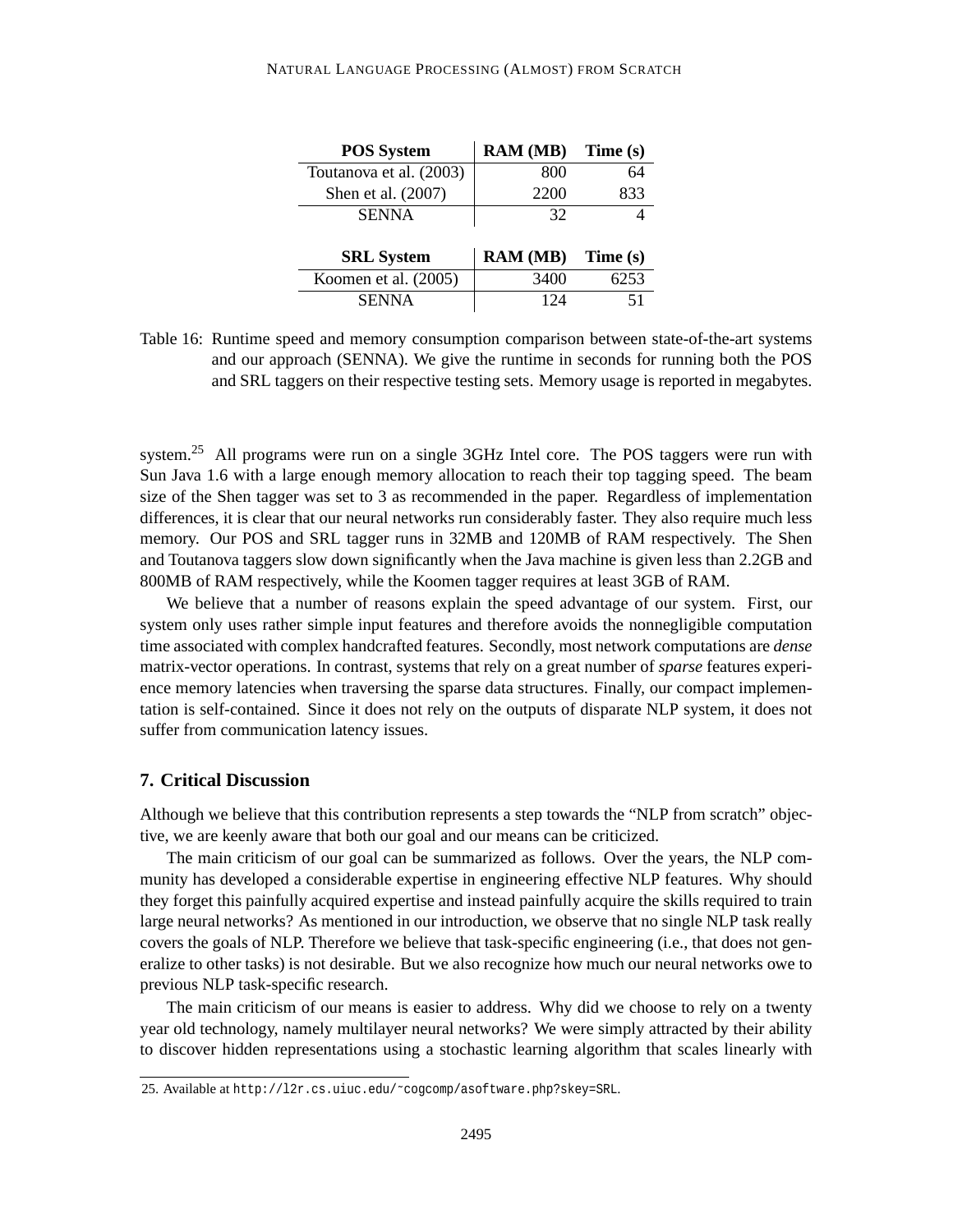the number of examples. Most of the neural network technology necessary for our work has been described ten years ago (e.g., Le Cun et al., 1998). However, if we had decided ten years ago to train the language model network LM2 using a vintage computer, training would only be nearing completion today. Training algorithms that scale linearly are most able to benefit from such tremendous progress in computer hardware.

## **8. Conclusion**

We have presented a multilayer neural network architecture that can handle a number of NLP tasks with both speed and accuracy. The design of this system was determined by our desire to avoid task-specific engineering as much as possible. Instead we rely on large unlabeled data sets and let the training algorithm discover internal representations that prove useful for all the tasks of interest. Using this strong basis, we have engineered a fast and efficient "all purpose" NLP tagger that we hope will prove useful to the community.

## **Acknowledgments**

We acknowledge the persistent support of NEC for this research effort. We thank Yoshua Bengio, Samy Bengio, Eric Cosatto, Vincent Etter, Hans-Peter Graf, Ralph Grishman, and Vladimir Vapnik for their useful feedback and comments.

### **Appendix A. Neural Network Gradients**

We consider a neural network  $f_\theta(\cdot)$ , with parameters θ. We maximize the likelihood (8), or minimize ranking criterion (17), with respect to the parameters θ, using stochastic gradient. By negating the likelihood, we now assume it all corresponds to minimize a cost  $C(f_{\theta}(\cdot))$ , with respect to  $\theta$ .

Following the classical "back-propagation" derivations (LeCun, 1985; Rumelhart et al., 1986) and the modular approach shown in Bottou (1991), any feed-forward neural network with *L* layers, like the ones shown in Figure 1 and Figure 2, can be seen as a composition of functions  $f^l_{\theta}(\cdot)$ , corresponding to each layer *l*:

$$
f_{\theta}(\cdot) = f_{\theta}^L(f_{\theta}^{L-1}(\ldots f_{\theta}^1(\cdot)\ldots))
$$

Partitioning the parameters of the network with respect to each layers  $1 \le l \le L$ , we write:

$$
\theta=(\theta^1,\ldots,\theta^l,\ldots,\theta^L).
$$

We are now interested in computing the gradients of the cost with respect to each  $\theta^l$ . Applying the chain rule (generalized to vectors) we obtain the classical backpropagation recursion:

$$
\frac{\partial C}{\partial \theta^l} = \frac{\partial f_{\theta}^l}{\partial \theta^l} \frac{\partial C}{\partial f_{\theta}^l}
$$
\n(19)

$$
\frac{\partial C}{\partial f_{\theta}^{l-1}} = \frac{\partial f_{\theta}^l}{\partial f_{\theta}^{l-1}} \frac{\partial C}{\partial f_{\theta}^l}.
$$
\n(20)

In other words, we first initialize the recursion by computing the gradient of the cost with respect to the last layer output  $\partial C/\partial f_0^L$ . Then each layer *l* computes the gradient respect to its own parameters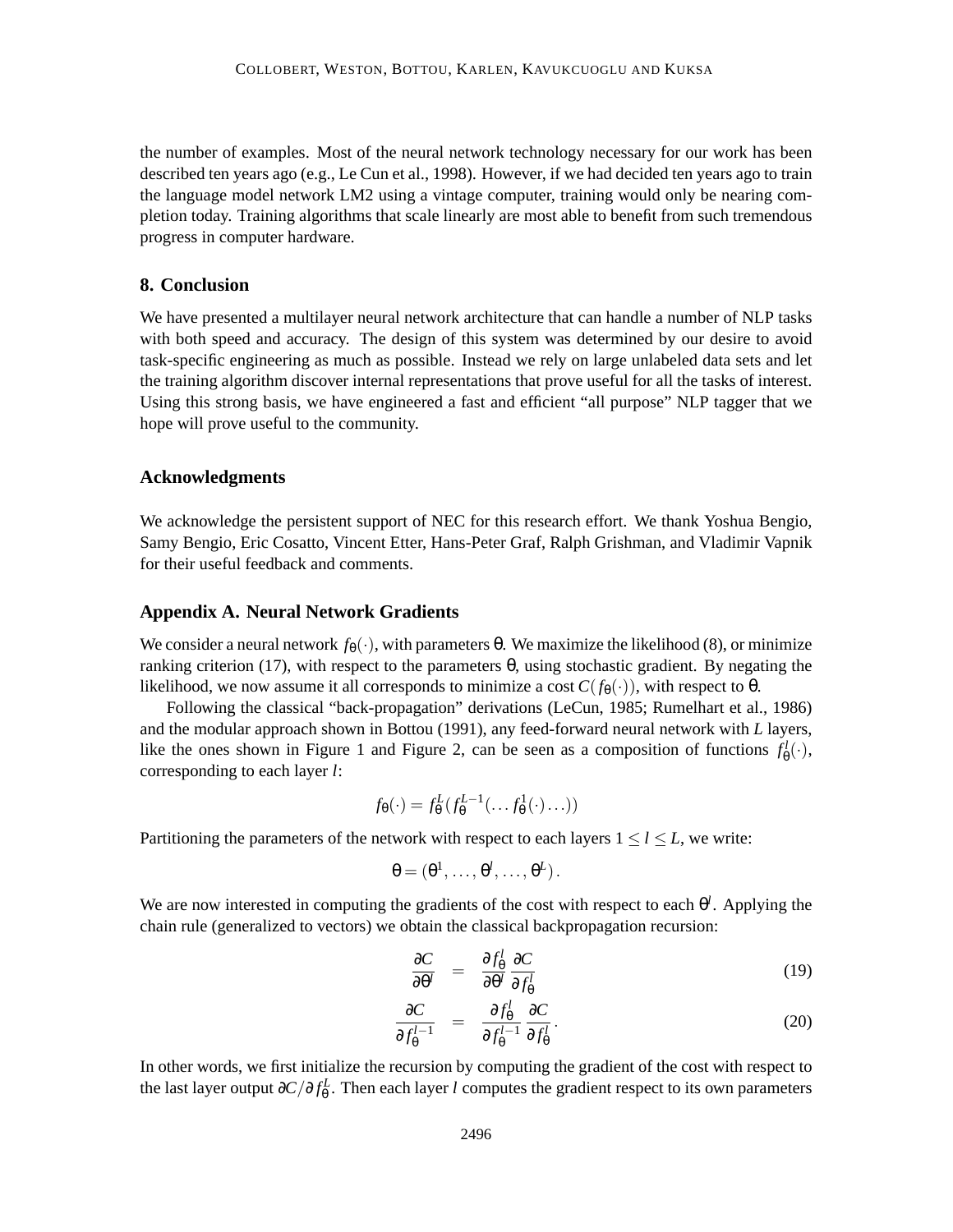with (19), given the gradient coming from its output  $\partial C/\partial f_{\theta}^l$ . To perform the backpropagation, it also computes the gradient with respect to its own inputs, as shown in (20). We now derive the gradients for each layer we used in this paper.

## **A.1 Lookup Table Layer**

Given a matrix of parameters  $\theta^1 = W^1$  and word (or discrete feature) indices  $[w]_1^T$ , the layer outputs the matrix:

$$
f_{\theta}^l([w]_l^T) = \left(\langle W \rangle^1_{[w]_1} \langle W \rangle^1_{[w]_2} \cdots \langle W \rangle^1_{[w]_T}\right).
$$

The gradients of the weights  $\langle W \rangle_i^1$  are given by:

$$
\frac{\partial C}{\partial \langle W \rangle_i^1} = \sum_{\{1 \leq t \leq T / [w]_t = i\}} \langle \frac{\partial C}{\partial f_0^l} \rangle_i^1
$$

This sum equals zero if the index *i* in the lookup table does not corresponds to a word in the sequence. In this case, the *i*<sup>th</sup> column of *W* does not need to be updated. As a Lookup Table Layer is always the first layer, we do not need to compute its gradients with respect to the inputs.

#### **A.2 Linear Layer**

Given parameters  $\theta^l = (W^l, b^l)$ , and an input *vector*  $f_{\theta}^{l-1}$  the output is given by:

$$
f_{\theta}^l = W^l f_{\theta}^{l-1} + b^l. \tag{21}
$$

The gradients with respect to the parameters are then obtained with:

$$
\frac{\partial C}{\partial W^l} = \left[\frac{\partial C}{\partial f^l_{\theta}}\right] \left[f^{l-1}_{\theta}\right]^\mathrm{T} \text{ and } \frac{\partial C}{\partial b^l} = \frac{\partial C}{\partial f^l_{\theta}},\tag{22}
$$

and the gradients with respect to the inputs are computed with:

$$
\frac{\partial C}{\partial f_{\theta}^{l-1}} = \left[W^l\right]^\mathrm{T} \frac{\partial C}{\partial f_{\theta}^l} \,. \tag{23}
$$

#### **A.3 Convolution Layer**

Given a input *matrix*  $f_{\theta}^{l-1}$ , a Convolution Layer  $f_{\theta}^{l}(\cdot)$  applies a Linear Layer operation (21) successively on each window  $\langle f_{\theta}^{l-1} \rangle_t^{d_{win}}$   $(1 \le t \le T)$  of size  $d_{win}$ . Using (22), the gradients of the parameters are thus given by summing over all windows:

$$
\frac{\partial C}{\partial W^l} = \sum_{t=1}^T \left[ \langle \frac{\partial C}{\partial f_0^l} \rangle_t^1 \right] \left[ \langle f_0^{l-1} \rangle_t^{d_{win}} \right]^\mathrm{T} \text{ and } \frac{\partial C}{\partial b^l} = \sum_{t=1}^T \langle \frac{\partial C}{\partial f_0^l} \rangle_t^1.
$$

After initializing the input gradients  $\partial C/\partial f_{\theta}^{l-1}$  to zero, we iterate (23) over all windows for  $1 \le t \le$ *T*, leading the *accumulation*26:

$$
\langle \frac{\partial C}{\partial f_{\theta}^{l-1}} \rangle_t^{d_{win}} + = \left[ W^l \right]^{\mathrm{T}} \langle \frac{\partial C}{\partial f_{\theta}^{l}} \rangle_t^1.
$$

<sup>26.</sup> We denote "+=" any accumulation operation.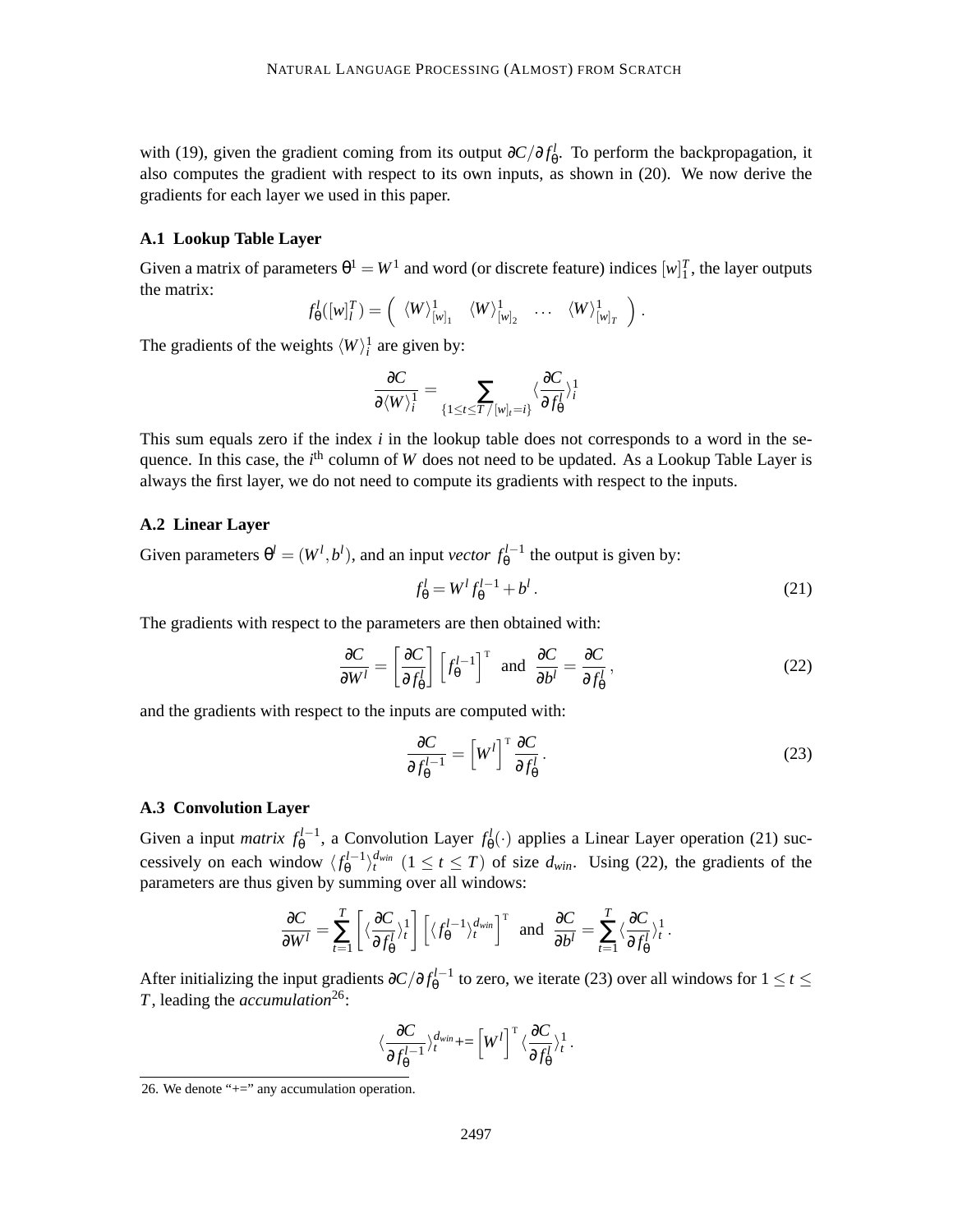## **A.4 Max Layer**

Given a *matrix*  $f_{\theta}^{l-1}$ , the Max Layer computes

$$
\left[f_{\theta}^l\right]_i = \max_t \left[ \langle f_{\theta}^{l-1} \rangle_t^1 \right]_i \text{ and } a_i = \operatorname*{argmax}_t \left[ \langle f_{\theta}^{l-1} \rangle_t^1 \right]_i \forall i,
$$

where  $a_i$  stores the index of the largest value. We only need to compute the gradient with respect to the inputs, as this layer has no parameters. The gradient is given by

$$
\begin{bmatrix} \langle \frac{\partial C}{\partial f_{\theta}^{l-1}} \rangle_t^1 \\ 0 \end{bmatrix}_i = \begin{cases} \begin{bmatrix} \langle \frac{\partial C}{\partial f_{\theta}^l} \rangle_t^1 \\ 0 \end{bmatrix}_i & \text{if } t = a_i \\ 0 & \text{otherwise} \end{cases}
$$

.

## **A.5 HardTanh Layer**

Given a *vector*  $f_{\theta}^{l-1}$ , and the definition of the HardTanh (5) we get

$$
\left[\frac{\partial C}{\partial f_{\theta}^{l-1}}\right]_i = \left\{\begin{array}{cc} 0 & \text{if}\,\left[f_{\theta}^{l-1}\right]_i < -1\\ \left[\frac{\partial C}{\partial f_{\theta}^l}\right]_i & \text{if}\,\, -1 <= \left[f_{\theta}^{l-1}\right]_i <= 1\\ 0 & \text{if}\,\left[f_{\theta}^{l-1}\right]_i > 1 \end{array}\right.,
$$

if we ignore non-differentiability points.

#### **A.6 Word-Level Log-Likelihood**

The network outputs a score  $[f_{\theta}]_i$  for each tag indexed by *i*. Following (11), if *y* is the true tag for a given example, the stochastic score to minimize can be written as

$$
C(f_{\theta}) = \underset{j}{\text{logadd}} [f_{\theta}]_j - [f_{\theta}]_y
$$

Considering the definition of the logadd (10), the gradient with respect to  $f_{\theta}$  is given by

$$
\frac{\partial C}{\partial [f_{\theta}]_i} = \frac{e^{[f_{\theta}]_i}}{\sum_k e^{[f_{\theta}]_k}} - 1_{i=y} \quad \forall i.
$$

## **A.7 Sentence-Level Log-Likelihood**

The network outputs a matrix where each element  $[f_{\theta}]_{i,t}$  gives a score for tag *i* at word *t*. Given a tag sequence  $[y]_1^T$  and a input sequence  $[x]_1^T$ , we maximize the likelihood (13), which corresponds to minimizing the score

$$
C(f_{\theta}, A) = \underset{\underbrace{\bigcup_{\forall [j]^T_1}}{C_{logadd}}} \underbrace{\log \det s([x]_1^T, [j]_1^T, \tilde{\theta}) - s([x]_1^T, [y]_1^T, \tilde{\theta})},
$$

with

$$
s([x]_1^T, [y]_1^T, \tilde{\theta}) = \sum_{t=1}^T ([A]_{[y]_{t-1}, [y]_t} + [f_{\theta}]_{[y]_t, t}) .
$$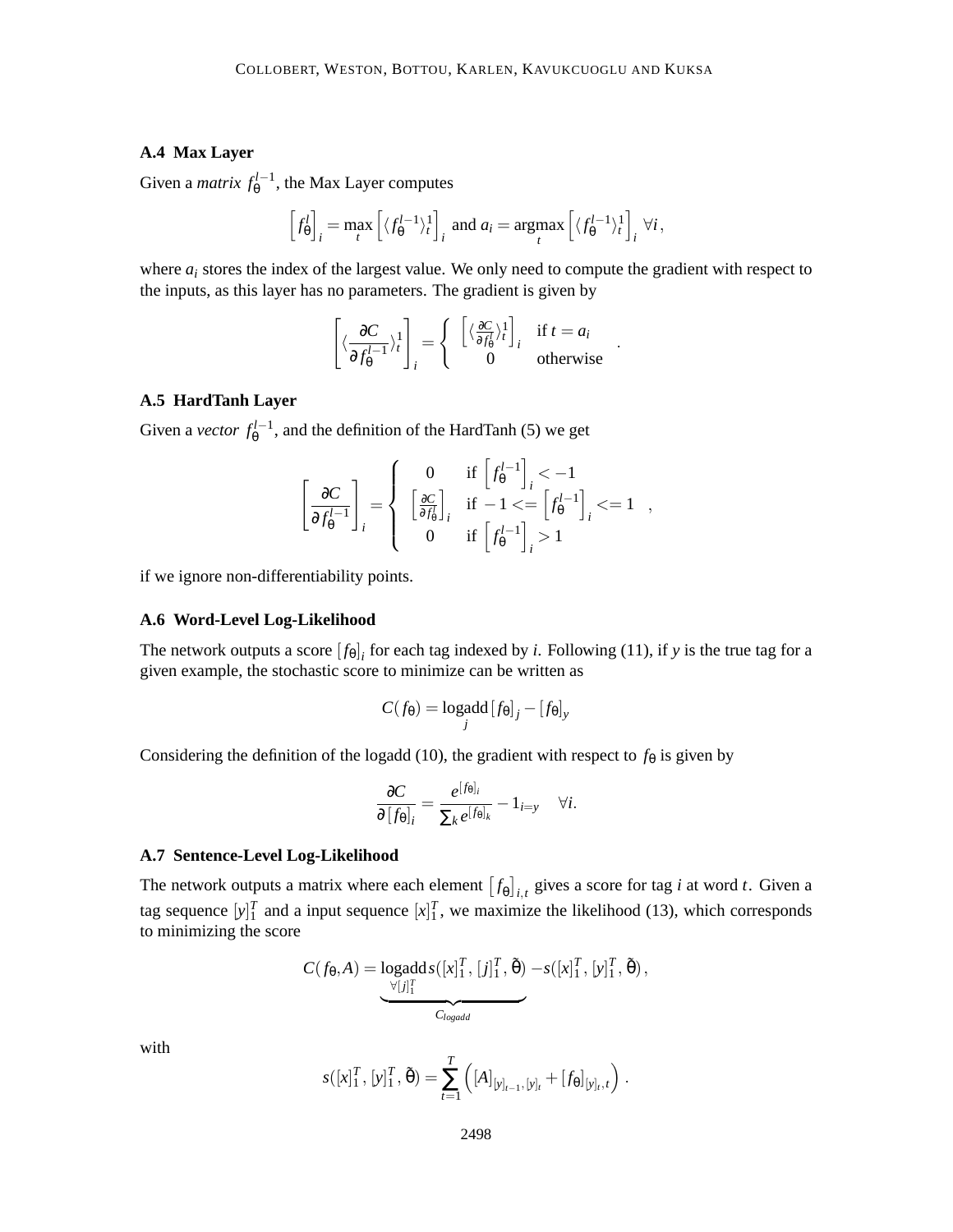We first initialize all gradients to zero

$$
\frac{\partial C}{\partial [f_{\theta}]_{i,t}} = 0 \,\forall i, t \text{ and } \frac{\partial C}{\partial [A]_{i,j}} = 0 \quad \forall i, j.
$$

We then *accumulate* gradients over the second part of the cost  $-s([x]_1^T, [y]_1^T, \tilde{\theta})$ , which gives:

$$
\frac{\partial C}{\partial [f_{\theta}]_{[y]_{t},t}} \qquad \qquad + = 1
$$
\n
$$
\frac{\partial C}{\partial [A]_{[y]_{t-1}, [y]_{t}}} \qquad \qquad \forall t.
$$

We now need to accumulate the gradients over the first part of the cost, that is *Clogadd*. We differentiate *Clogadd* by applying the chain rule through the recursion (14). First we initialize our recursion with

$$
\frac{\partial C_{logadd}}{\partial \delta_T(i)} = \frac{e^{\delta_T(i)}}{\sum_k e^{\delta_T(k)}} \quad \forall i.
$$

We then compute iteratively:

$$
\frac{\partial C_{logadd}}{\partial \delta_{t-1}(i)} = \sum_j \frac{\partial C_{logadd}}{\partial \delta_t(j)} \frac{e^{\delta_{t-1}(i) + [A]_{i,j}}}{\sum_k e^{\delta_{t-1}(k) + [A]_{k,j}}},
$$

where at each step *t* of the recursion we accumulate of the gradients with respect to the inputs  $f_{\theta}$ , and the transition scores  $[A]_{i,j}$ :

$$
\frac{\partial C}{\partial [f_{\theta}]_{i,t}} + \frac{\partial C_{logadd}}{\partial \delta_t(i)} \frac{\partial \delta_t(i)}{\partial [f_{\theta}]_{i,t}} = \frac{\partial C_{logadd}}{\partial \delta_t(i)} \n\frac{\partial C}{\partial [A]_{i,j}} + \frac{\partial C_{logadd}}{\partial \delta_t(j)} \frac{\partial \delta_t(j)}{\partial [A]_{i,j}} = \frac{\partial C_{logadd}}{\partial \delta_t(j)} \frac{e^{\delta_{t-1}(i) + [A]_{i,j}}}{\sum_k e^{\delta_{t-1}(k) + [A]_{k,j}}}.
$$

### **A.8 Ranking Criterion**

We use the ranking criterion (17) for training our language model. In this case, given a "positive" example *x* and a "negative" example  $x^{(w)}$ , we want to minimize:

$$
C(f_{\theta}(x), f_{\theta}(x^w)) = \max \left\{ 0, 1 - f_{\theta}(x) + f_{\theta}(x^{(w)}) \right\}.
$$

Ignoring the non-differentiability of  $max(0, \cdot)$  in zero, the gradient is simply given by:

$$
\begin{pmatrix}\n\frac{\partial C}{\partial f_{\theta}(x)} \\
\frac{\partial C}{\partial f_{\theta}(x^w)}\n\end{pmatrix} = \begin{cases}\n\begin{pmatrix}\n-1 \\
1\n\end{pmatrix} & \text{if } 1 - f_{\theta}(x) + f_{\theta}(x^{(w)}) > 0 \\
\begin{pmatrix}\n0 \\
0\n\end{pmatrix} & \text{otherwise}\n\end{cases}
$$

.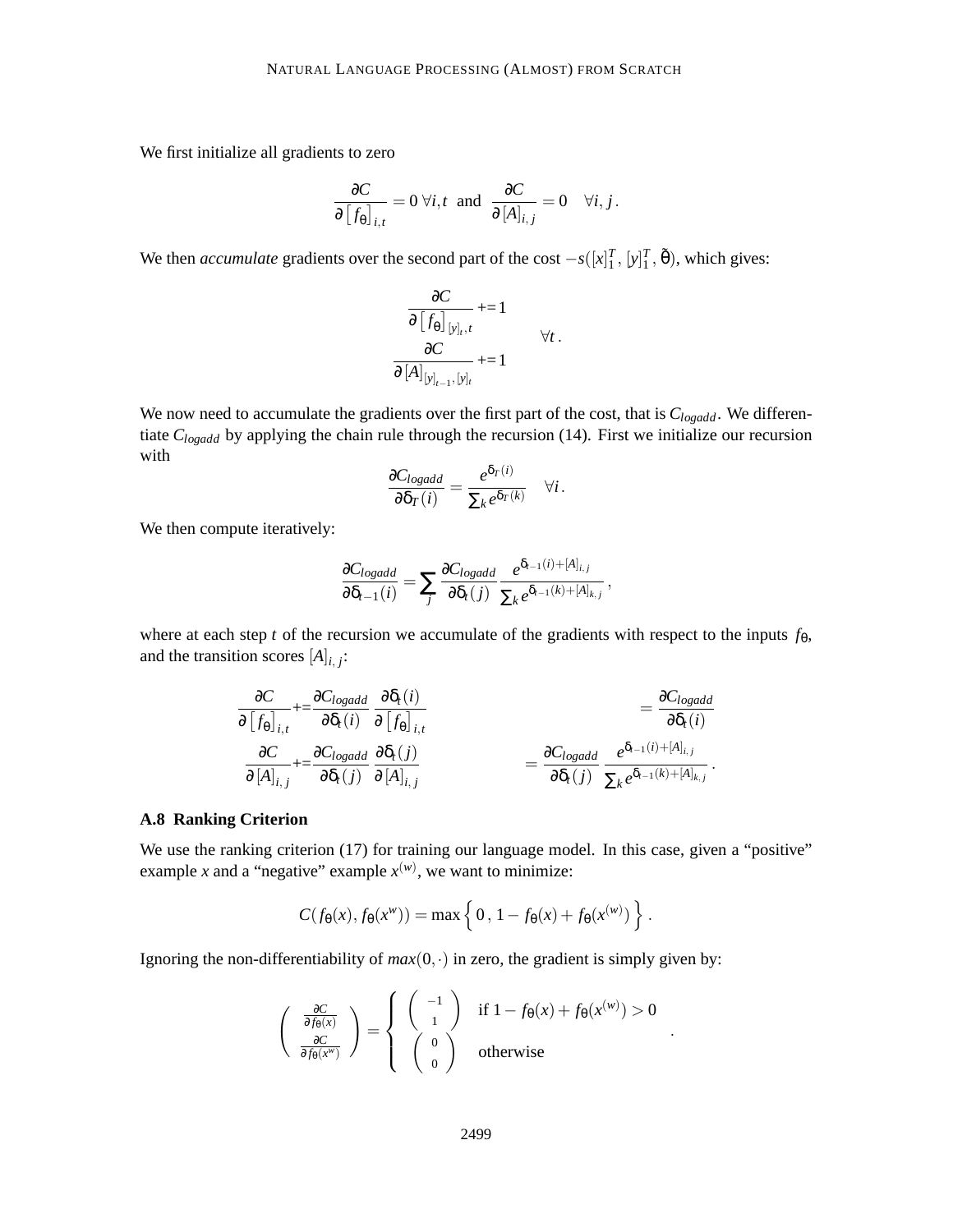## **References**

- R. K. Ando and T. Zhang. A framework for learning predictive structures from multiple tasks and unlabeled data. *Journal of Machine Learning Research (JMLR)*, 6:1817–1953, 2005.
- R. M. Bell, Y. Koren, and C. Volinsky. The BellKor solution to the Netflix Prize. Technical report, AT&T Labs, 2007. http://www.research.att.com/~volinsky/netflix.
- Y. Bengio and R. Ducharme. A neural probabilistic language model. In *Advances in Neural Information Processing Systems (NIPS 13)*, 2001.
- Y. Bengio, P. Lamblin, D. Popovici, and H. Larochelle. Greedy layer-wise training of deep networks. In *Advances in Neural Information Processing Systems (NIPS 19)*, 2007.
- Y. Bengio, J. Louradour, R. Collobert, and J. Weston. Curriculum learning. In *International Conference on Machine Learning (ICML)*, 2009.
- L. Bottou. Stochastic gradient learning in neural networks. In *Proceedings of Neuro-Nîmes*. EC2, 1991.
- L. Bottou. Online algorithms and stochastic approximations. In David Saad, editor, *Online Learning and Neural Networks*. Cambridge University Press, Cambridge, UK, 1998.
- L. Bottou and P. Gallinari. A framework for the cooperation of learning algorithms. In *Advances in Neural Information Processing Systems (NIPS 3)*. 1991.
- L. Bottou, Y. LeCun, and Yoshua Bengio. Global training of document processing systems using graph transformer networks. In *Conference on Computer Vision and Pattern Recognition (CVPR)*, pages 489–493, 1997.
- J. S. Bridle. Probabilistic interpretation of feedforward classification network outputs, with relationships to statistical pattern recognition. In F. Fogelman Soulié and J. Hérault, editors, *Neurocomputing: Algorithms, Architectures and Applications*, pages 227–236. NATO ASI Series, 1990.
- P. F. Brown, P. V. deSouza, R. L. Mercer, V. J. D. Pietra, and J C. Lai. Class-based n-gram models of natural language. *Computational Linguistics*, 18(4):467–479, 1992a.
- P. F. Brown, V. J. Della Pietra, R. L. Mercer, S. A. Della Pietra, and J. C. Lai. An estimate of an upper bound for the entropy of english. *Computational Linguistics*, 18(1):31–41, 1992b.
- C. J. C. Burges, R. Ragno, and Quoc Viet Le. Learning to rank with nonsmooth cost functions. In *Advances in Neural Information Processing Systems (NIPS 19)*, pages 193–200. 2007.
- R. Caruana. Multitask Learning. *Machine Learning*, 28(1):41–75, 1997.
- O. Chapelle, B. Schlkopf, and A. Zien. *Semi-Supervised Learning*. Adaptive computation and machine learning. MIT Press, Cambridge, Mass., USA, September 2006.
- E. Charniak. A maximum-entropy-inspired parser. In *Conference of the North American Chapter of the Association for Computational Linguistics & Human Language Technologies (NAACL-HLT)*, pages 132–139, 2000.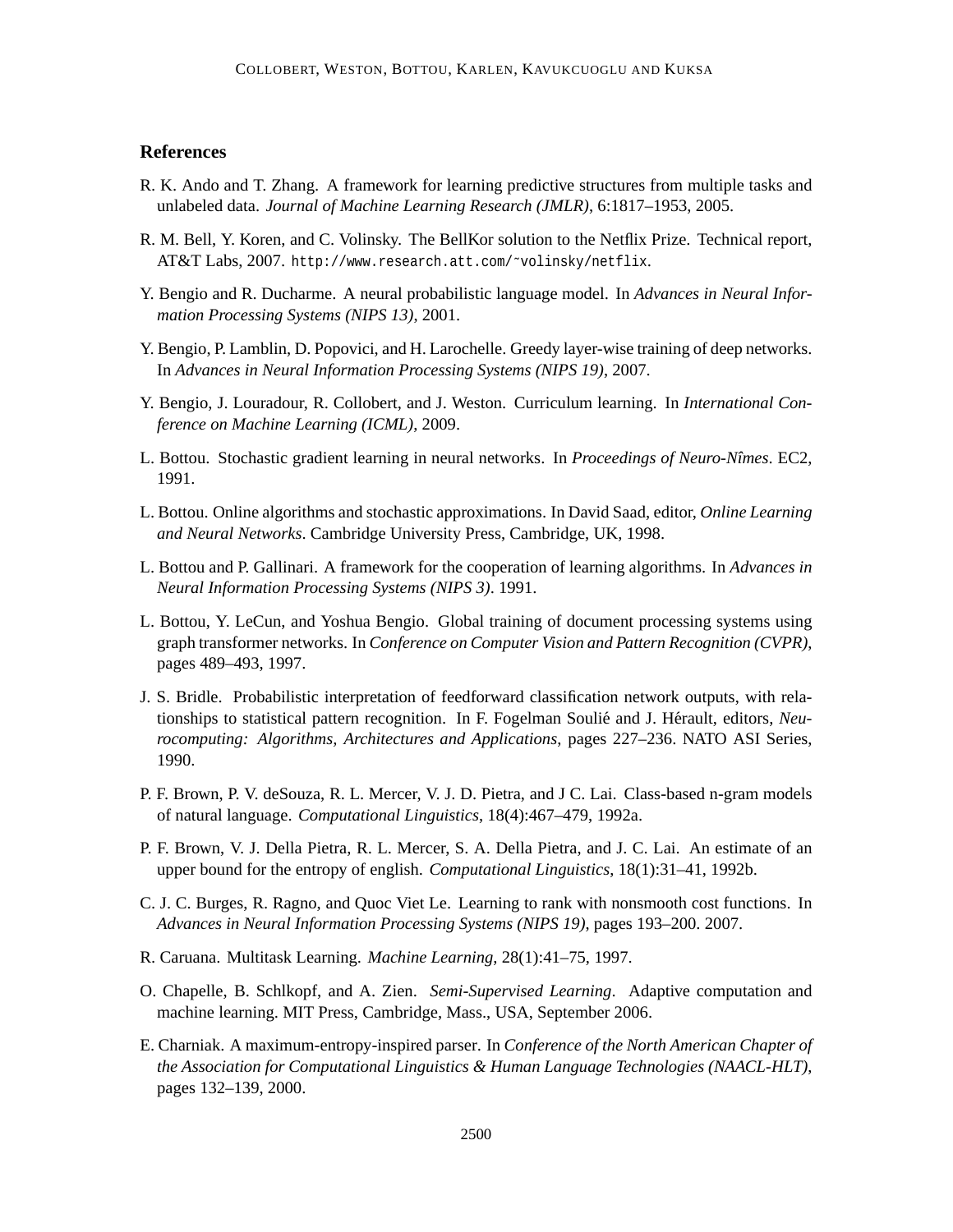- H. L. Chieu. Named entity recognition with a maximum entropy approach. In *Conference on Natural Language Learning (CoNLL)*, pages 160–163, 2003.
- N. Chomsky. Three models for the description of language. *IRE Transactions on Information Theory*, 2(3):113–124, September 1956.
- S. Clémençon and N. Vayatis. Ranking the best instances. *Journal of Machine Learning Research (JMLR)*, 8:2671–2699, 2007.
- W. W. Cohen, R. E. Schapire, and Y. Singer. Learning to order things. *Journal of Artificial Intelligence Research (JAIR)*, 10:243–270, 1998.
- T. Cohn and P. Blunsom. Semantic role labelling with tree conditional random fields. In *Conference on Computational Natural Language (CoNLL)*, 2005.
- M. Collins. *Head-Driven Statistical Models for Natural Language Parsing*. PhD thesis, University of Pennsylvania, 1999.
- R. Collobert. *Large Scale Machine Learning*. PhD thesis, Université Paris VI, 2004.
- R. Collobert. Deep learning for efficient discriminative parsing. In *International Conference on Artificial Intelligence and Statistics (AISTATS)*, 2011.
- T. Cover and R. King. A convergent gambling estimate of the entropy of english. *IEEE Transactions on Information Theory*, 24(4):413–421, July 1978.
- R. Florian, A. Ittycheriah, H. Jing, and T. Zhang. Named entity recognition through classifier combination. In *Conference of the North American Chapter of the Association for Computational Linguistics & Human Language Technologies (NAACL-HLT)*, pages 168–171, 2003.
- D. Gildea and D. Jurafsky. Automatic labeling of semantic roles. *Computational Linguistics*, 28(3): 245–288, 2002.
- D. Gildea and M. Palmer. The necessity of parsing for predicate argument recognition. *Meeting of the Association for Computational Linguistics (ACL)*, pages 239–246, 2002.
- J. Giménez and L. Màrquez. SVMTool: A general POS tagger generator based on support vector machines. In *Conference on Language Resources and Evaluation (LREC)*, 2004.
- A. Haghighi, K. Toutanova, and C. D. Manning. A joint model for semantic role labeling. In *Conference on Computational Natural Language Learning (CoNLL)*, June 2005.
- Z. S. Harris. *Mathematical Structures of Language*. John Wiley & Sons Inc., 1968.
- D. Heckerman, D. M. Chickering, C. Meek, R. Rounthwaite, and C. Kadie. Dependency networks for inference, collaborative filtering, and data visualization. *Journal of Machine Learning Research (JMLR)*, 1:49–75, 2001.
- G. E. Hinton, S. Osindero, and Y.-W. Teh. A fast learning algorithm for deep belief nets. *Neural Computation*, 18(7):1527–1554, July 2006.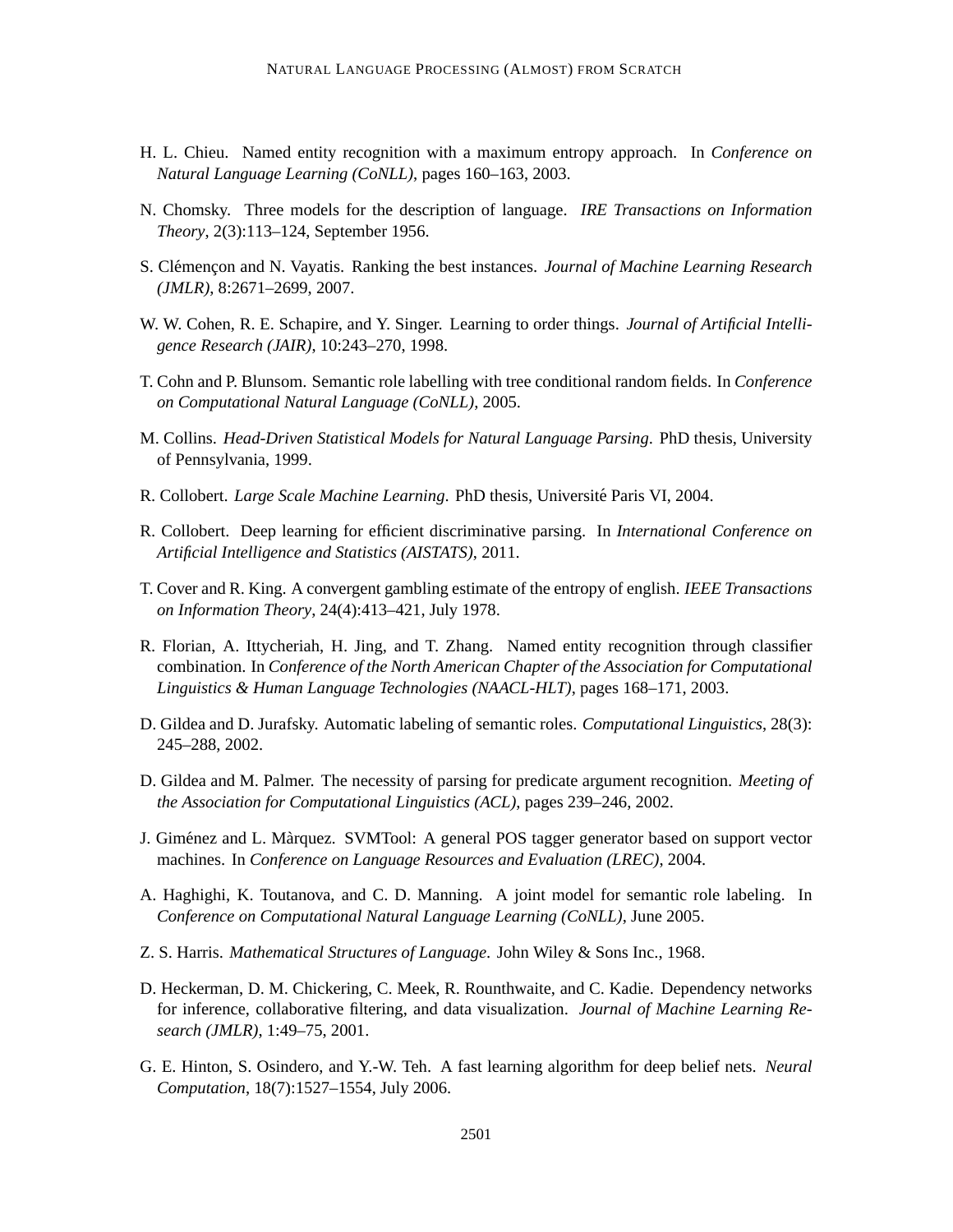- K. Hollingshead, S. Fisher, and B. Roark. Comparing and combining finite-state and context-free parsers. In *Conference on Human Language Technology and Empirical Methods in Natural Language Processing (HLT-EMNLP)*, pages 787–794, 2005.
- F. Huang and A. Yates. Distributional representations for handling sparsity in supervised sequencelabeling. In *Meeting of the Association for Computational Linguistics (ACL)*, pages 495–503, 2009.
- F. Jelinek. Continuous speech recognition by statistical methods. *Proceedings of the IEEE*, 64(4): 532–556, 1976.
- T. Joachims. Transductive inference for text classification using support vector machines. In *International Conference on Machine learning (ICML)*, 1999.
- D. Klein and C. D. Manning. Natural language grammar induction using a constituent-context model. In *Advances in Neural Information Processing Systems (NIPS 14)*, pages 35–42. 2002.
- T. Koo, X. Carreras, and M. Collins. Simple semi-supervised dependency parsing. In *Meeting of the Association for Computational Linguistics (ACL)*, pages 595–603, 2008.
- P. Koomen, V. Punyakanok, D. Roth, and W. Yih. Generalized inference with multiple semantic role labeling systems (shared task paper). In *Conference on Computational Natural Language Learning (CoNLL)*, pages 181–184, 2005.
- T. Kudo and Y. Matsumoto. Chunking with support vector machines. In *Conference of the North American Chapter of the Association for Computational Linguistics & Human Language Technologies (NAACL-HLT)*, pages 1–8, 2001.
- T. Kudoh and Y. Matsumoto. Use of support vector learning for chunk identification. In *Conference on Natural Language Learning (CoNLL) and Second Learning Language in Logic Workshop (LLL)*, pages 142–144, 2000.
- J. Lafferty, A. McCallum, and F. Pereira. Conditional random fields: Probabilistic models for segmenting and labeling sequence data. In *International Conference on Machine Learning (ICML)*, 2001.
- Y. Le Cun, L. Bottou, Y. Bengio, and P. Haffner. Gradient based learning applied to document recognition. *Proceedings of IEEE*, 86(11):2278–2324, 1998.
- Y. LeCun. A learning scheme for asymmetric threshold networks. In *Proceedings of Cognitiva*, pages 599–604, Paris, France, 1985.
- Y. LeCun, L. Bottou, G. B. Orr, and K.-R. Müller. Efficient backprop. In G.B. Orr and K.-R. Müller, editors, *Neural Networks: Tricks of the Trade*, pages 9–50. Springer, 1998.
- D. D. Lewis, Y. Yang, T. G. Rose, and F. Li. Rcv1: A new benchmark collection for text categorization research. *Journal of Machine Learning Research (JMLR)*, 5:361–397, 2004.
- P. Liang. Semi-supervised learning for natural language. Master's thesis, Massachusetts Institute of Technology, 2005.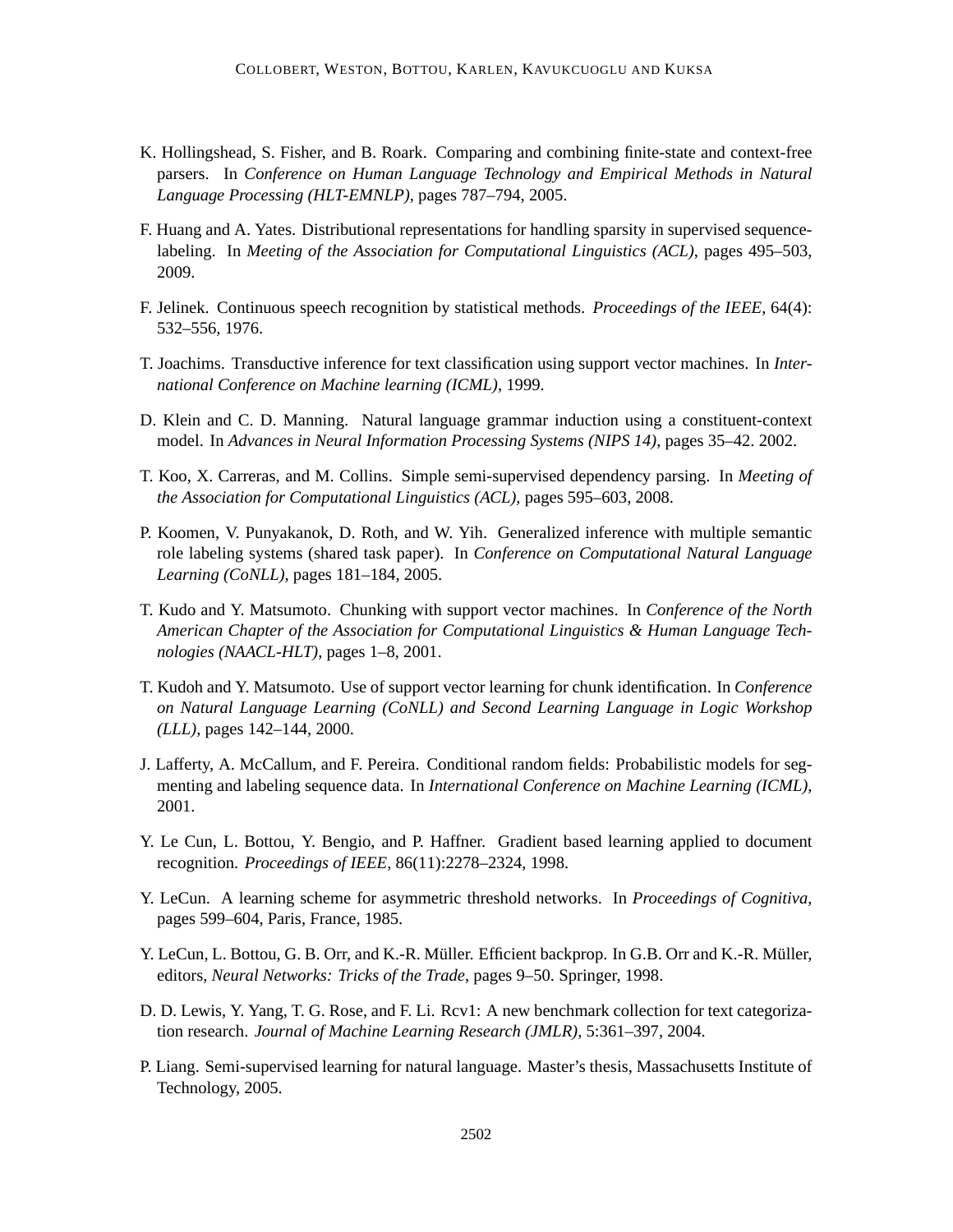- P. Liang, H. Daumé, III, and D. Klein. Structure compilation: trading structure for features. In *International Conference on Machine learning (ICML)*, pages 592–599, 2008.
- D. Lin and X. Wu. Phrase clustering for discriminative learning. In *Meeting of the Association for Computational Linguistics (ACL)*, pages 1030–1038, 2009.
- N. Littlestone. Learning quickly when irrelevant attributes abound: A new linear-threshold algorithm. In *Machine Learning*, pages 285–318, 1988.
- A. McCallum and Wei Li. Early results for named entity recognition with conditional random fields, feature induction and web-enhanced lexicons. In *Conference of the North American Chapter of the Association for Computational Linguistics & Human Language Technologies (NAACL-HLT)*, pages 188–191, 2003.
- D. McClosky, E. Charniak, and M. Johnson. Effective self-training for parsing. *Conference of the North American Chapter of the Association for Computational Linguistics & Human Language Technologies (NAACL-HLT)*, 2006.
- R. McDonald, K. Crammer, and F. Pereira. Flexible text segmentation with structured multilabel classification. In *Conference on Human Language Technology and Empirical Methods in Natural Language Processing (HLT-EMNLP)*, pages 987–994, 2005.
- S. Miller, H. Fox, L. Ramshaw, and R. Weischedel. A novel use of statistical parsing to extract information from text. *Applied Natural Language Processing Conference (ANLP)*, 2000.
- S. Miller, J. Guinness, and A. Zamanian. Name tagging with word clusters and discriminative training. In *Conference of the North American Chapter of the Association for Computational Linguistics & Human Language Technologies (NAACL-HLT)*, pages 337–342, 2004.
- A Mnih and G. E. Hinton. Three new graphical models for statistical language modelling. In *International Conference on Machine Learning (ICML)*, pages 641–648, 2007.
- G. Musillo and P. Merlo. Robust Parsing of the Proposition Bank. *ROMAND 2006: Robust Methods in Analysis of Natural language Data*, 2006.
- R. M. Neal. *Bayesian Learning for Neural Networks*. Number 118 in Lecture Notes in Statistics. Springer-Verlag, New York, 1996.
- D. Okanohara and J. Tsujii. A discriminative language model with pseudo-negative samples. *Meeting of the Association for Computational Linguistics (ACL)*, pages 73–80, 2007.
- M. Palmer, D. Gildea, and P. Kingsbury. The proposition bank: An annotated corpus of semantic roles. *Computational Linguistics*, 31(1):71–106, 2005.
- J. Pearl. *Probabilistic Reasoning in Intelligent Systems*. Morgan Kaufman, San Mateo, 1988.
- D. C. Plaut and G. E. Hinton. Learning sets of filters using back-propagation. *Computer Speech and Language*, 2:35–61, 1987.
- M. F. Porter. An algorithm for suffix stripping. *Program*, 14(3):130–137, 1980.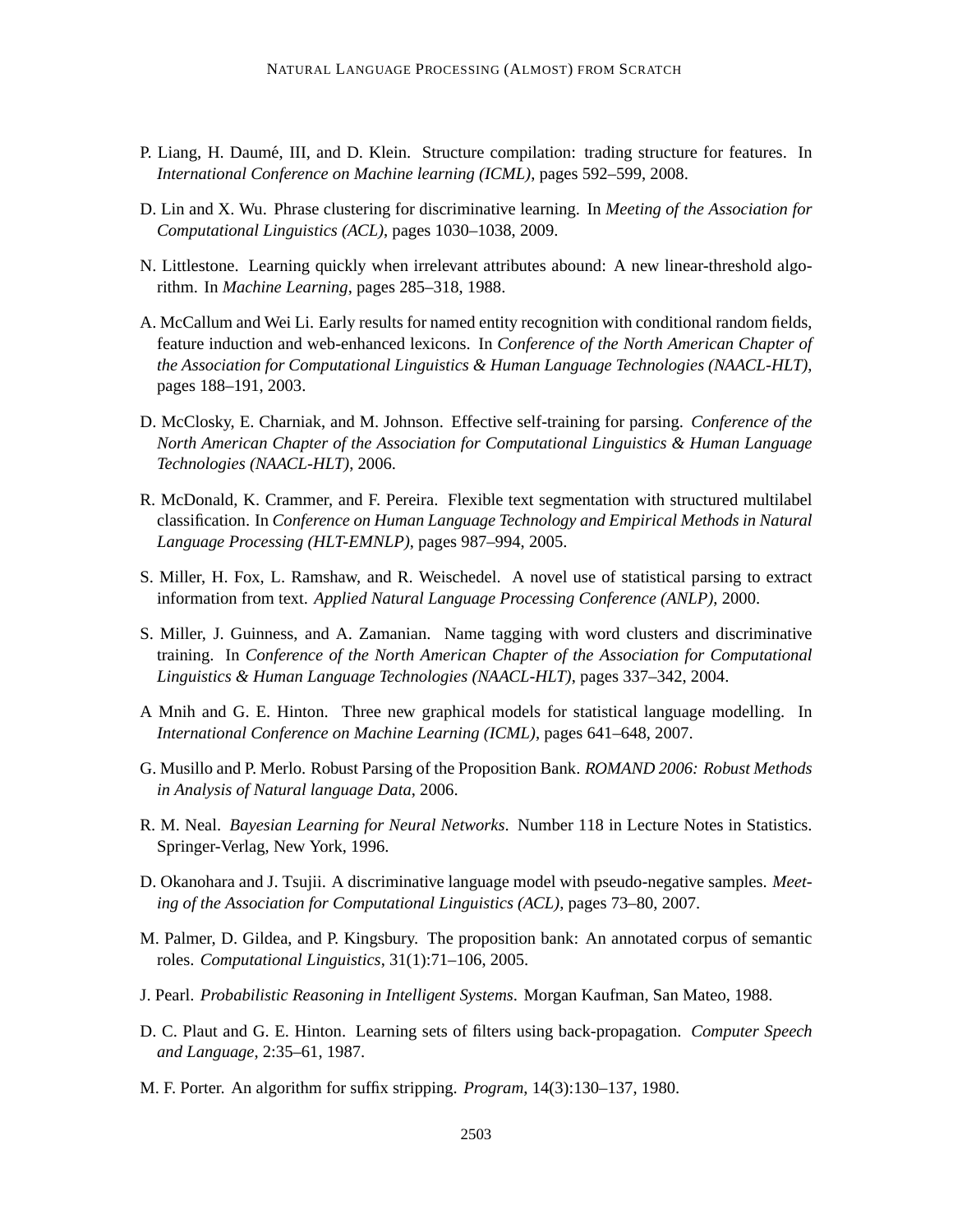- S. Pradhan, W. Ward, K. Hacioglu, J. Martin, and D. Jurafsky. Shallow semantic parsing using support vector machines. *Conference of the North American Chapter of the Association for Computational Linguistics & Human Language Technologies (NAACL-HLT)*, 2004.
- S. Pradhan, K. Hacioglu, W. Ward, J. H. Martin, and D. Jurafsky. Semantic role chunking combining complementary syntactic views. In *Conference on Computational Natural Language Learning (CoNLL)*, pages 217–220, 2005.
- V. Punyakanok, D. Roth, and W. Yih. The necessity of syntactic parsing for semantic role labeling. In *International Joint Conference on Artificial Intelligence (IJCAI)*, pages 1117–1123, 2005.
- L. R. Rabiner. A tutorial on hidden Markov models and selected applications in speech recognition. *Proceedings of the IEEE*, 77(2):257–286, 1989.
- L. Ratinov and D. Roth. Design challenges and misconceptions in named entity recognition. In *Conference on Computational Natural Language Learning (CoNLL)*, pages 147–155. Association for Computational Linguistics, 2009.
- A. Ratnaparkhi. A maximum entropy model for part-of-speech tagging. In *Conference on Empirical Methods in Natural Language Processing (EMNLP)*, pages 133–142, 1996.
- B. Rosenfeld and R. Feldman. Using Corpus Statistics on Entities to Improve Semi-supervised Relation Extraction from the Web. *Meeting of the Association for Computational Linguistics (ACL)*, pages 600–607, 2007.
- D. E. Rumelhart, G. E. Hinton, and R. J. Williams. Learning internal representations by backpropagating errors. In D.E. Rumelhart and J. L. McClelland, editors, *Parallel Distributed Processing: Explorations in the Microstructure of Cognition*, volume 1, pages 318–362. MIT Press, 1986.
- H. Schütze. Distributional part-of-speech tagging. In *Meeting of the Association for Computational Linguistics (ACL)*, pages 141–148, 1995.
- H. Schwenk and J. L. Gauvain. Connectionist language modeling for large vocabulary continuous speech recognition. In *International Conference on Acoustics, Speech, and Signal Processing (ICASSP)*, pages 765–768, 2002.
- F. Sha and F. Pereira. Shallow parsing with conditional random fields. In *Conference of the North American Chapter of the Association for Computational Linguistics & Human Language Technologies (NAACL-HLT)*, pages 134–141, 2003.
- C. E. Shannon. Prediction and entropy of printed english. *Bell Systems Technical Journal*, 30: 50–64, 1951.
- H. Shen and A. Sarkar. Voting between multiple data representations for text chunking. *Advances in Artificial Intelligence*, pages 389–400, 2005.
- L. Shen, G. Satta, and A. K. Joshi. Guided learning for bidirectional sequence classification. In *Meeting of the Association for Computational Linguistics (ACL)*, 2007.